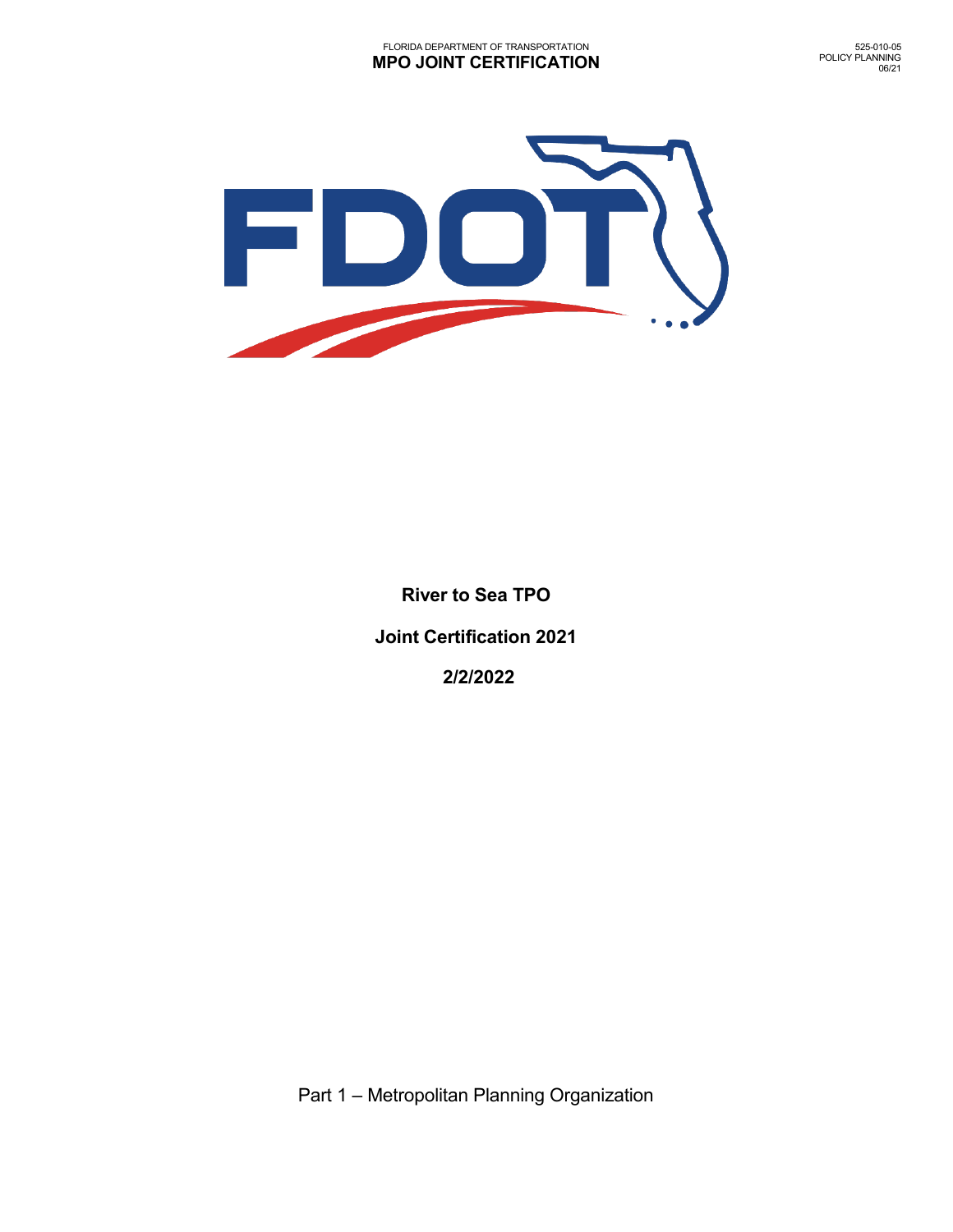## **Contents**

| Part 1 Section 4: MPO Procurement and Contract Review and Disadvantaged |  |
|-------------------------------------------------------------------------|--|
|                                                                         |  |
|                                                                         |  |
|                                                                         |  |

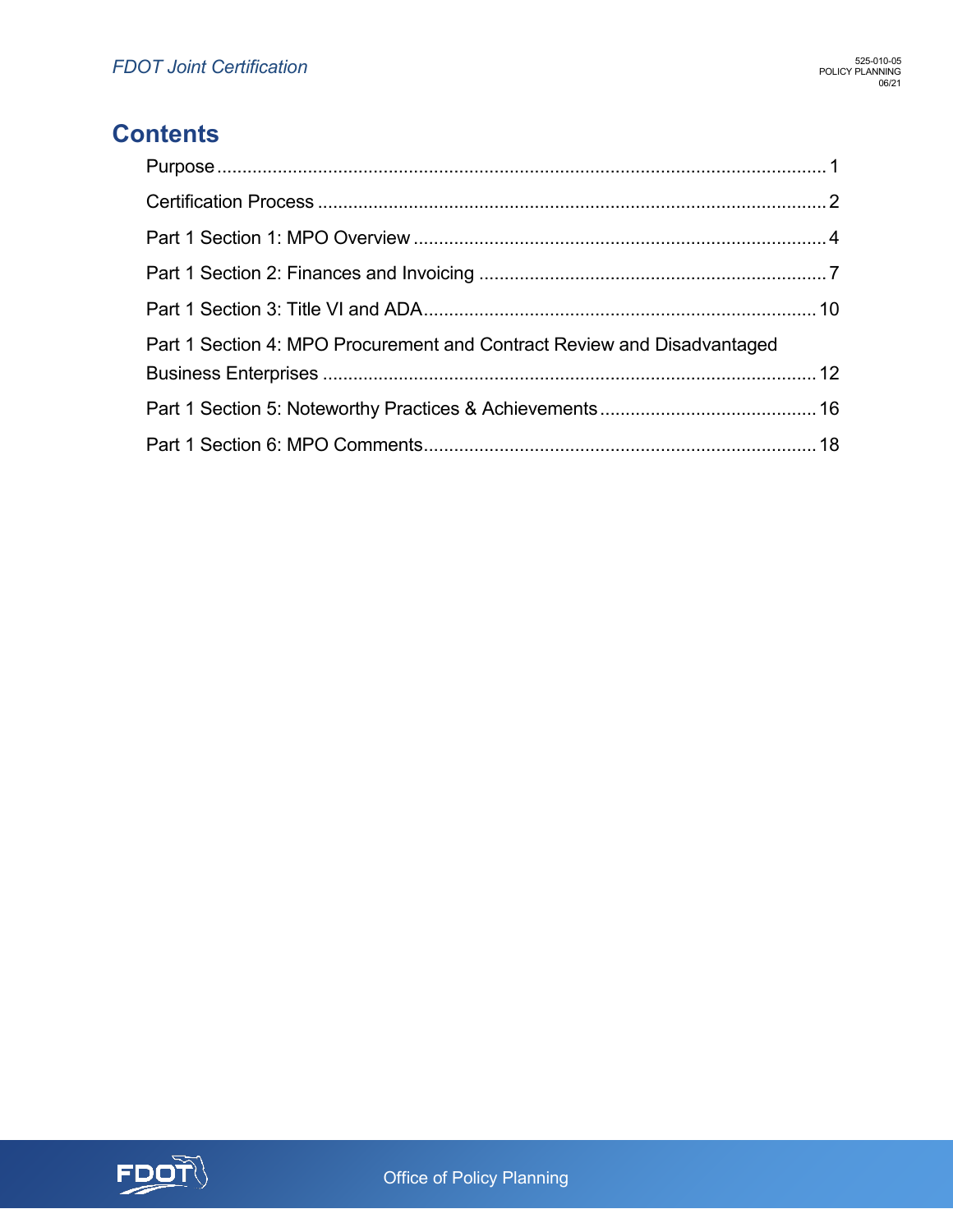## <span id="page-2-0"></span>**Purpose**

Each year, the District and the Metropolitan Planning Organization (MPO) must jointly certify the metropolitan transportation planning process as described in [23 C.F.R. §450.336.](https://www.ecfr.gov/cgi-bin/text-idx?SID=713f0f14d1bc99b15878c7759d1c7bdb&mc=true&node=se23.1.450_1336&rgn=div8) The joint certification begins in January. This allows time to incorporate recommended changes into the Draft Unified Planning Work Program (UPWP). The District and the MPO create a joint certification package that includes a summary of noteworthy achievements by the MPO and, if applicable, a list of any recommendations and/or corrective actions.

The certification package and statement must be submitted to Central Office, Office of Policy Planning (OPP) no later than June 1.

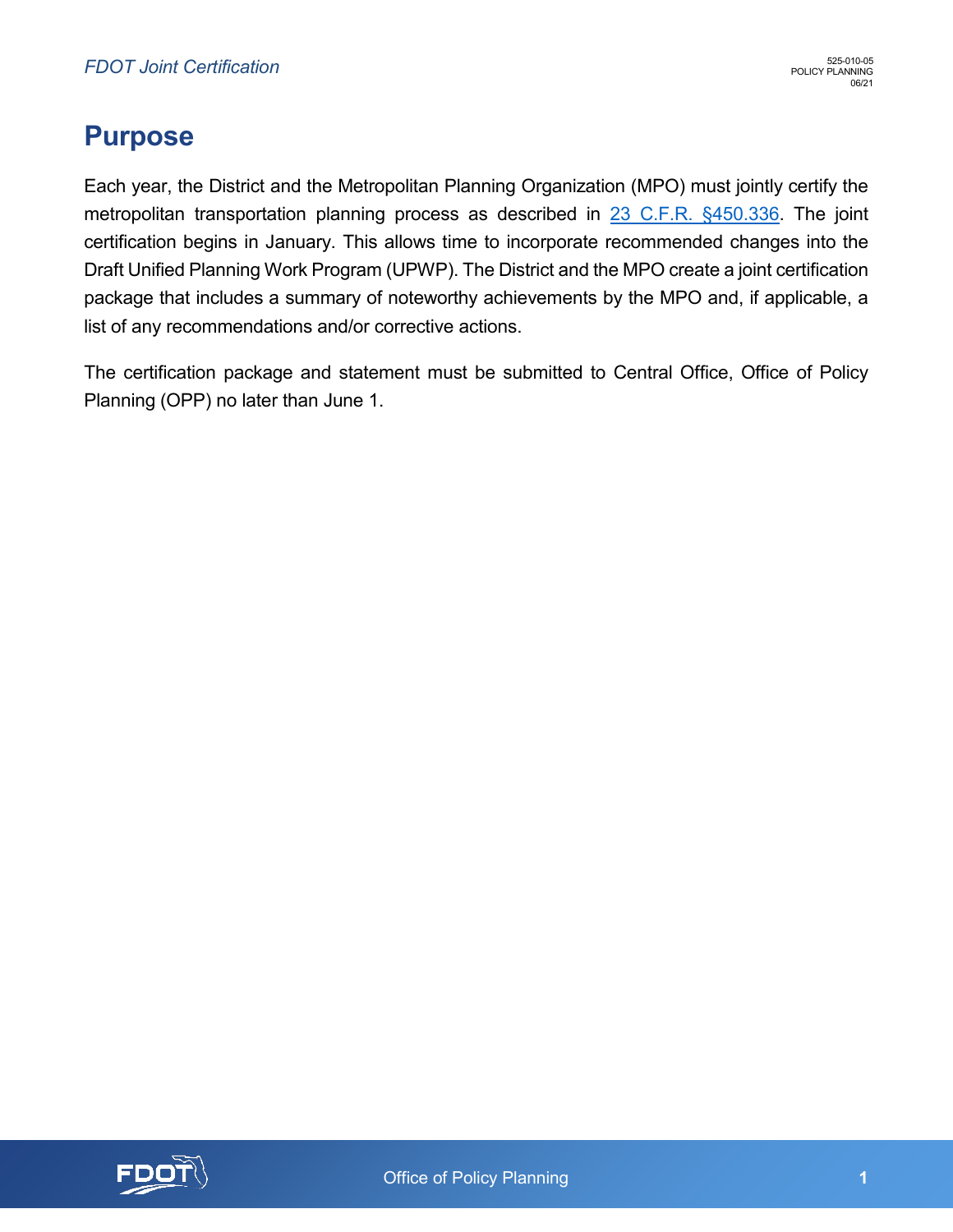## <span id="page-3-0"></span>**Certification Process**

Please read and answer each question using the checkboxes to provide a "yes" or "no." Below each set of checkboxes is a box where an explanation for each answer is to be inserted. The explanation given must be in adequate detail to explain the question.

FDOT's [MPO Joint Certification Statement](https://pdl.fdot.gov/api/form/downloadAttachment/10980767) document must accompany the completed Certification report. Please use the electronic form fields to fill out the document. Once all the appropriate parties sign the MPO Joint Certification Statement, scan it and email it with this completed Certification Document to your District MPO Liaison.

Please note that the District shall report the identification of, and provide status updates of any corrective action or other issues identified during certification directly to the MPO Board. Once the MPO has resolved the corrective action or issue to the satisfaction of the District, the District shall report the resolution of the corrective action or issue to the MPO Board.

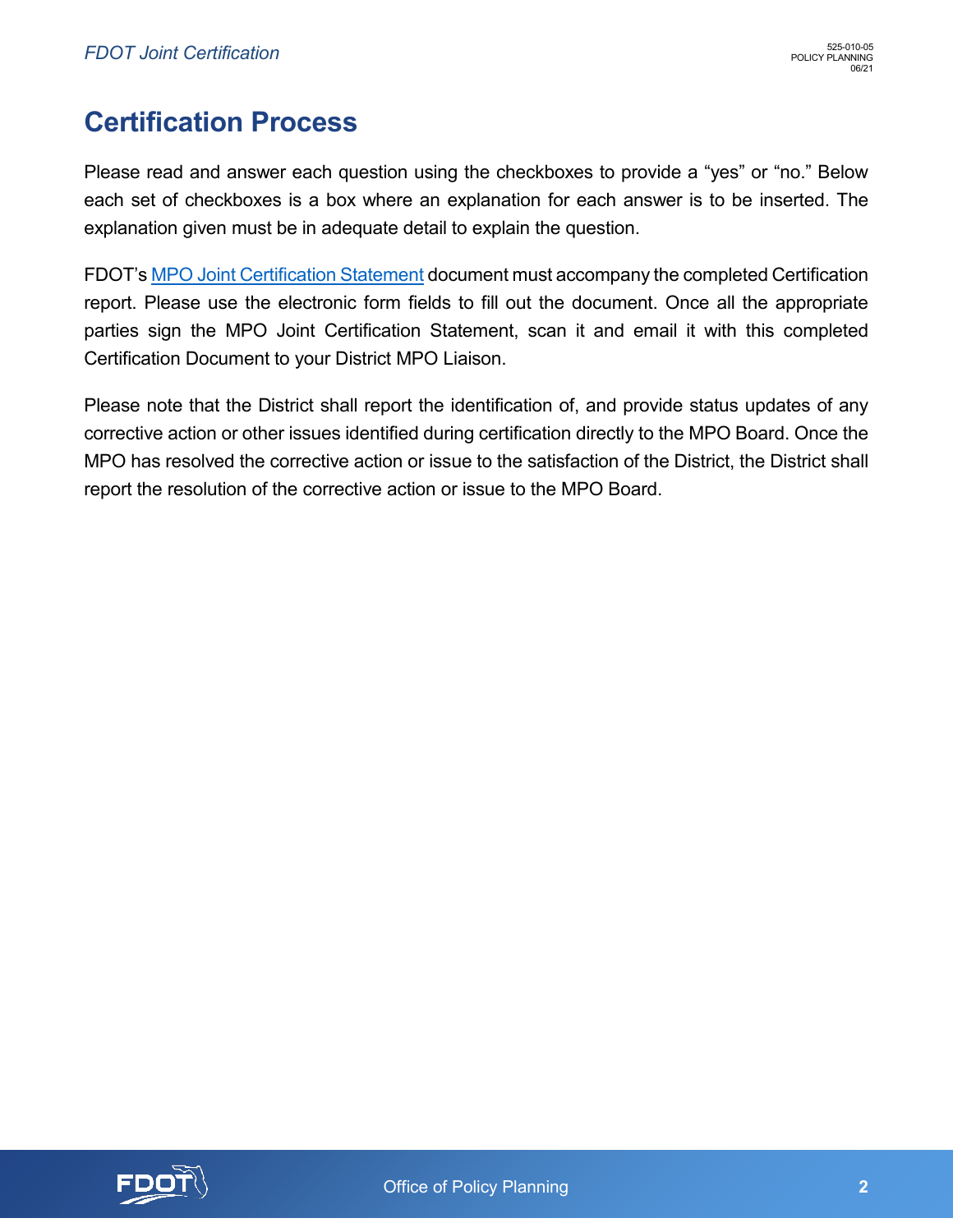# **Part 1**

Part 1 of the Joint Certification is to be completed by the MPO.



Office of Policy Planning **3 3**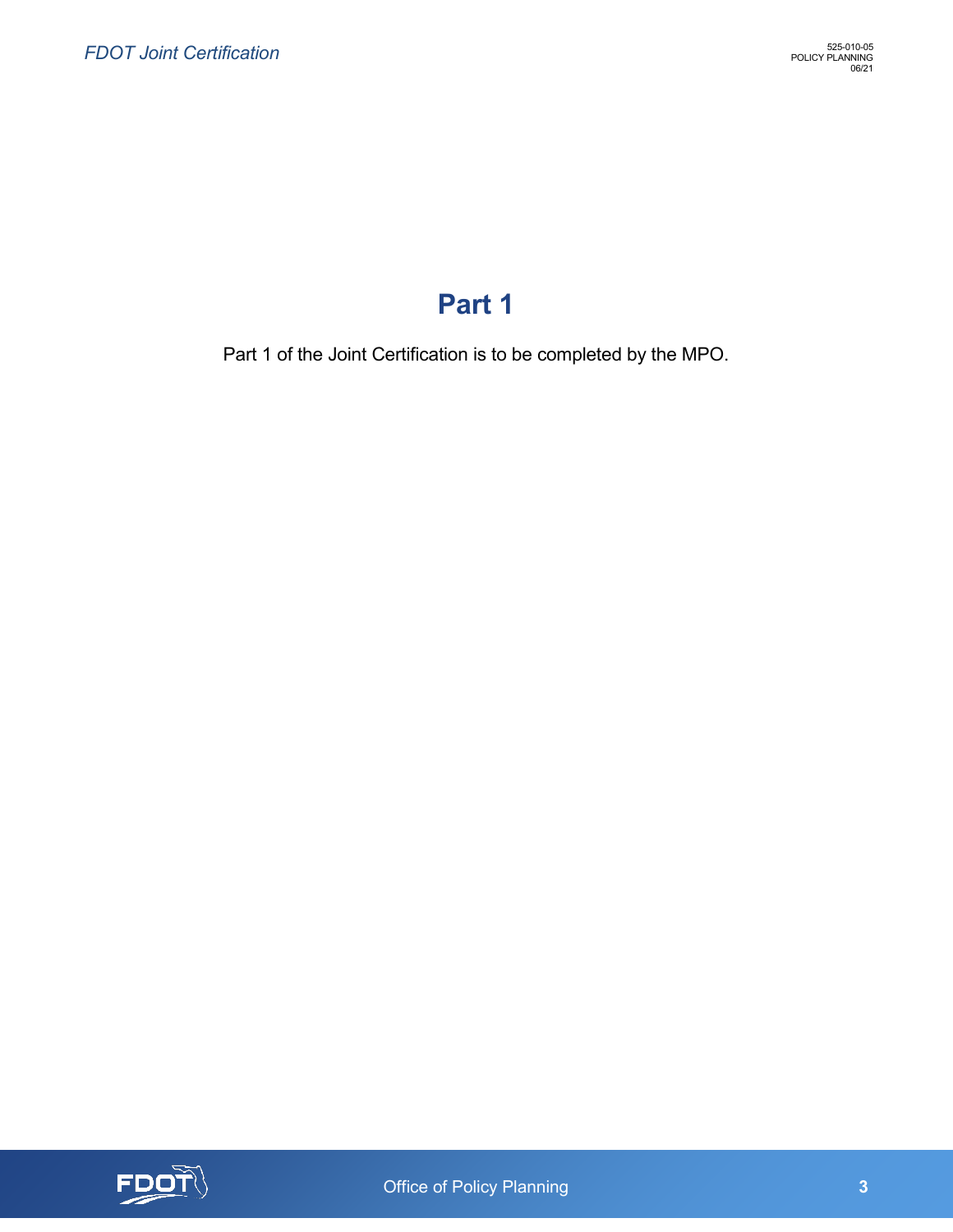# <span id="page-5-0"></span>**Part 1 Section 1: MPO Overview**

1. Does the MPO have up-to-date agreements such as the interlocal agreement that creates the MPO, the intergovernmental coordination and review (ICAR) agreement; and any other applicable agreements? Please list all agreements and dates that they need to be readopted. The ICAR Agreement should be reviewed every five years and updated as necessary. Please note that the ICAR Agreement template was updated in 2020.

### **Please Check: Yes**  $\boxtimes$  **No**  $\Box$

Interlocal Agreement for the Creation of Metropolitan/Transportation Planning Organization (Form 525-010-01), last update 8/19/2014. Intergovernmental Coordination and Review and Public Transportation Coordination (ICAR) (Form 525-010-03), last update 8/19/2014. Two agreements that were updated in recent years are: The Metropolitan Planning Organization Agreement (Form 525-010-02), last executed June 22, 2020; and the Public Transportation Joint Participation Agreement (Form 725-030- 06), last executed December 2, 2019.

2. Does the MPO coordinate the planning of projects that cross MPO boundaries with the other MPO(s)?

### **Please Check: Yes**  $\boxtimes$  **No**  $\Box$

The River to Sea TPO participates regularly in regional planning efforts as part of the Central Florida MPO Alliance (CFMPOA) and the MPO Advisory Council (MPOAC). The CFMPOA annually adopts a regional List of Priority Projects and participates in the development of regional transportation plans and studies. In addition, the TPO regularly participates in other planning and partnering activities including participation in the Regional Planning Council Resiliency Action Committee, the St. Johns River to Sea Loop Alliance, the TSMO Consortium, the Regional TSMO Program Working Group, the District 5 SIS Strategic Plan Working Group, etc.

3. How does the MPOs planning process consider the 10 Federal Planning Factors [\(23 CFR §](https://www.law.cornell.edu/cfr/text/23/450.306)  [450.306\)](https://www.law.cornell.edu/cfr/text/23/450.306)?

#### **Please Check: Yes**  $\boxtimes$  **No**  $\Box$

The River to Sea TPO incorporates required Planning Factors into all activities undertaken by the organization including project evaluation, planning and public engagement/outreach. Consideration of the planning factors were used to develop the UPWP as well as the Connect 2045 Long Range Transportation Plan. Both of these documents reference the planning factors and include tables that cross reference the connection between the planning actors and planning activities of the TPO. The UPWP and the Connect 2045 LRTP can be found on the TPO website at: www.r2ctpo.org.

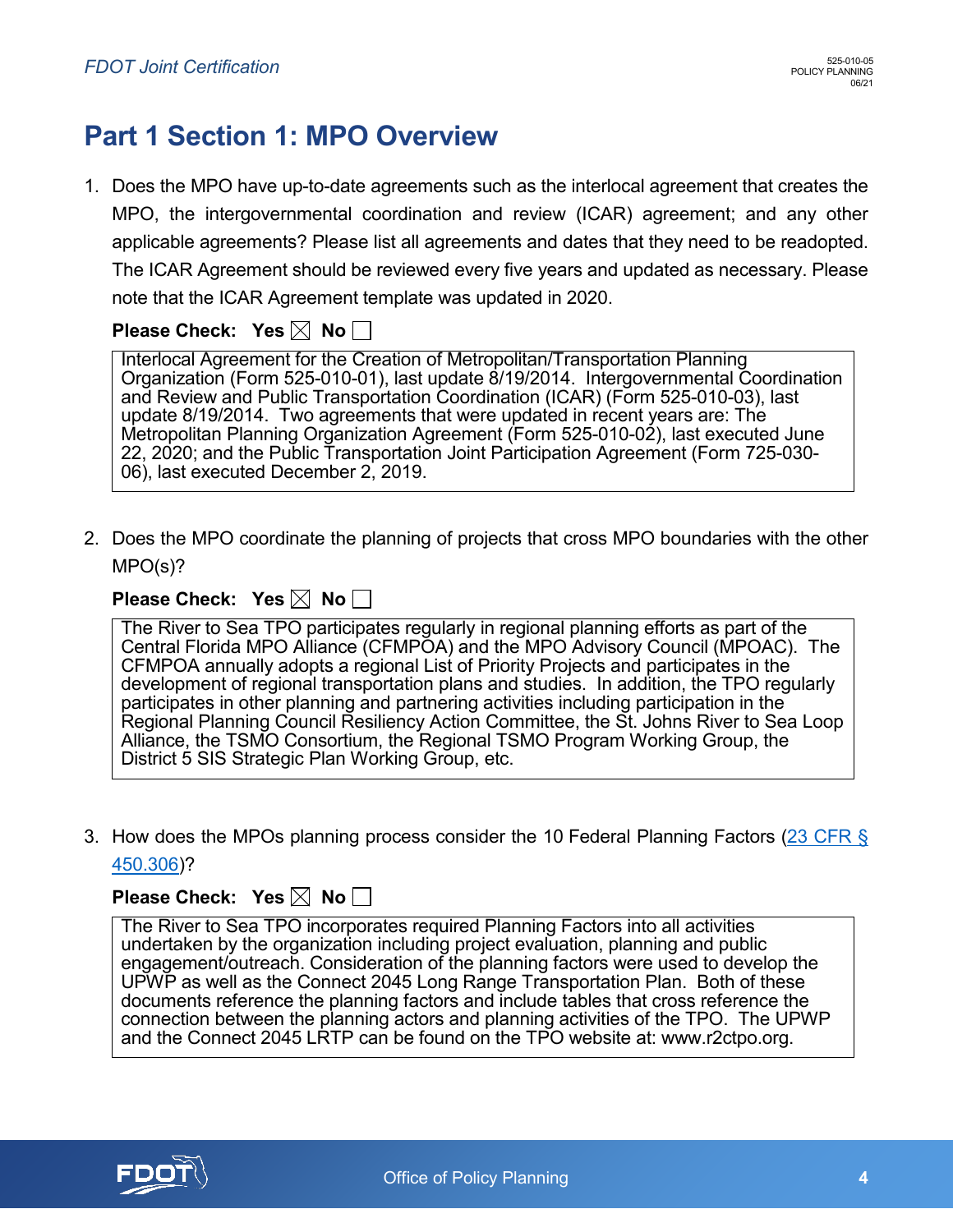4. How are the transportation plans and programs of the MPO based on a continuing, comprehensive, and cooperative process?

| Please Check: Yes $\boxtimes$ No $\square$ |  |  |  |  |
|--------------------------------------------|--|--|--|--|
|--------------------------------------------|--|--|--|--|

The River to Sea TPO practices a continuing, comprehensive and cooperative planning process. The TPO Board and advisory committees meet monthly in addition to other subcommittees, workshops, partnering meetings and project-specific planning activities. The planning process established by the R2CTPO involves a robust public outreach program in addition to participation from all local governments within our planning area. The UPWP and LRTP clearly outline activities that span all modes of transportation and that address the 10 planning factors identified by FHWA.

5. When was the MPOs Congestion Management Process last updated?

| Please Check: $\,$ Yes $\boxtimes\,$ No $\Box\,$ N/A $\Box\,$ |  |  |  |
|---------------------------------------------------------------|--|--|--|
|---------------------------------------------------------------|--|--|--|

| The most recent CMP report was adopted October 24, 2018 and the results were used to   |
|----------------------------------------------------------------------------------------|
| inform the Connect 2045 Long Range Transportation Plan. A review and update to the     |
| CMP process is currently underway to incorporate additional data and performance       |
| measures and expand the report. Anticipated completion of the updated report is Spring |
| of 2022.                                                                               |

6. Has the MPO recently reviewed and/or updated its Public Participation Plan (PPPs)? If so, when? For guidance on PPPs, see the Federal Highway Administration (FHWA) checklist in the [Partner Library](https://fldot.sharepoint.com/:x:/r/sites/FDOT-EXT-MPO/PartnerLibrary/PPP%20Review%20Sheet_MPO.xlsx?d=wd4340809f4b74a229d10330f78ce4116&csf=1&web=1&e=4E7SkV) on the MPO Partner Site.

**Please Check: Yes**  $\boxtimes$  **No**  $\Box$ 

| An evaluation of the TPO's Public Participation Plan (PPP) is completed each year to |
|--------------------------------------------------------------------------------------|
| ensure it remains current and effective. A comprehensive update was completed and    |
| adopted on June 26, 2019. The plan was amended on June 24, 2020 to incorporate       |
| changes needed to respond to the COVID-19 pandemic. A comprehensive update is        |
| currently underway to incorporate current outreach efforts and is anticipated to be  |
| completed in June of 2022.                                                           |

7. Was the Public Participation Plan made available for public review for at least 45 days before adoption?

**Please Check: Yes**  $\boxtimes$  **No**  $\Box$ 

Yes, the PPP was made available for public review and comment on April 25, 2019 and the comment period closed on June 26, 2019 for a total of 63 days. The amendment was

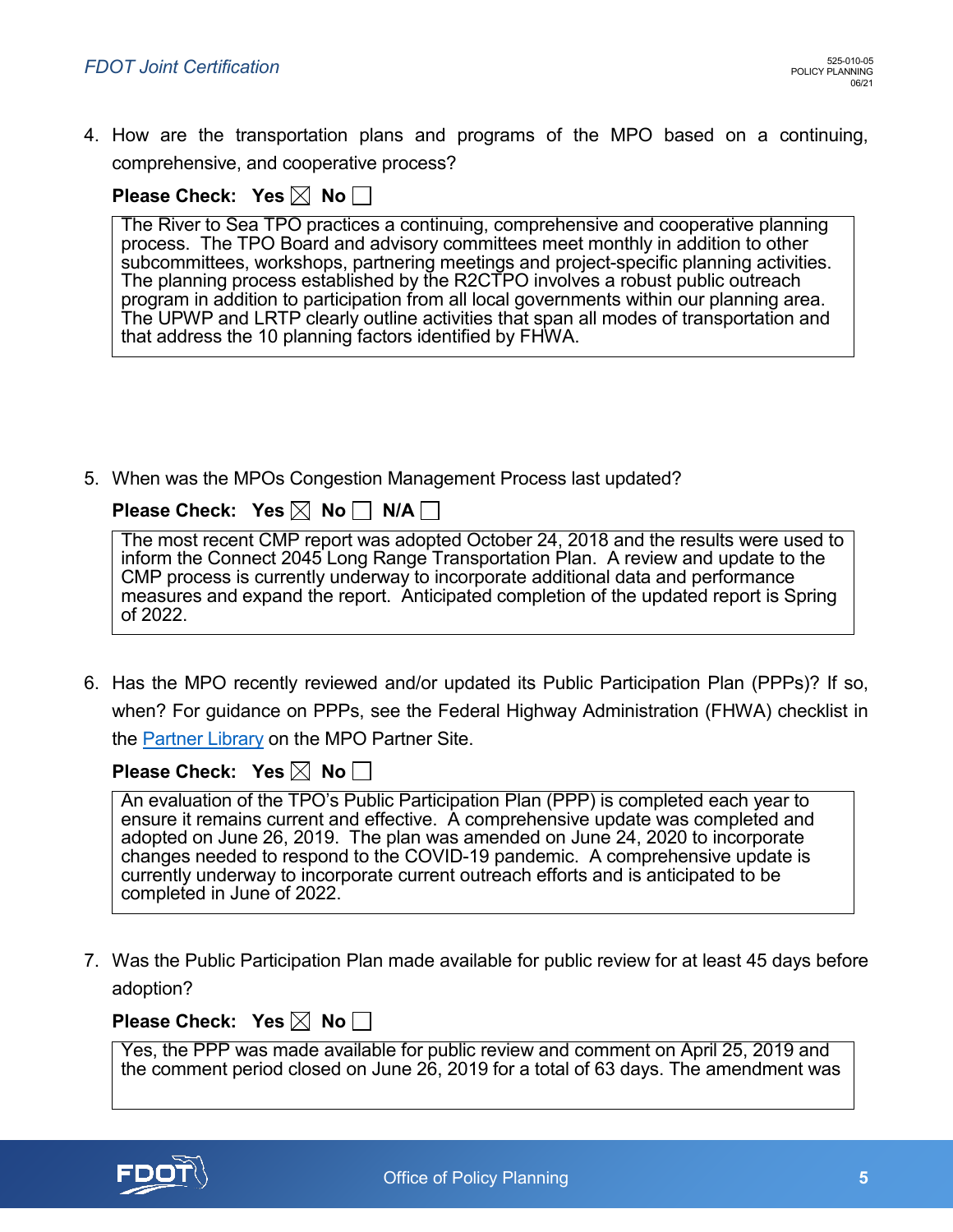also placed out for public review for 46 days (beginning on May 10, 2020 and extending until June 24, 2020)

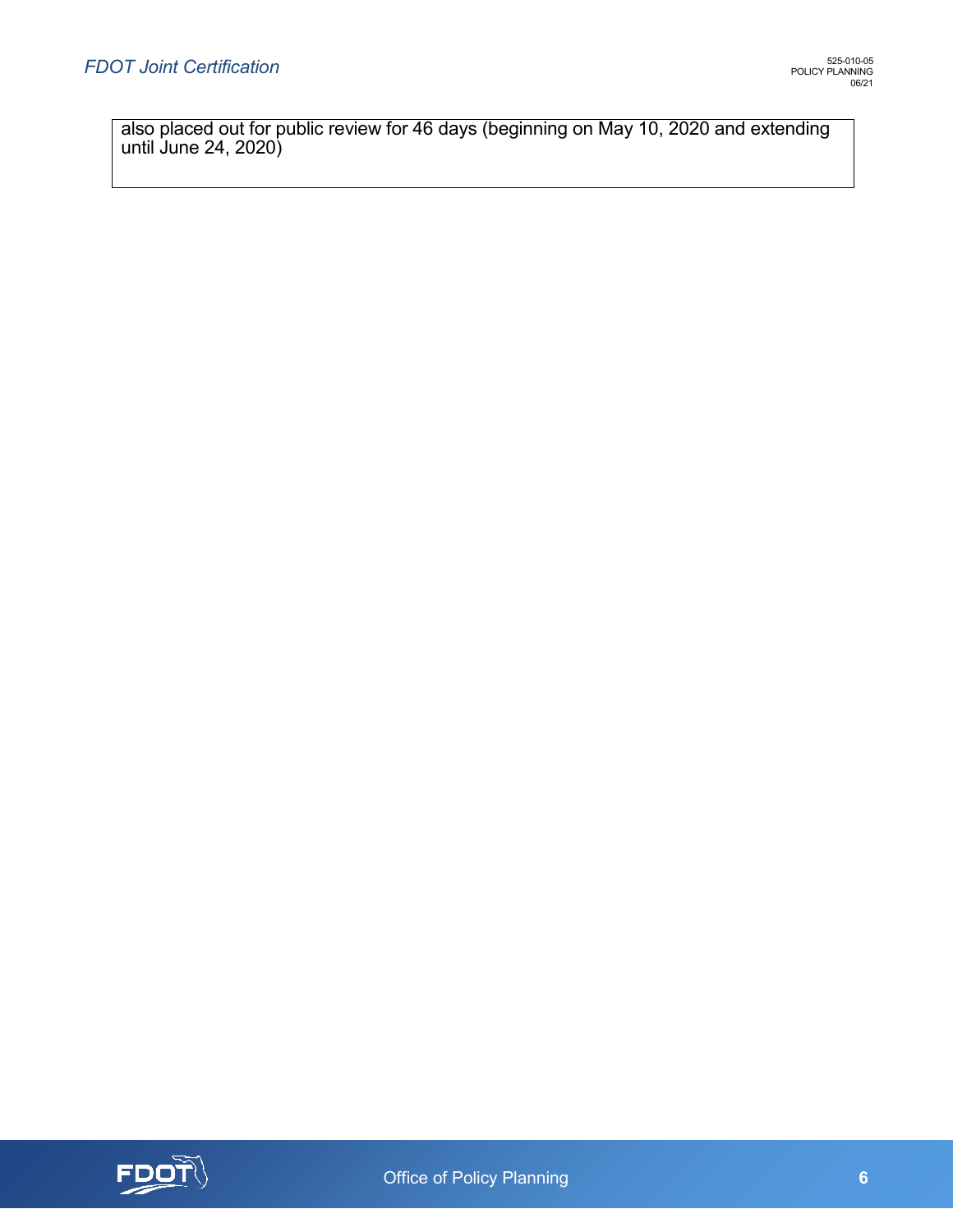# <span id="page-8-0"></span>**Part 1 Section 2: Finances and Invoicing**

1. How does the MPO ensure that Federal-aid funds are expended in conformity with applicable Federal and State laws, the regulations in 23 C.F.R. and 49 C.F.R., and policies and procedures prescribed by FDOT and the Division Administrator of FHWA?

The TPO has recently participated in one on one training with FDOT staff. Currently, the Interim Executive Director is working closely with a temporary financial consultant on all TPO expenditures. Scopes of Services and Task Work Orders for continuing consultant services utilizing federal funds are submitted to the TPO's FHWA liaison for review and approval prior to issuing a notice to proceed. Consultant and project specific expenditures are reviewed by the Project Manager and the Interim Executive Director prior to payment. All invoices and detailed support documentation are reviewed by the Interim Executive Director prior to submittal to FDOT. The TPO also references the FDOT Program Management Handbook.

The River to Sea TPO is in the process of determining future leadership and staffing of the organization, including the Executive Director and Accounting/Office Manager positions and will continue to refine our policies and procedures as they pertain to this process.

2. How often does the MPO submit invoices to the District for review and reimbursement?

The MPO typically submits invoices on a monthly basis. Note: the TPO is currently invoicing quarterly, but will return to monthly invoices in Calendar Year 2022.

3. Is the MPO, as a standalone entity, a direct recipient of federal funds and in turn, subject to an annual single audit?

Yes, the MPO is subject to an annual single audit. The most recent audit was completed in December 2021.

4. How does the MPO ensure their financial management system complies with the requirements set forth in 2 [C.F.R. §200.302?](https://www.ecfr.gov/cgi-bin/retrieveECFR?gp=&SID=&mc=true&n=sp2.1.200.d&r=SUBPART&ty=HTML#se2.1.200_1302)

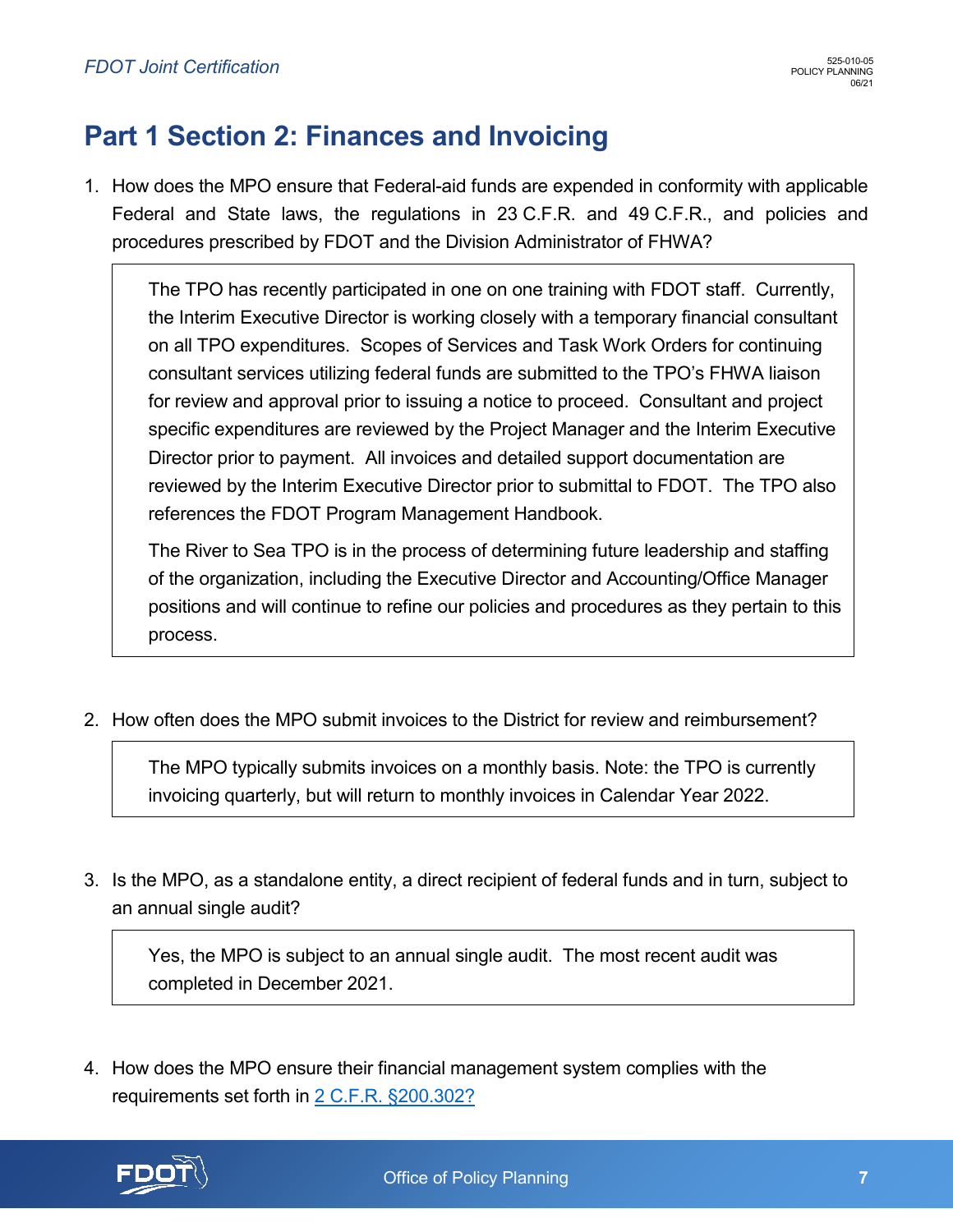The River to Sea TPO undergoes an annual audit performed by a CPA which reviews and verifies compliance with 2 [C.F.R. §200.302](https://www.ecfr.gov/cgi-bin/retrieveECFR?gp=&SID=&mc=true&n=sp2.1.200.d&r=SUBPART&ty=HTML#se2.1.200_1302)

5. How does the MPO ensure records of costs incurred under the terms of the MPO Agreement maintained and readily available upon request by FDOT at all times during the period of the MPO Agreement, and for five years after final payment is made?

Records of costs incurred under terms of the MPO Agreement are maintained in files and readily available upon request by FDOT at the business office of the River to Sea TPO at all times during the period of the MPO agreement and for five years after final payment is made.

6. Is supporting documentation submitted, when required, by the MPO to FDOT in detail sufficient for proper monitoring?

Yes, the River to Sea TPO submits detailed supporting documentation to FDOT when requested/required.

7. How does the MPO comply with, and require its consultants and contractors to comply with applicable Federal law pertaining to the use of Federal-aid funds and applicable State laws?

Compliance with Federal law is a term of the General Consulting Services contract signed by Consultants. Consultant invoices are reviewed for compliance upon receipt. The TPO undergoes and annual audit performed by a CPA which reviews and verifies the compliance with Federal law.

8. Does the MPO have an existing negotiated indirect cost rate from the Federal government or use the de minimis rate (currently set at 10% of modified total direct costs which may be used indefinitely [\(2 C.F.R. 200.414\(f\)\)](https://www.ecfr.gov/cgi-bin/text-idx?node=se2.1.200_1414&rgn=div8)?

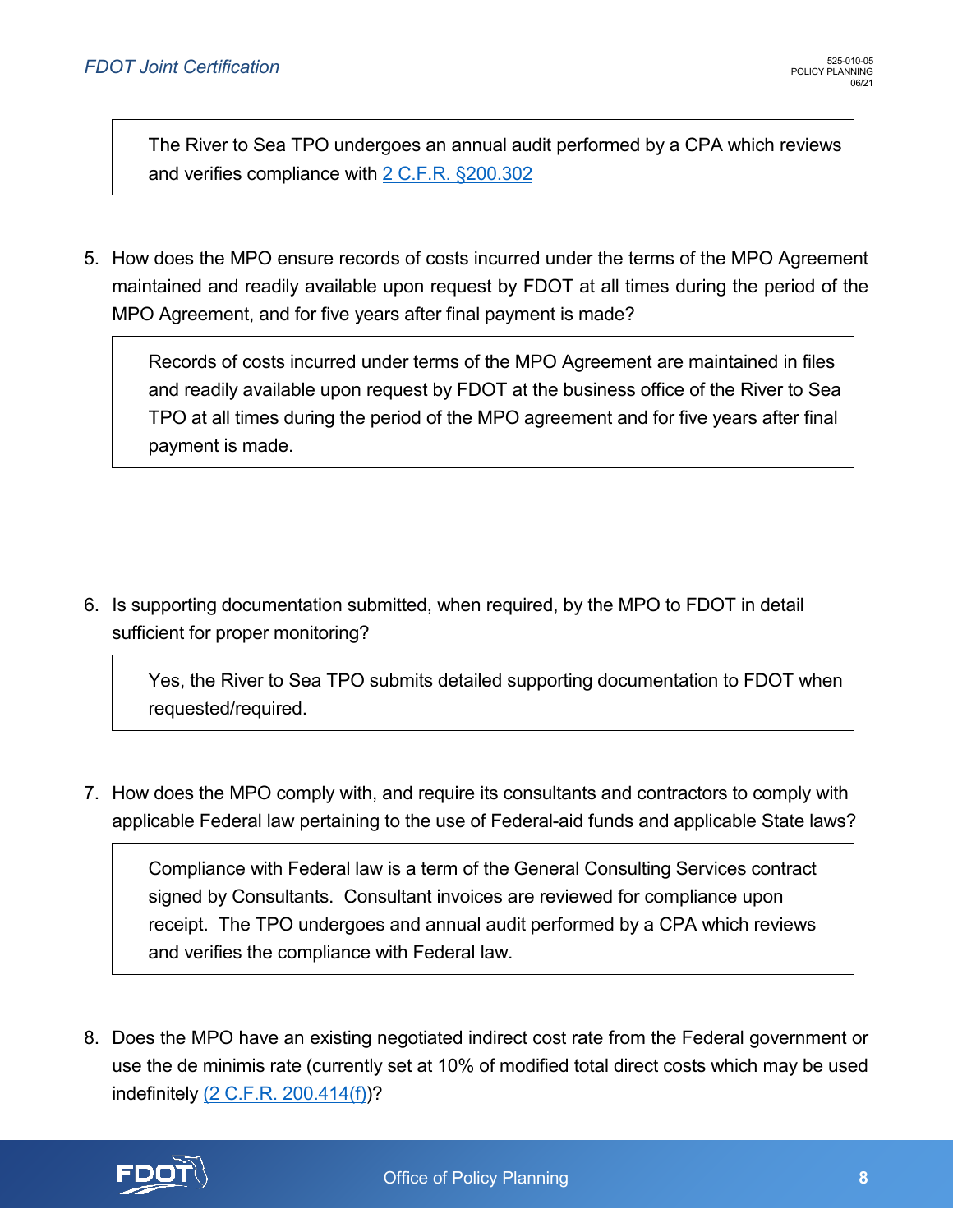*In general, only those MPOs that are hosted by agencies that receive direct Federal funding in some form (not necessarily transportation) will have available a Federally approved indirect cost rate. If the MPO has a staffing services agreement or the host agency requires the MPO to pay a monthly fee, the MPO may be reimbursed for indirect costs.*

Please Check: Indirect Rate  $\Box$  De Minimis Rate  $\Box$  N/A  $\Box$ 

a. If the MPO has an existing negotiated indirect cost rate, did the MPO submit a cost allocation plan?

The TPO does not have an Indirect Cost Rate

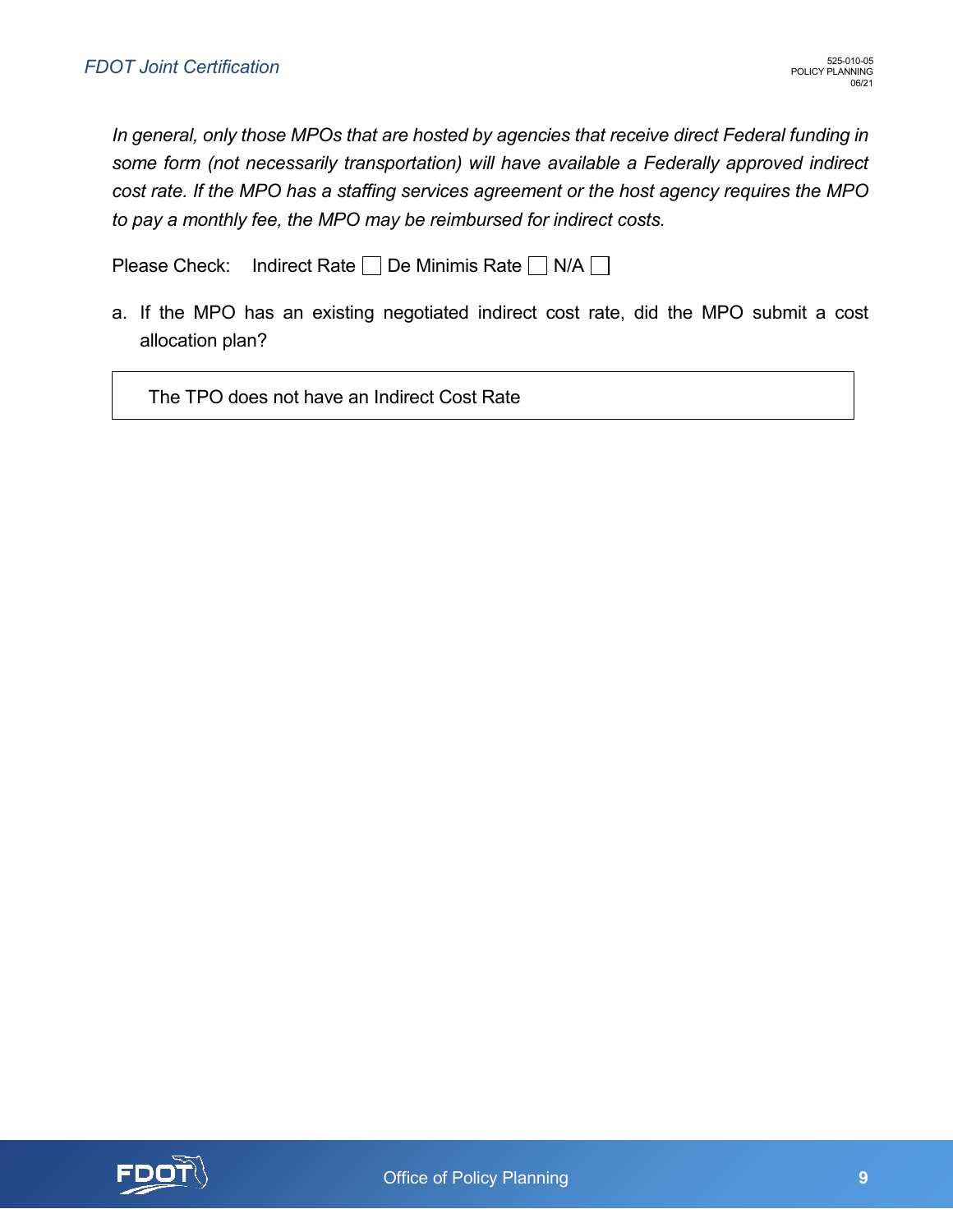# <span id="page-11-0"></span>**Part 1 Section 3: Title VI and ADA**

1. Has the MPO signed an FDOT Title VI/Nondiscrimination Assurance, identified a person responsible for the Title VI/ADA Program, and posted for public view a nondiscrimination policy and complaint filing procedure?"

**Please Check: Yes**  $\boxtimes$  **No**  $\Box$ 

| The Title VI/Nondiscrimination Assurance Statement was signed on 03/25/20. The                                                                                                     |
|------------------------------------------------------------------------------------------------------------------------------------------------------------------------------------|
| TPO has identified a staff member to manage the responsibilities of the Title VI/ADA                                                                                               |
| Program and posted the nondiscrimination policy and complaint filing procedure<br>under the public involvement section of the TPO's website and in the lobby of the<br>TPO office. |

2. Do the MPO's contracts and bids include the appropriate language, as shown in the appendices of the [Nondiscrimination Agreement](https://fdotwww.blob.core.windows.net/sitefinity/docs/default-source/equalopporunity/titlevi/title-vi-nondiscrimination-assurance1bd4ce71ad77490a99d0bf1c0c541475.pdf?sfvrsn=9a3870e_0) with the State?

**Please Check: Yes**  $\boxtimes$  **No**  $\Box$ 

|                                    | Yes, the TPO consults with legal counsel to include appropriate language pertaining |
|------------------------------------|-------------------------------------------------------------------------------------|
| to Nondiscrimination in contracts. |                                                                                     |

3. Does the MPO have a procedure in place for the prompt processing and disposition of Title VI and Title VIII complaints, and does this procedure comply with FDOT's procedure?

**Please Check: Yes**  $\boxtimes$  **No**  $\Box$ 

The River to Sea TPO has a procedure in place that complies with FDOT's procedure posted on the TPO's website at www.r2ctpo.org/public-involvement/public- participation-documents.

4. Does the MPO collect demographic data to document nondiscrimination and equity in its plans, programs, services, and activities?

**Please Check: Yes No |** 

The River to Sea TPO collects statistical data on a yearly basis for the participants in the TPO's committees through the Public Participation Evaluation Matrix. The TPO also tracks statistical data through the TPO's Limited English Proficiency (LEP) Plan for its constituents (last updated on 05/27/20). The LEP Plan is currently being updated and anticipated to be completed by June of 2022.

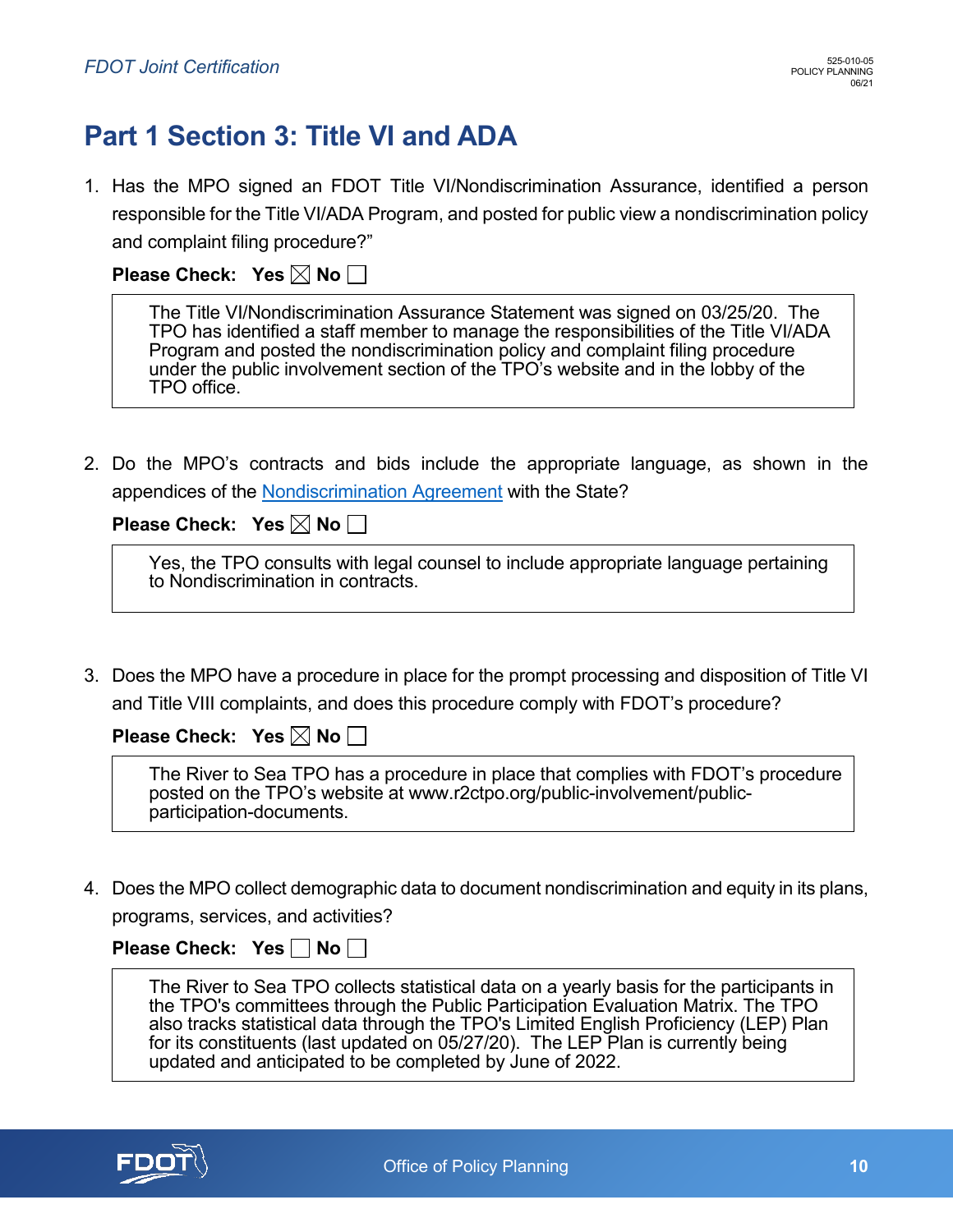5. Has the MPO participated in any recent Title VI training, either offered by the State, organized by the MPO, or some other form of training, in the past three years?

**Please Check: Yes**  $\boxtimes$  **No**  $\Box$ 

The River to Sea TPO conducts training for staff annually. The most recent staff training was conducted on 9/13/2021. The Title VI Coordinator conducts research in preparation of the training. The Coordinator has also attended a course through the National Highway Institute for Public Involvement that included Title VI information.

6. Does the MPO keep on file for five years all complaints of ADA noncompliance received, and for five years a record of all complaints in summary form?

### **Please Check: Yes**  $\boxtimes$  **No**  $\Box$

We have not received any complaints. However, we are aware of the requirement and would retain records as needed should a complaint be filed.

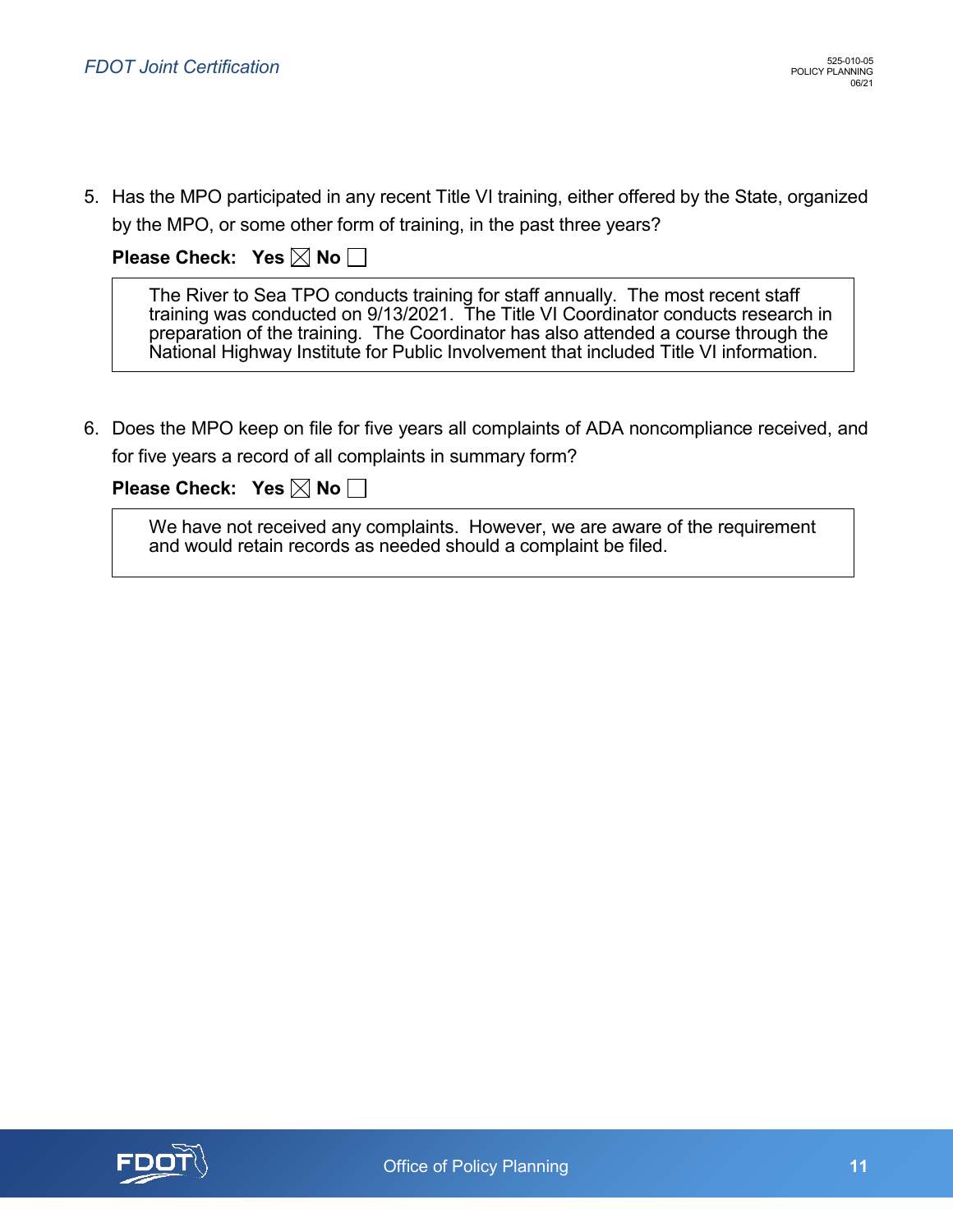## <span id="page-13-0"></span>**Part 1 Section 4: MPO Procurement and Contract Review and Disadvantaged Business Enterprises**

1. Is the MPO using a qualifications based selection process that is consistent with  $2 \text{ C.F.R.}$ [200.320 \(a-c\),](https://www.govinfo.gov/content/pkg/CFR-2016-title2-vol1/pdf/CFR-2016-title2-vol1-sec200-320.pdf) [Appendix II to Part 200 -](https://www.ecfr.gov/cgi-bin/text-idx?node=pt2.1.200&rgn=div5#ap2.1.200_1521.ii) Contract Provision, and [23 C.F.R. 172,](https://www.ecfr.gov/cgi-bin/text-idx?node=pt23.1.172&rgn=div5) and Florida statute as applicable?

| Please Check: Yes $\boxtimes$ No $\square$ |  |  |
|--------------------------------------------|--|--|
|--------------------------------------------|--|--|

The River to Sea TPO follows a procurement process as outlined in the Purchasing Manual adopted on August 27, 2014, which was developed to be consistent with federal requirements. This document can be found on the website at: https://www.r2ctpo.org/wp-content/uploads/R2CTPO-Purchasing-Manual-Approved-by-TPO-Board-August-27-2014-admin-mod.pdf. An update to the Purchasing Manual is scheduled to be completed in the next fiscal year.

2. Does the MPO maintain sufficient records to detail the history of procurement, management, and administration of the contract? These records will include but are not limited to: rationale for the method of procurement, selection of contract type, contractor selection or rejection, the basis for the contract price, contract, progress reports, and invoices.

Note: this documentation is required by [2 C.F.R. 200.325](https://www.ecfr.gov/cgi-bin/text-idx?node=pt2.1.200&rgn=div5#se2.1.200_1325) to be available upon request by the Federal awarding agency, or pass-through entity when deemed necessary.

### **Please Check: Yes**  $\boxtimes$  **No**  $\Box$

The River to Sea TPO maintains records associated with each procurement efforts as required including the rationale for the method of procurement, selection of contract type and contractor selection/rejection.

3. Does the MPO have any intergovernmental or inter-agency agreements in place for procurement or use of goods or services?

**Please Check: Yes No X** 

There are no active agreements in place.

4. What methods or systems does the MPO have in place to maintain oversight to ensure that consultants or contractors are performing work in accordance with the terms, conditions and specifications of their contracts or work orders?

**Please Check: Yes**  $\boxtimes$  **No**  $\Box$ 

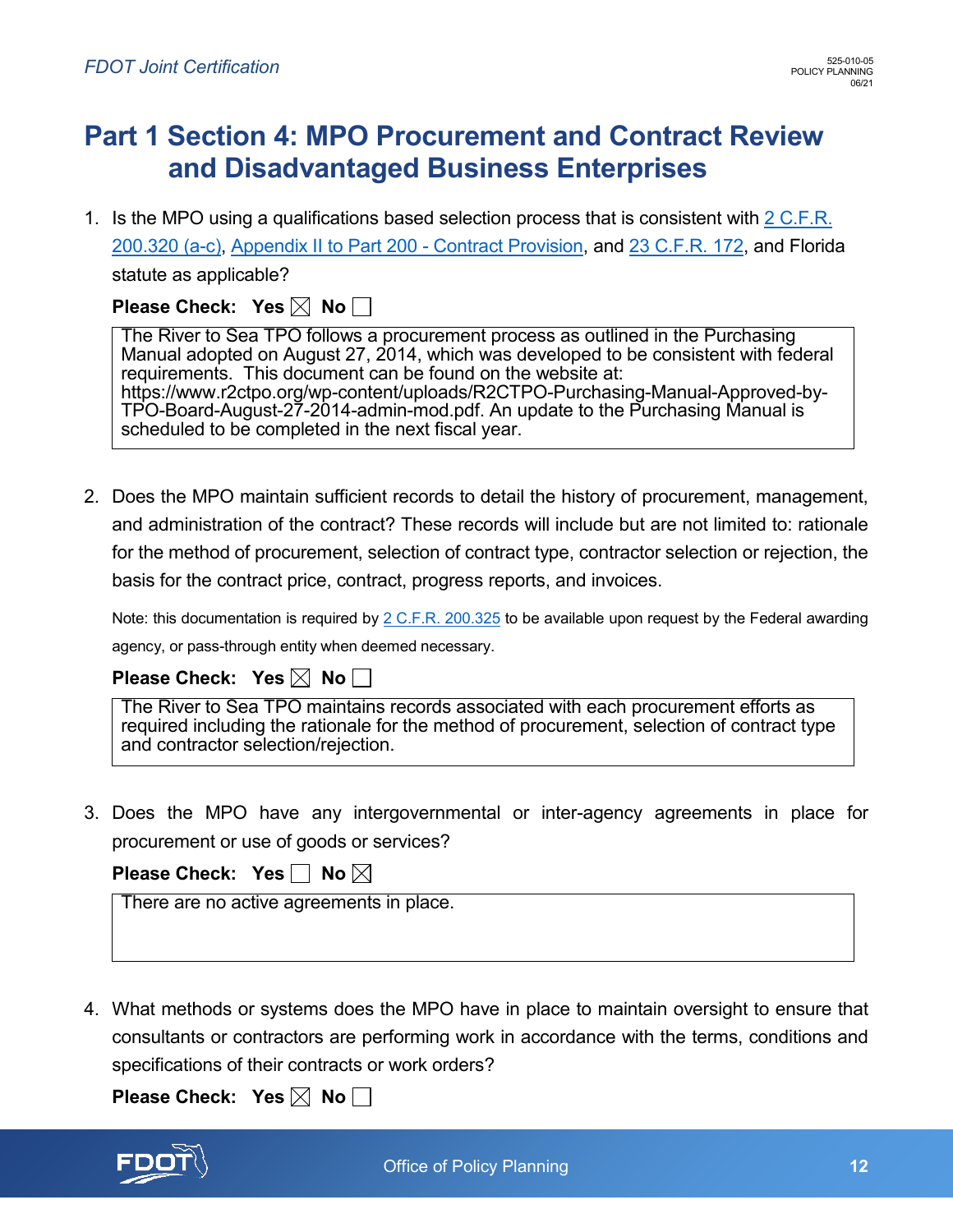A Project Manager is assigned to each contract or task work order and product delivery and schedule in accordance with the scope of services and terms of a contract is monitored by the Project Manager. Project tracking also includes review and approval of the consultant invoices by the PM which are submitted to the Financial Officer who checks for accuracy of the dollar amounts, then moves on to the Executive Director for final approval and authorization of payment.

5. Does the MPO's contracts include all required federal and state language from the MPO Agreement?

Please Check: Yes  $\boxtimes$  No  $\Box$ 

Yes, the TPO consults with legal counsel to ensure required language is included in its contracts.

6. Does the MPO follow the FDOT-approved Disadvantaged Business Enterprise (DBE) plan?

**Please Check: Yes**  $\boxtimes$  **No**  $\Box$ 

| The TPO has adopted the FDOT Disadvantaged Business Enterprise Plan and can                                                                                   |  |
|---------------------------------------------------------------------------------------------------------------------------------------------------------------|--|
| be found on the TPO's website at: https://www.r2ctpo.org/events/documents/.<br>MPO/TPOs are not required to have a separate plan as a recipient of FDOT funds |  |
| and would follow the guidelines outlined in the FDOT DBE Program Plan.                                                                                        |  |

7. Does the MPO use the Equal Opportunity Compliance (EOC) system to ensure that consultants are entering bidders opportunity list information, as well as accurately and regularly accept DBE commitments and payments?

**Please Check: Yes**  $\boxtimes$  **No**  $\Box$ 

The River to Sea TPO semi-annually submits the Uniform Report of DBE **Commitments** 

8. The MPO must be prepared to use the Grant Application Process (GAP) to record their professional services contract information starting on July 1, 2022. Has the MPO staff been trained on the GAP system? If yes, please provide the date of training. If no, please provide the date by when training will be complete (Recordings are available on the FDOT Local Programs [webpage\)](https://www.gotostage.com/channel/b14f2c1519a3434dbede1a217a9033d7/recording/05913d116cae4491a305748df786bdd6/watch).

| Please Check: Yes $\Box$ No $\boxtimes$ |  |  |  |
|-----------------------------------------|--|--|--|
|-----------------------------------------|--|--|--|

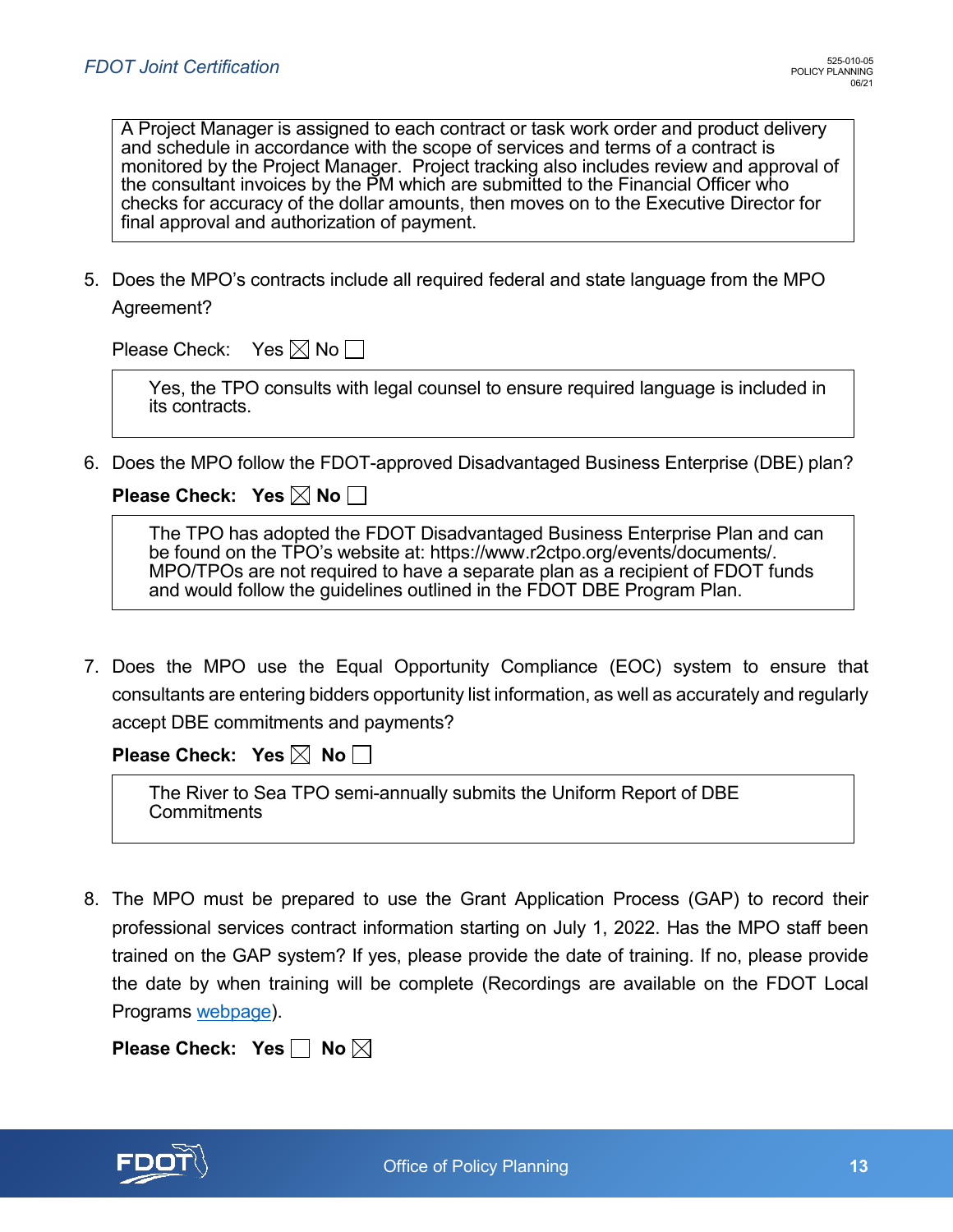The training will be complete by June 30, 2022.

9. Does the MPO include the DBE policy statement in its contract language for consultants and subconsultants?

| Please Check: Yes $\boxtimes$ No $\Box$ |  |  |
|-----------------------------------------|--|--|
|-----------------------------------------|--|--|

The DBE policy statement is included in all new contracts.

10.Are the MPO procurement packages (Project Advertisements, Notices to Bidders, RFP/RFQs, contract templates and related documents) and contracts free from geographical preferences or bidding restrictions based on the physical location of the bidding firm or where it is domiciled?

**Please Check: Yes**  $\times$  **No**  $\Box$  **N/A**  $\Box$ 

11.Are the MPO procurement packages (Project Advertisements, Notices to Bidders, RFP/RFQs, contract templates and related documents) and contracts free of points or award preferences for using DBEs, MBEs, WBEs, SBEs, VBEs or any other business program not approved for use by FHWA or FDOT?

**Please Check: Yes M No N/A | |** 

- 12.Please identify all locally required preference programs applied to contract awards by local ordinance or rule that will need to be removed from Federal-Aid solicitations and contract.
	- a)  $\Box$ Minority business
	- b)  $\Box$  Local business
	- c) □Disadvantaged business
	- d)  $\Box$  Small business
	- e)  $\Box$  Location (physical location in proximity to the jurisdiction)
	- f)  $\Box$ Materials purchasing (physical location or supplier)
	- $g)$   $\Box$  Locally adopted wage rates
	- h) ☐Other: \_\_\_\_\_\_\_\_\_\_\_\_\_\_\_\_\_\_\_\_\_\_\_\_\_

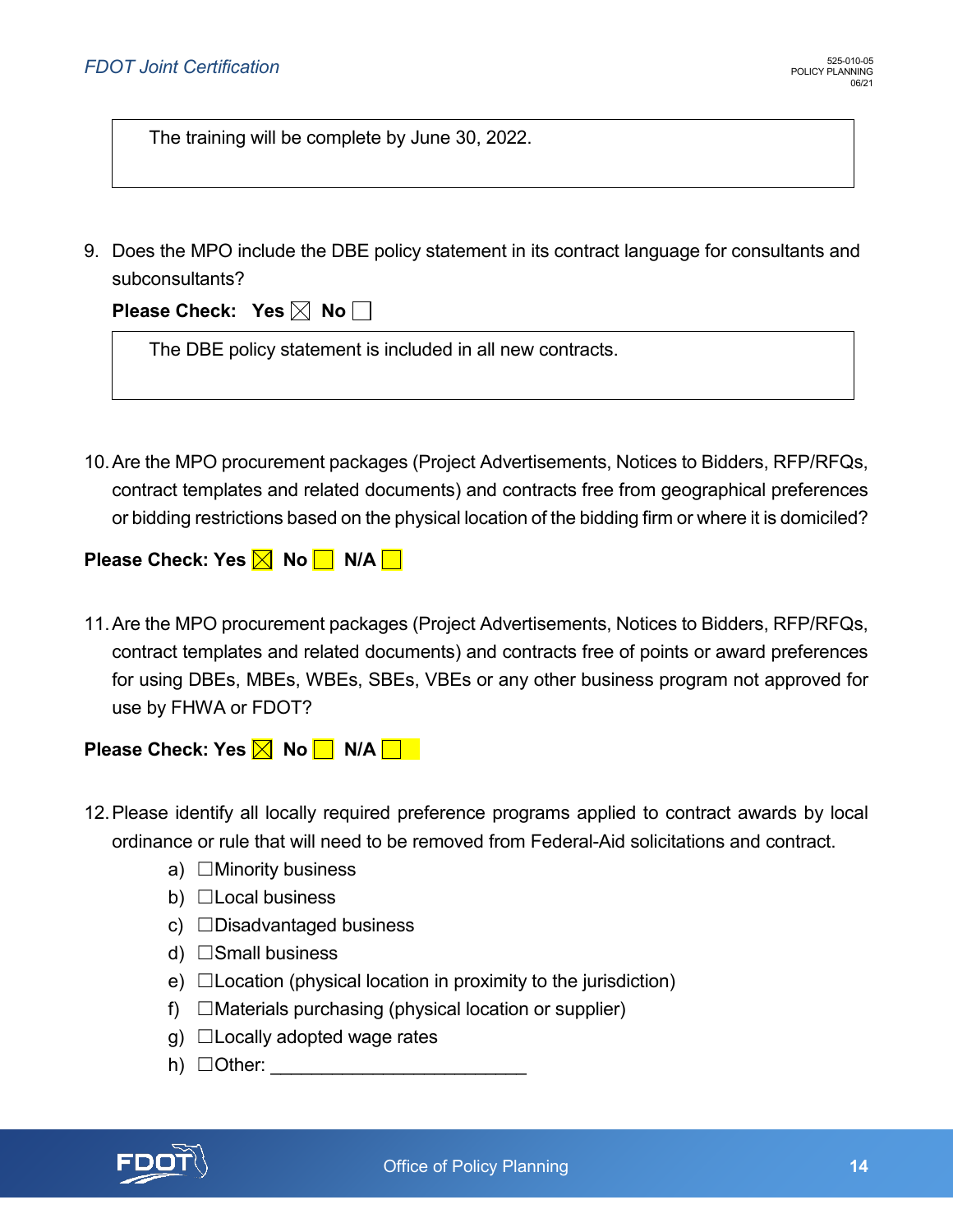13.Do the MPO contracts only permit the use of the approved FDOT race-neutral program?

**Please Check: Yes | No X N/A | N** 

14.Do the MPO contracts specify the race neutral or 'aspirational' goal of 10.65%?

| Please Check: Yes □ No ⊠ N/A □ |  |  |  |
|--------------------------------|--|--|--|
|--------------------------------|--|--|--|

15.Are the MPO contracts free of sanctions or other compliance remedies for failing to achieve the race-neutral DBE goal?

| Please Check: Yes $\boxtimes$ No $\Box$ N/A $\Box$ |  |  |  |
|----------------------------------------------------|--|--|--|
|----------------------------------------------------|--|--|--|

- 16.Do the MPO contracts contain required civil rights clauses, including:
	- a. Nondiscrimination in contracting statement (49 CFR 26.13)
	- b. Title VI nondiscrimination clauses Appendices A and E (DBE Nondiscrimination Assurance & 49 CFR 21)
	- c. FDOT DBE specifications

| Please Check: Yes $\boxtimes$ No $\Box$ N/A $\Box$ |  |  |  |
|----------------------------------------------------|--|--|--|
|----------------------------------------------------|--|--|--|

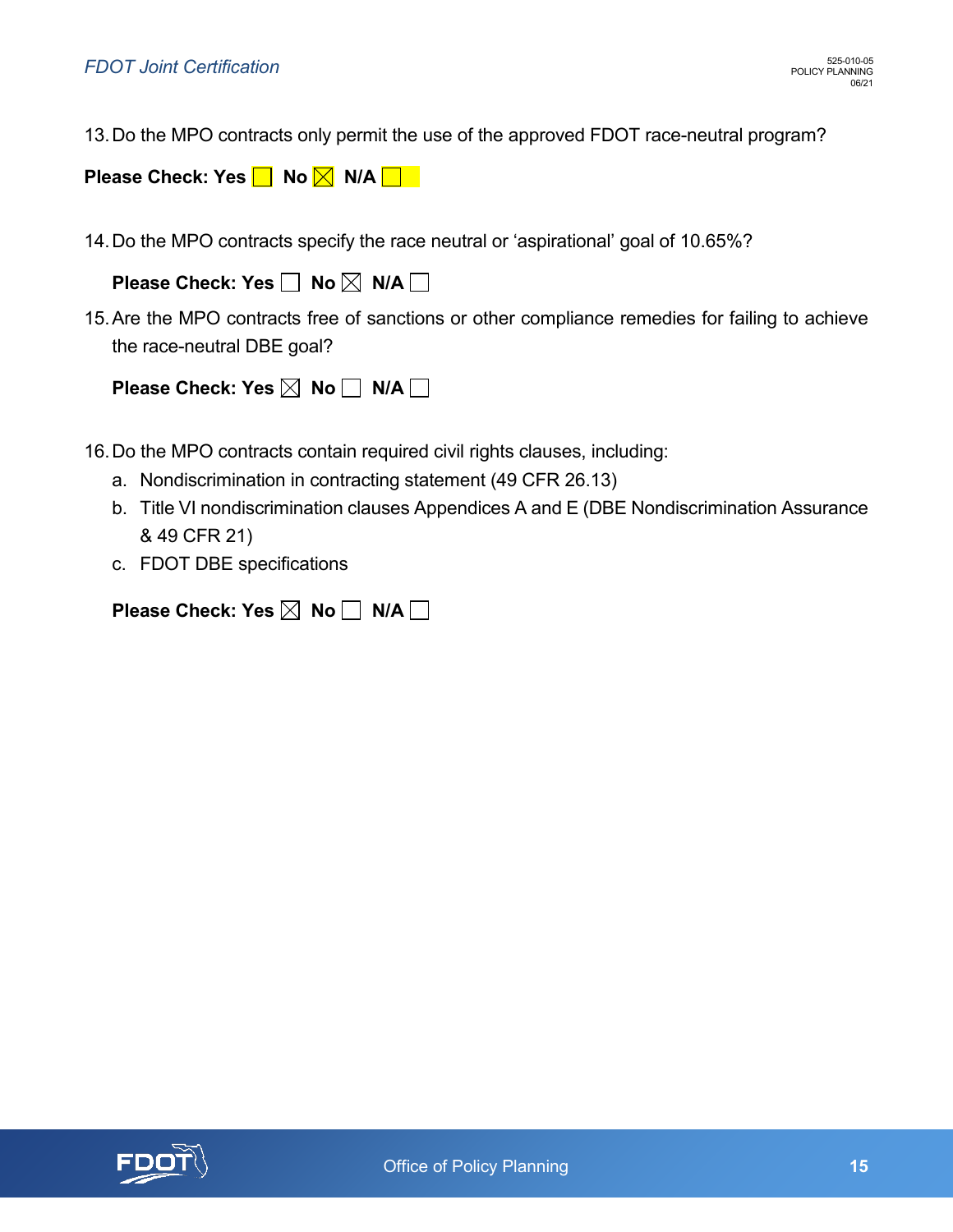# <span id="page-17-0"></span>**Part 1 Section 5: Noteworthy Practices & Achievements**

One purpose of the certification process is to identify improvements in the metropolitan transportation planning process through recognition and sharing of noteworthy practices. Please provide a list of the MPOs noteworthy practices and achievements below.

- 1. The River to Sea TPO continued its meaningful and inclusive Public Outreach and Engagement Mission to involve and inform the public on TPO planning efforts and seek input on plans and activities that impact the community and the region.
	- Following a year that was dominated by virtual outreach due to the COVID-19 pandemic, the TPO began to again participate in select public and in-person events including attendance at Port Orange Family Days, three community events along SR A1A promoting bicycle and pedestrian safety, "Walk Around Florida Event", and a pedestrian safety presentation and helmet fitting to the House Next Door.
	- In addition to in person outreach events, the TPO developed and began publishing a monthly electronic newsletter in March on 2021 which covers a variety of transportation topics.
- 2. Adopted in November of 2019, the TPO continued to implement its Community Safety Action Plan as follows:
	- The TPO launched a Speakers Bureau to provide presentations on distracted driving and speeding. The presentations highlight what the TPO is doing to help decrease injuries and fatalities from distracted driving and speeding. These presentations also include individuals describing life changing experiences resulting from their involvement in a collision with distracted and/or speeding drivers, bringing a human factor to the crash statistics and numbers. The Speakers Bureau began in June 2021 with presentations to the Rotary Club of Flagler County, the Rotary Club of DeBary, Deltona and Orange City and the Flagler Beach Rotary Club.
	- The River to Sea TPO continued its partnership with the Volusia and Flagler County Sheriff Offices to distribute 150 bicycle light sets and 250 pedestrian lights donated by the TPO. These lights were distributed throughout Volusia

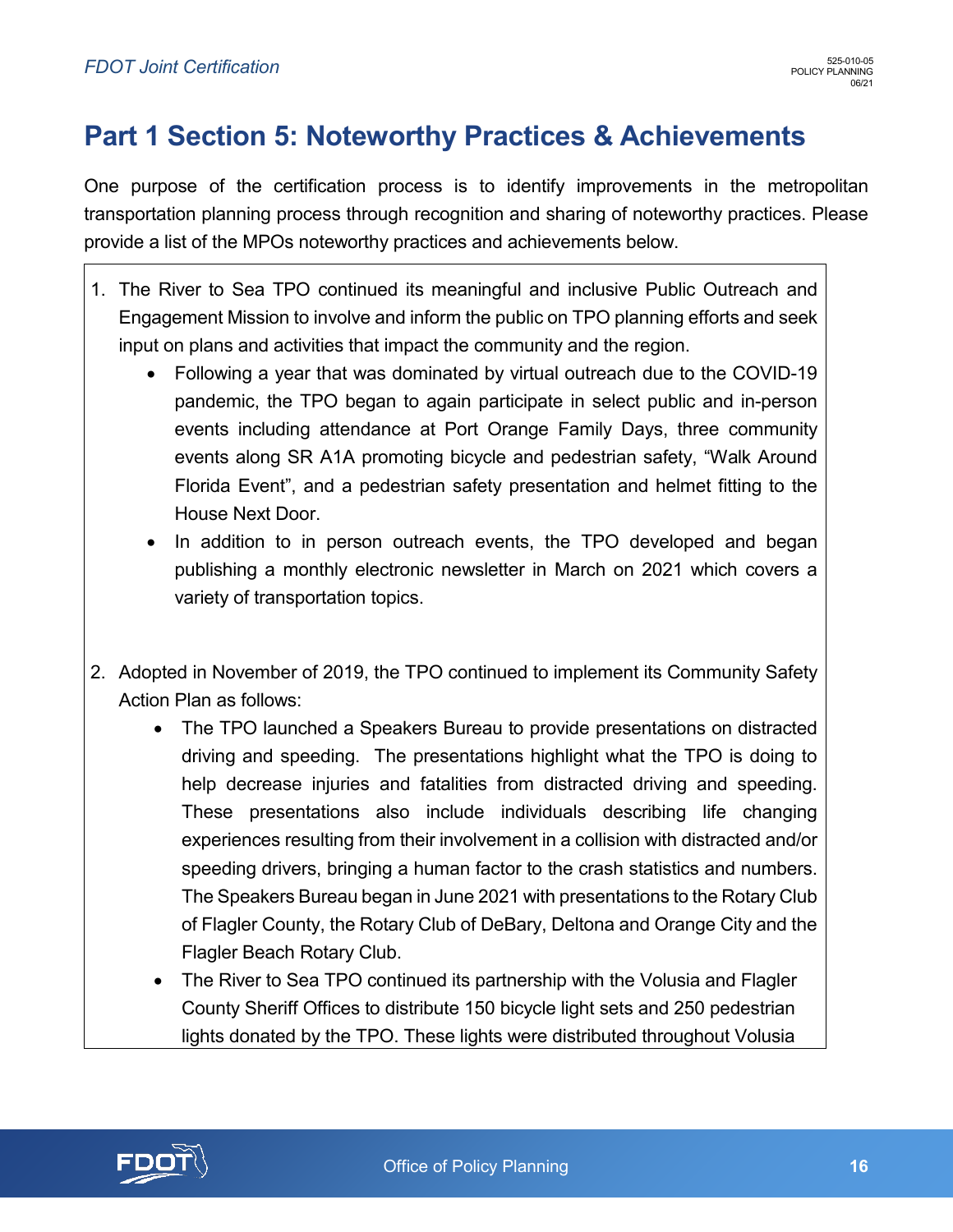and Flagler Counties during nighttime hours to cyclists and pedestrians without lights.

3. The River to Sea TPO was recognized and awarded the 2021 Outstanding Planning Study by the Surfcoast Chapter of the Florida Planning and Zoning Association for the recently completed Paratransit Service Analysis. This study examined local area service and the state of practice throughout Florida to identify issues and opportunities that impact efficiencies in paratransit service.

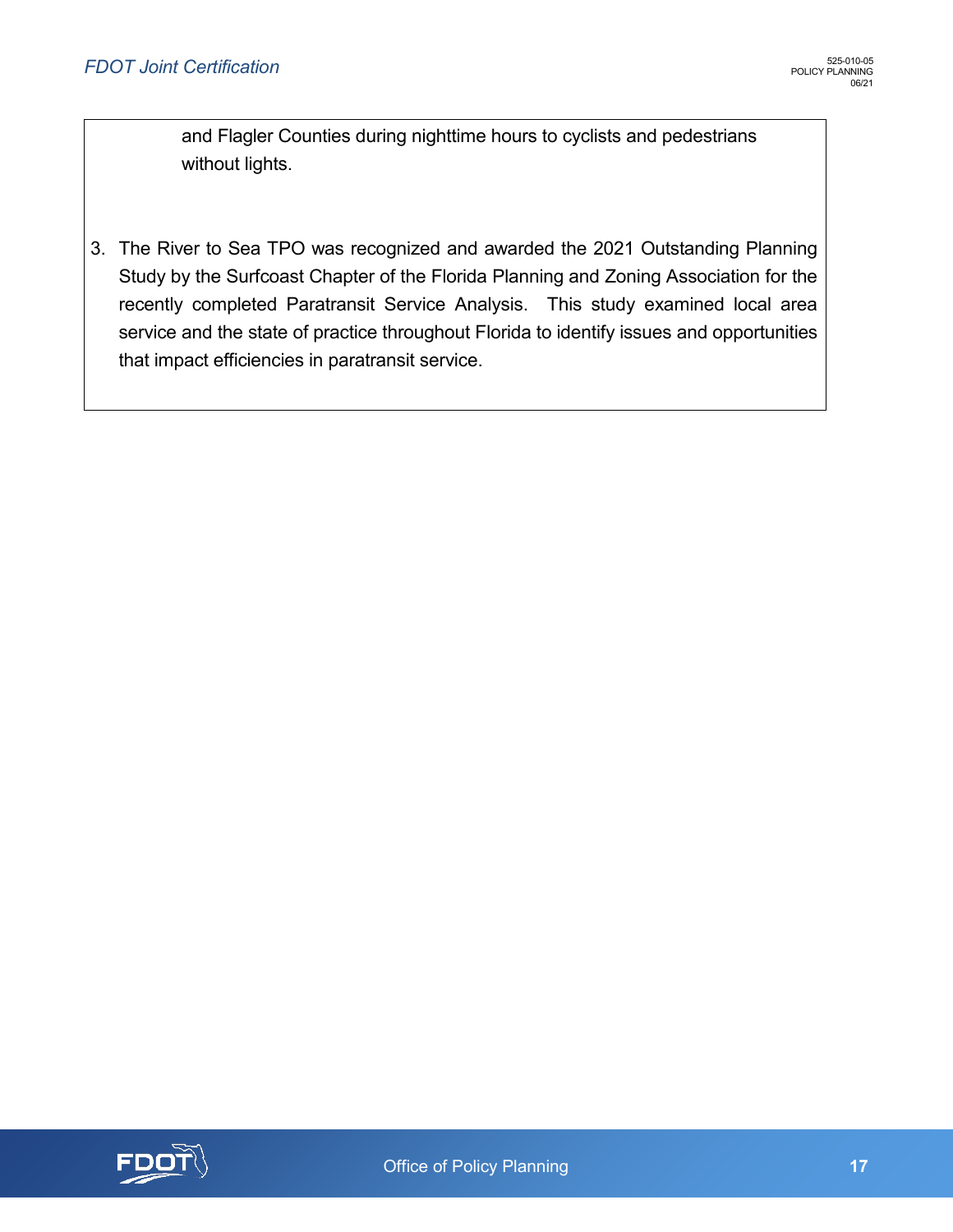# <span id="page-19-0"></span>**Part 1 Section 6: MPO Comments**

The MPO may use this space to make any additional comments or ask any questions, if they desire. This section is not mandatory, and its use is at the discretion of the MPO.

The River to Sea TPO appreciates the continued support and partnership that we have with FDOT. The dedicated District Five Staff is professional and always willing to help. As the TPO moves into this coming year with new leadership, we look to further develop and strengthen the relationship between our two agencies.

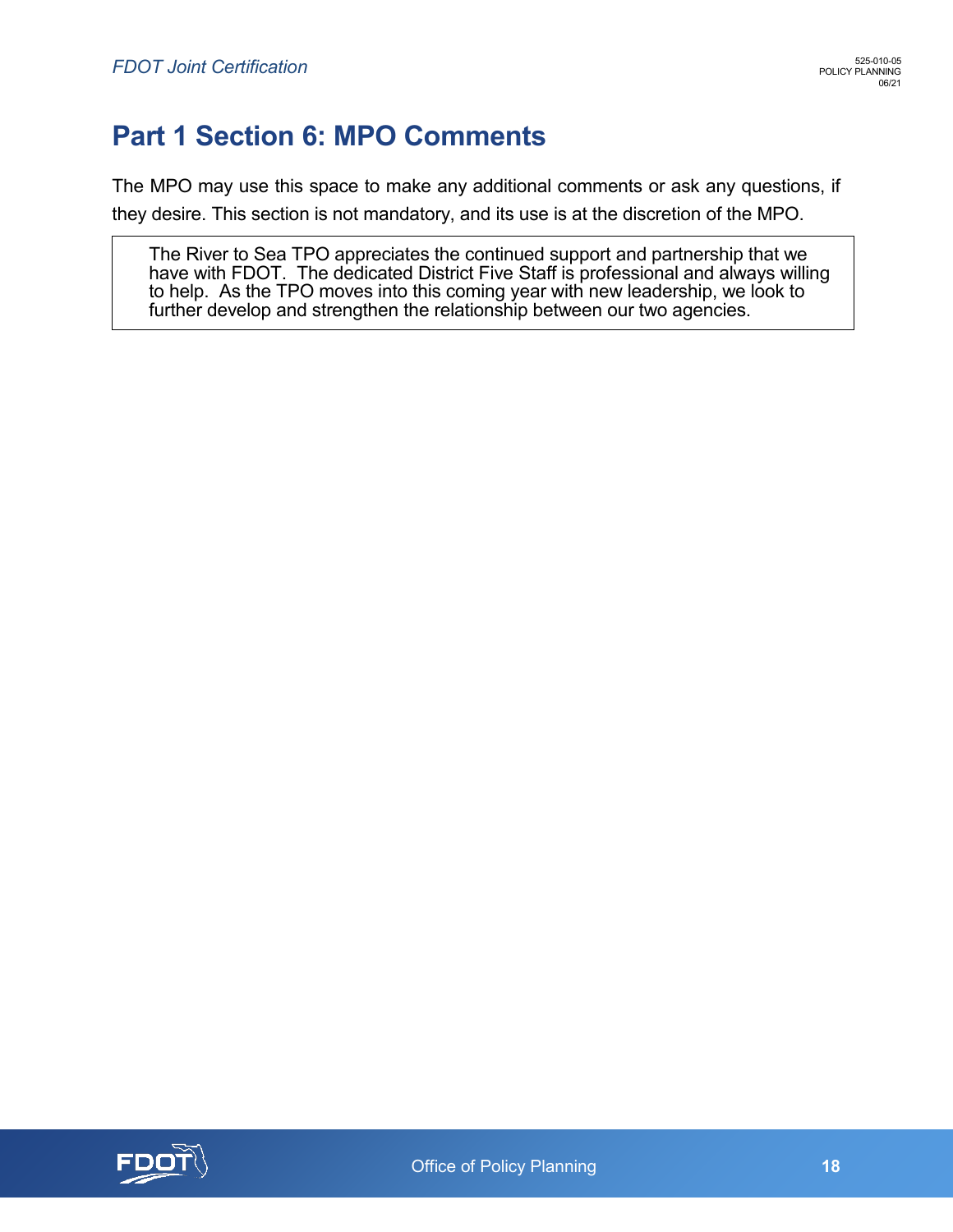

**River to Sea TPO Joint Certification 2021 1/20/2022**

Part 2 – FDOT District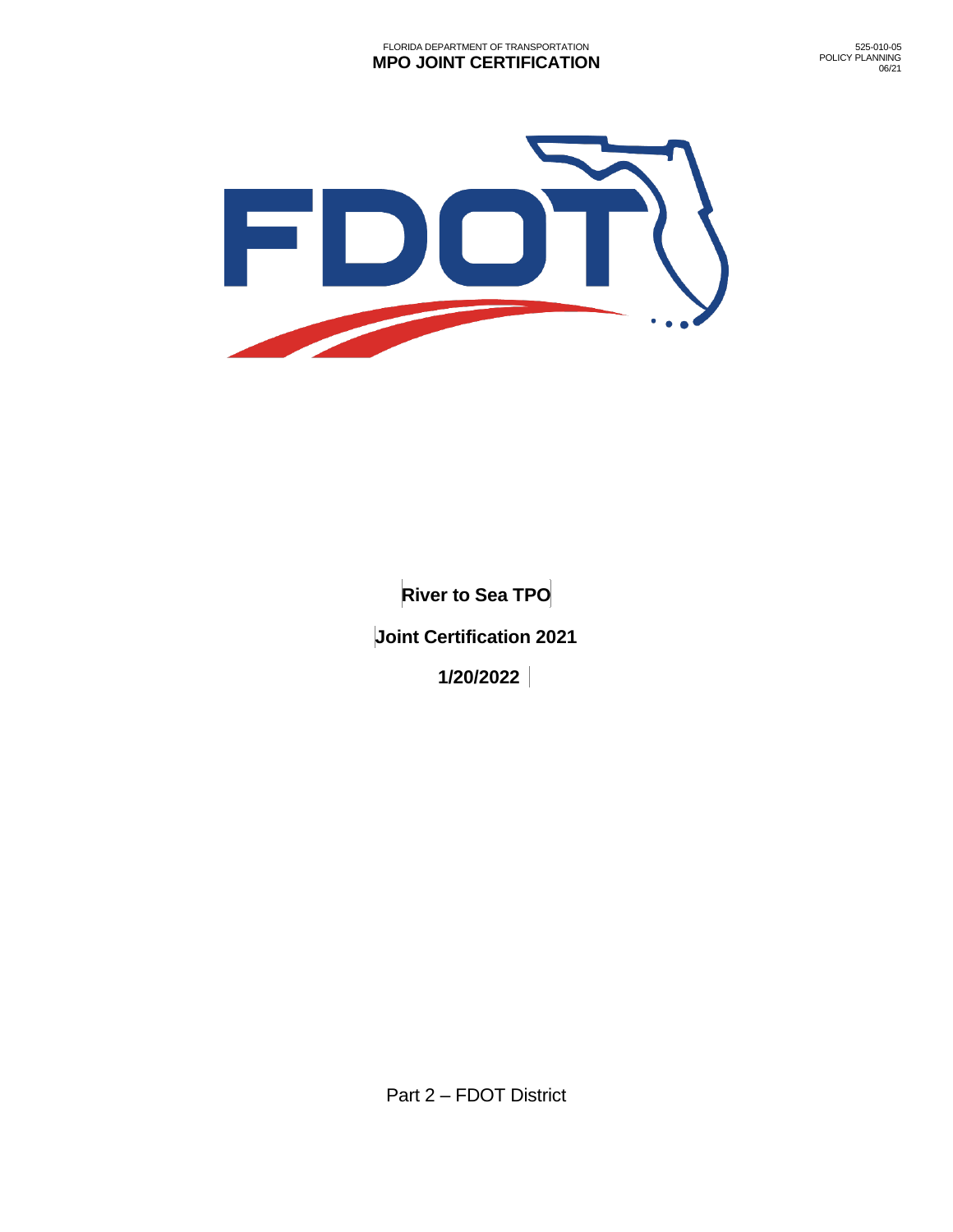### **Contents**

| Part 2 Section 6: Technical Memorandum 19-03REV: Documentation of FHWA PL |  |
|---------------------------------------------------------------------------|--|
|                                                                           |  |
|                                                                           |  |
| Part 2 Section 8: District Questions Error! Bookmark not defined.         |  |
|                                                                           |  |
|                                                                           |  |

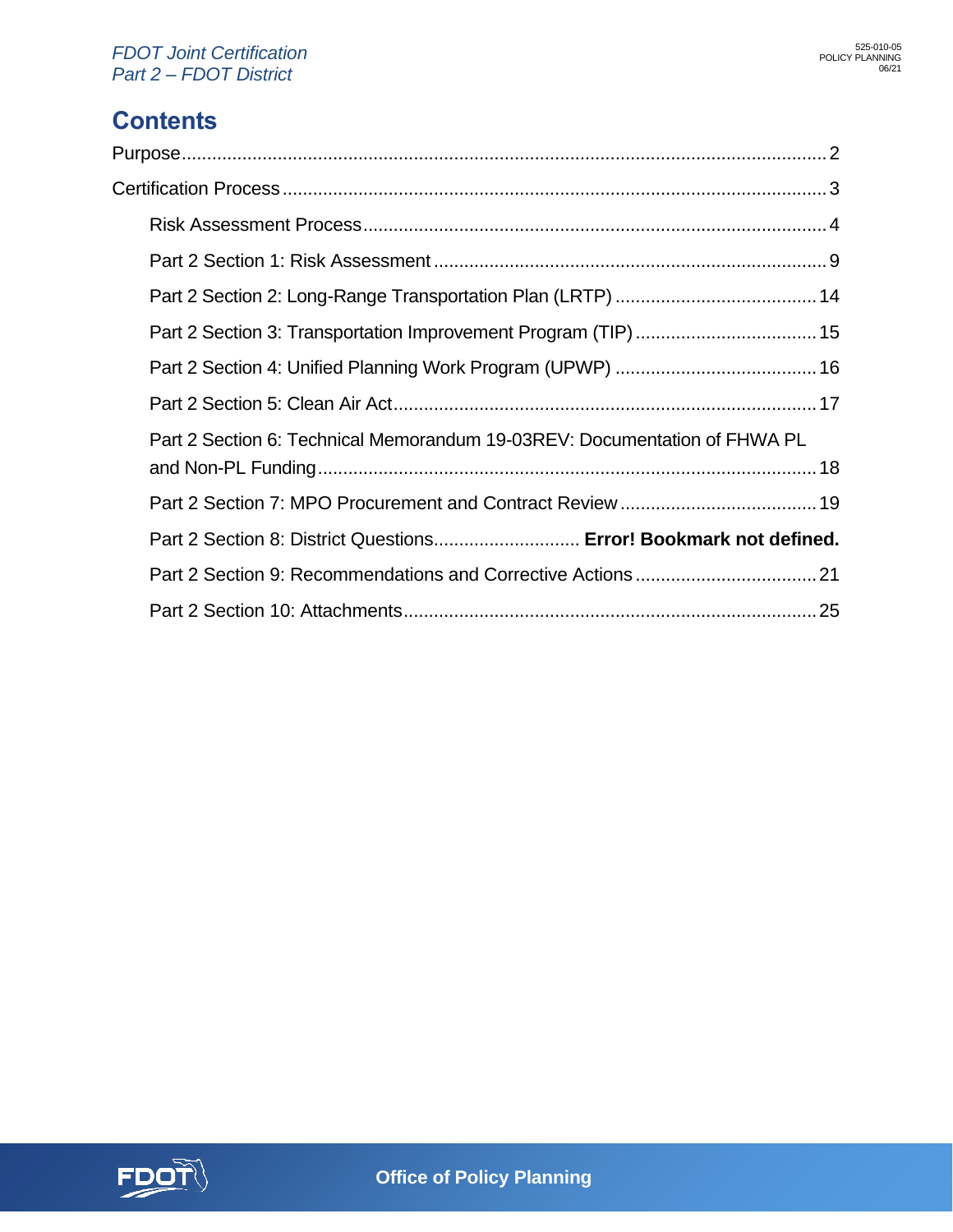# <span id="page-22-0"></span>**Purpose**

Each year, the District and the Metropolitan Planning Organization (MPO) must jointly certify the metropolitan transportation planning process as described in [23 C.F.R. §450.336.](https://www.ecfr.gov/cgi-bin/text-idx?SID=713f0f14d1bc99b15878c7759d1c7bdb&mc=true&node=se23.1.450_1336&rgn=div8) The joint certification begins in January. This allows time to incorporate recommended changes into the Draft Unified Planning Work Program (UPWP). The District and the MPO create a joint certification package that includes a summary of noteworthy achievements by the MPO and, if applicable, a list of any recommendations and/or corrective actions.

The Certification Package and statement must be submitted to Central Office, Office of Policy Planning (OPP) no later than June 1.

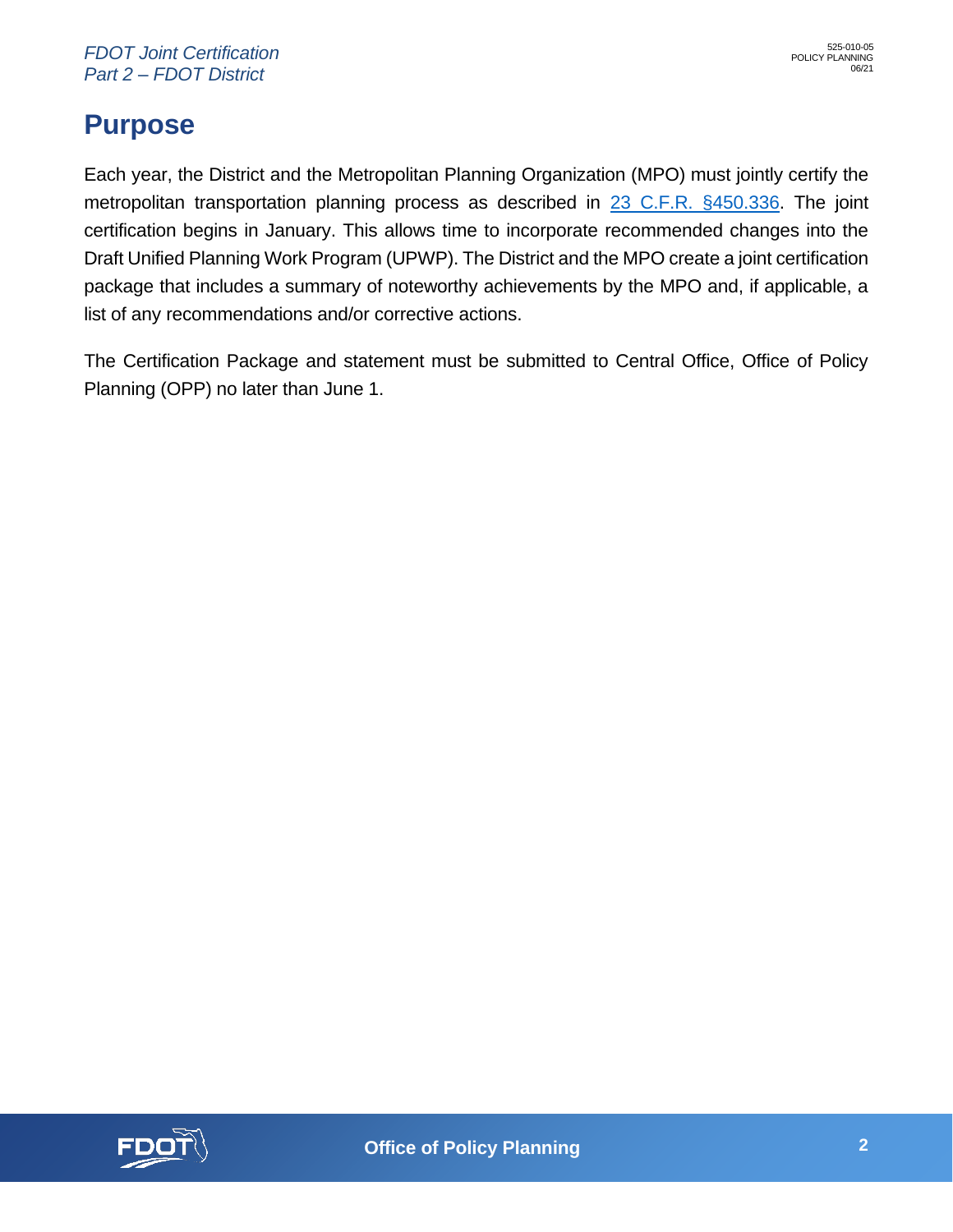## <span id="page-23-0"></span>**Certification Process**

Please read and answer each question within this document.

Since all of Florida's MPOs adopt a new Transportation Improvement Program (TIP) annually, many of the questions related to the TIP adoption process have been removed from this certification, as these questions have been addressed during review of the draft TIP and after adoption of the final TIP.

As with the TIP, many of the questions related to the Unified Planning Work Program (UPWP) and Long-Range Transportation Plan (LRTP) have been removed from this certification document, as these questions are included in the process of reviewing and adopting the UPWP and LRTP.

Note: This certification has been designed as an entirely electronic document and includes interactive form fields. Part 2 Section 9: Attachments allows you to embed any attachments to the certification, including the [MPO Joint Certification Statement](https://pdl.fdot.gov/api/form/downloadAttachment/10980767) document that must accompany the completed certification report. Once all the appropriate parties sign the MPO Joint Certification Statement, scan it and attach it to the completed certification in Part 2 Section 9: Attachments.

Please note that the District shall report the identification of and provide status updates of any corrective action or other issues identified during certification directly to the MPO Board. Once the MPO has resolved the corrective action or issue to the satisfaction of the District, the District shall report the resolution of the corrective action or issue to the MPO Board.

The final Certification Package should include Part 1, Part 2, and any required attachments and be transmitted to Central Office no later than June 1 of each year.

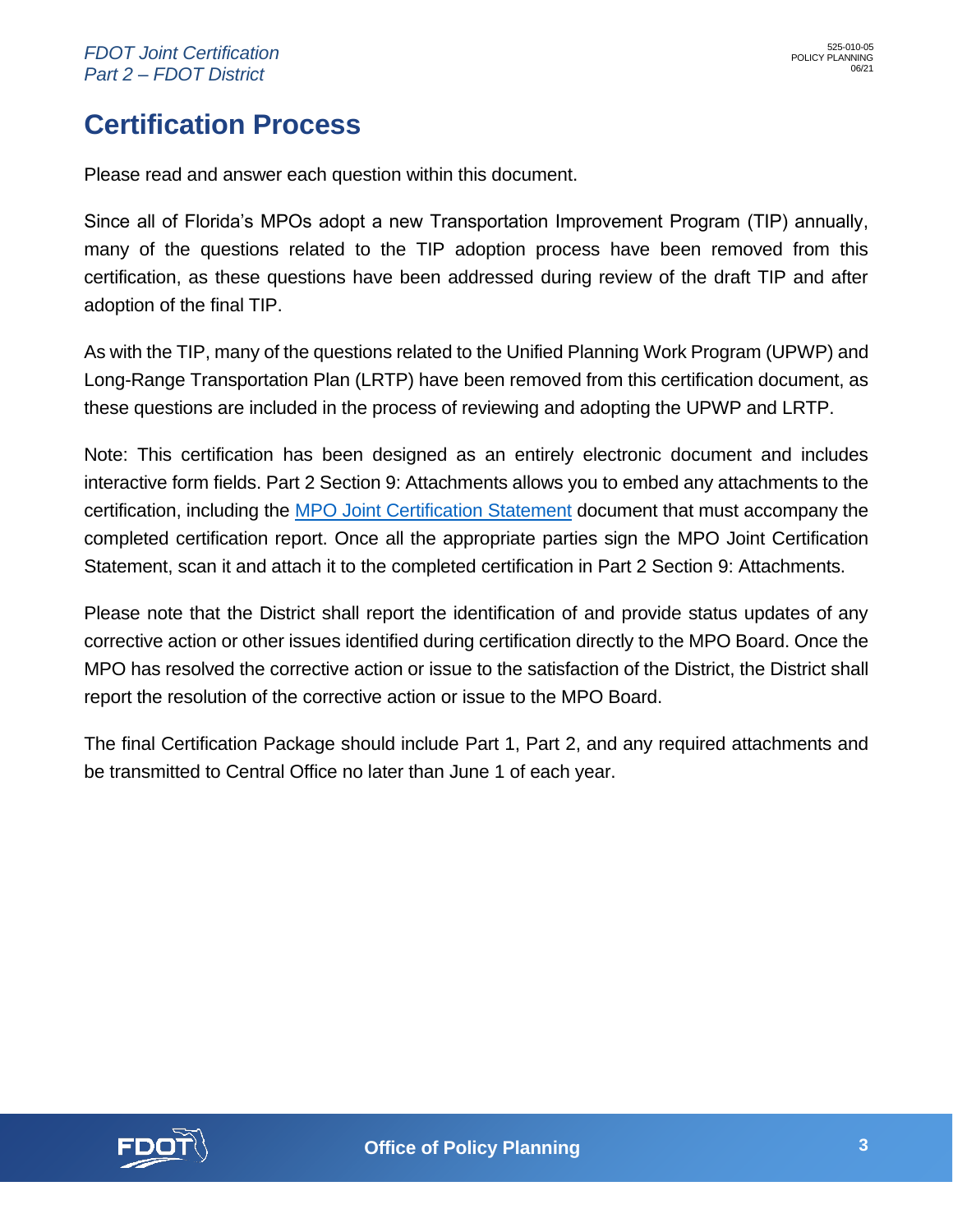## <span id="page-24-0"></span>**Risk Assessment Process**

Part 2 Section 1: Risk Assessment evaluates the requirements described in [2 CFR §200.332](https://www.ecfr.gov/cgi-bin/text-idx?SID=de45c8263805192235c5fa5f3ba1b723&node=se2.1.200_1332&rgn=div8) (b)- [\(e\),](https://www.ecfr.gov/cgi-bin/text-idx?SID=de45c8263805192235c5fa5f3ba1b723&node=se2.1.200_1332&rgn=div8) also expressed below. It is important to note that FDOT is the recipient and the MPOs are the subrecipient, meaning that FDOT, as the recipient of Federal-aid funds for the State, is responsible for ensuring that Federal-aid funds are expended in accordance with applicable laws and regulations.

*(b) Evaluate each subrecipient's risk of noncompliance with Federal statutes, regulations, and the terms and conditions of the subaward for purposes of determining the appropriate subrecipient monitoring described in paragraphs (d) and (e) of this section, which may include consideration of such factors as:*

*(1) The subrecipient's prior experience with the same or similar subawards;*

*(2) The results of previous audits including whether the subrecipient receives a Single Audit in accordance with Subpart F—Audit Requirements of this part, and the extent to which the same or similar subaward has been audited as a major program;*

*(3) Whether the subrecipient has new personnel or new or substantially changed systems; and*

*(4) The extent and results of Federal awarding agency monitoring (e.g., if the subrecipient also receives Federal awards directly from a Federal awarding agency).*

*(c) Consider imposing specific subaward conditions upon a subrecipient if appropriate as described in §200.208.*

*(d) Monitor the activities of the subrecipient as necessary to ensure that the subaward is used for authorized purposes, in compliance with Federal statutes, regulations, and the terms and conditions of the subaward; and that subaward performance goals are achieved. Pass-through entity monitoring of the subrecipient must include:* 

*(1) Reviewing financial and performance reports required by the pass-through entity.*

*(2) Following-up and ensuring that the subrecipient takes timely and appropriate action on all deficiencies pertaining to the Federal award provided to the subrecipient from the passthrough entity detected through audits, on-site reviews, and written confirmation from the* 

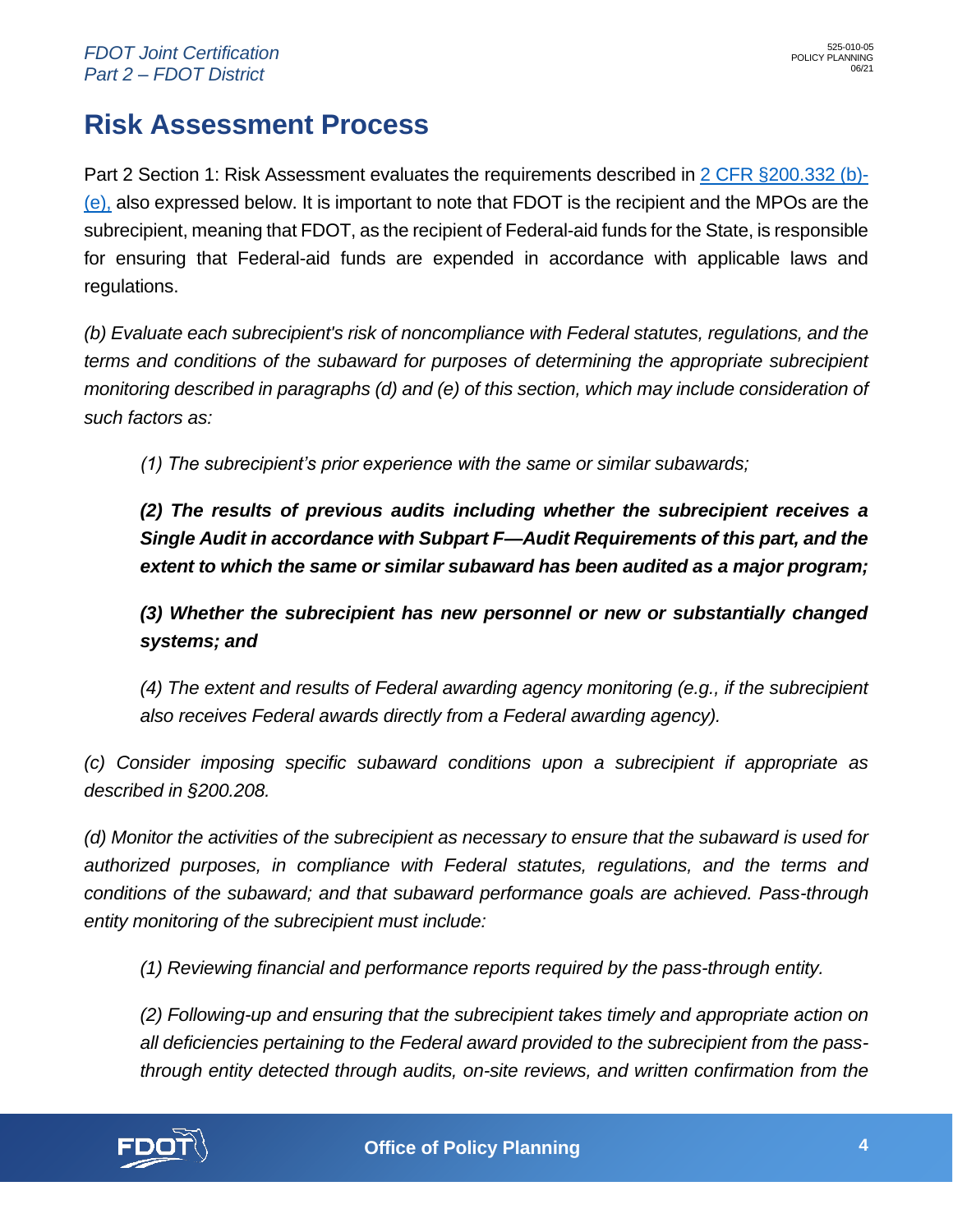*subrecipient, highlighting the status of actions planned or taken to address Single Audit findings related to the particular subaward.*

*(3) Issuing a management decision for audit findings pertaining to the Federal award provided to the subrecipient from the pass-through entity as required by §200.521.*

*(4) The pass-through entity is responsible for resolving audit findings specifically related to the subaward and not responsible for resolving crosscutting findings. If a subrecipient has a current Single Audit report posted in the Federal Audit Clearinghouse and has not otherwise been excluded from receipt of Federal funding (e.g., has been debarred or suspended), the pass-through entity may rely on the subrecipient's cognizant audit agency or cognizant oversight agency to perform audit follow-up and make management decisions related to cross-cutting findings in accordance with section §200.513(a)(3)(vii). Such reliance does not eliminate the responsibility of the pass-through entity to issue subawards that conform to agency and award-specific requirements, to manage risk through ongoing subaward monitoring, and to monitor the status of the findings that are specifically related to the subaward.*

*(e) Depending upon the pass-through entity's assessment of risk posed by the subrecipient (as*  described in paragraph (b) of this section), the following monitoring tools may be useful for the *pass-through entity to ensure proper accountability and compliance with program requirements and achievement of performance goals:*

*(1) Providing subrecipients with training and technical assistance on program-related matters; and* 

*(2) Performing on-site reviews of the subrecipient's program operations;*

*(3) Arranging for agreed-upon-procedures engagements as described in §200.425.*

**If an MPO receives a Management Decision as a result of the Single Audit, the MPO may be assigned the high-risk level.** 

**After coordination with the Office of Policy Planning, any of the considerations in 2 CFR §200.331 (b) may result in an MPO being assigned the high-risk level.** 

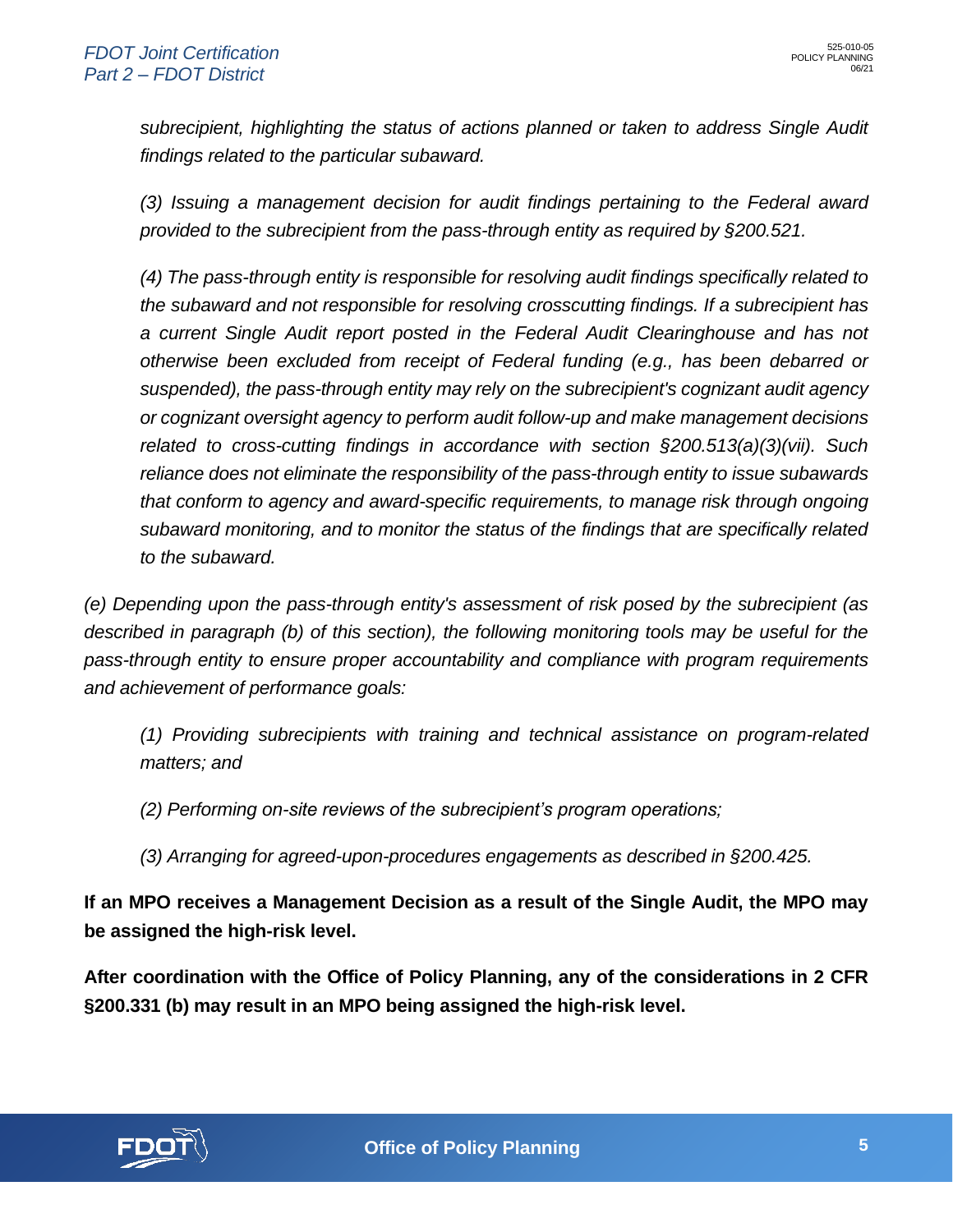#### *FDOT Joint Certification Part 2 – FDOT District*

The questions in Part 2 Section 1: Risk Assessment are quantified and scored to assign a level of risk for each MPO, which will be updated annually during the joint certification process. The results of the Risk Assessment determine the minimum frequency by which the MPO's supporting documentation for their invoices is reviewed by FDOT MPO Liaisons for the upcoming year. The frequency of review is based on the level of risk in **[Table 1](#page-26-0)**.

### <span id="page-26-0"></span>**Table 1. Risk Assessment Scoring**

| <b>Score</b>           | <b>Risk Level</b> | <b>Frequency of Monitoring</b> |
|------------------------|-------------------|--------------------------------|
| > 85 percent           | Low               | Annual                         |
| $68$ to $< 84$ percent | Moderate          | Bi-annual                      |
| 52 to $<$ 68 percent   | Elevated          | Tri-annual                     |
| $<$ 52 percent         | High              | Quarterly                      |

The Risk Assessment that is part of this joint certification has two main components – the Certification phase and the Monitoring phase – and involves regular reviewing, checking, and surveillance. The first step is to complete this Risk Assessment during the joint certification for the current year *(The red line in [Figure 1](#page-27-0))*. The current year runs for a 12-month period from January 1 to December 31 of the same year (*Example: January 1, 2018 through December 31, 2018*). There is a 6-month period when the joint certification for the current year is reviewed before the Risk Assessment enters the Monitoring phase. The joint certification review runs from January 1 to June 30 *(Example: January 1, 2019 through June 30, 2019)*. After the review has been completed, the Risk Assessment enters the Monitoring phase, where the MPO is monitored for a 12-month period *(Example: July 1, 2019 to June 30, 2020)*. The entire Risk Assessment runs for a total of 30-months. However, there will always be an overlapping of previous year, current year, and future year Risk Assessments. **[Figure 1](#page-27-0)** shows the timeline of Risk Assessment phases and how Risk Assessments can overlap from year to year.

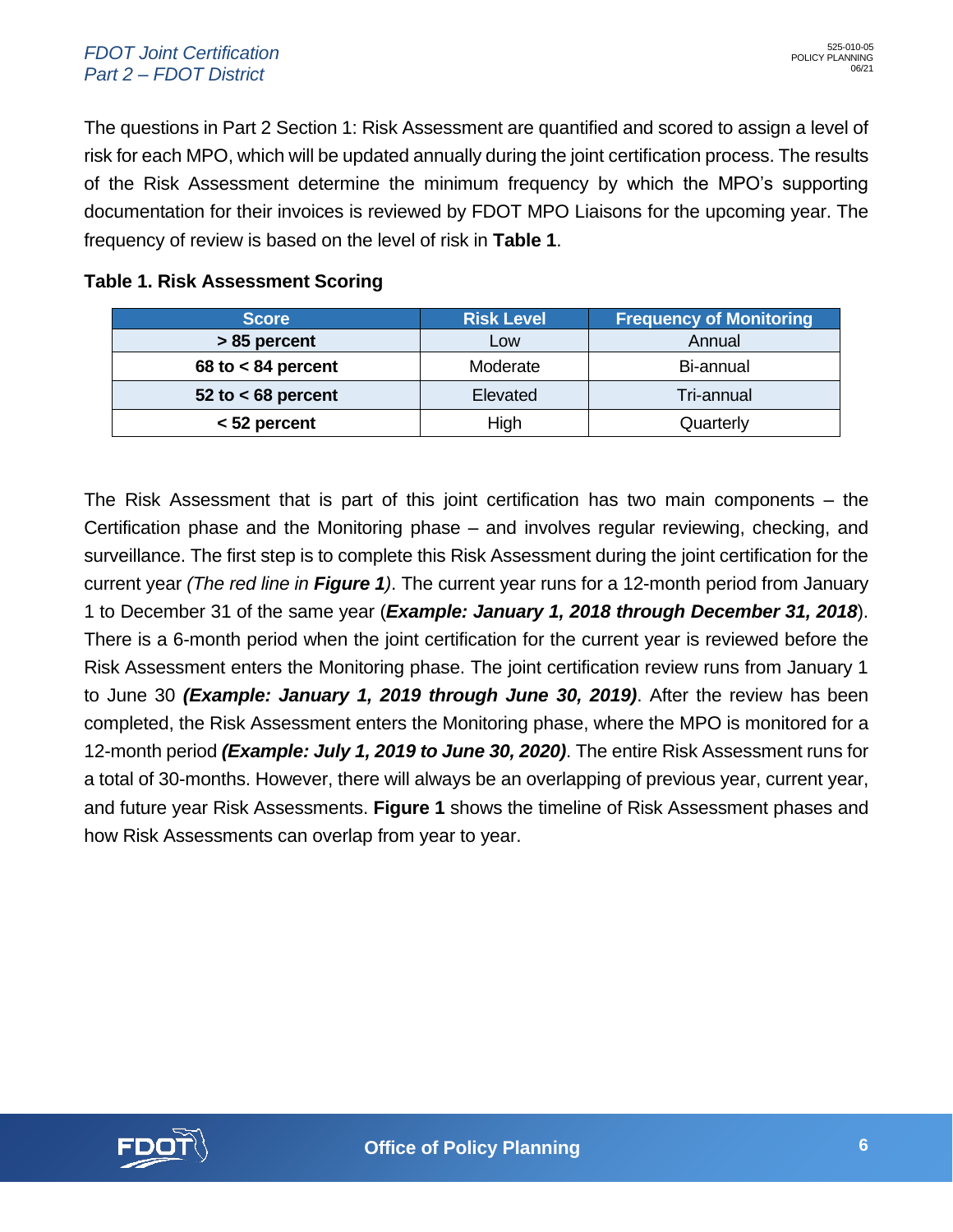#### *FDOT Joint Certification Part 2 – FDOT District*

<span id="page-27-0"></span>



June 1st - Joint Certifications are due to FDOT

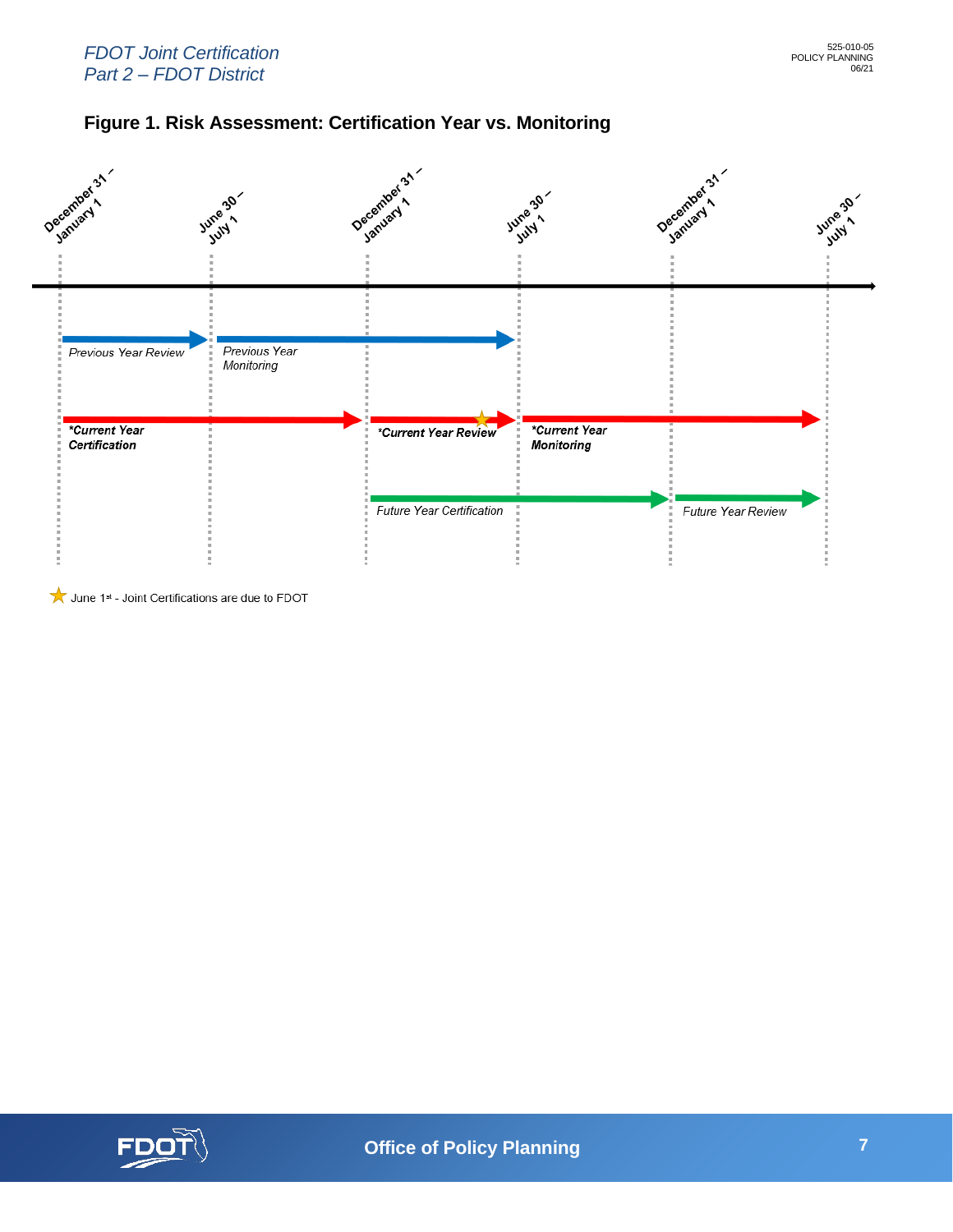### **Part 2**

Part 2 of the Joint Certification is to be completed by the District MPO Liaison.

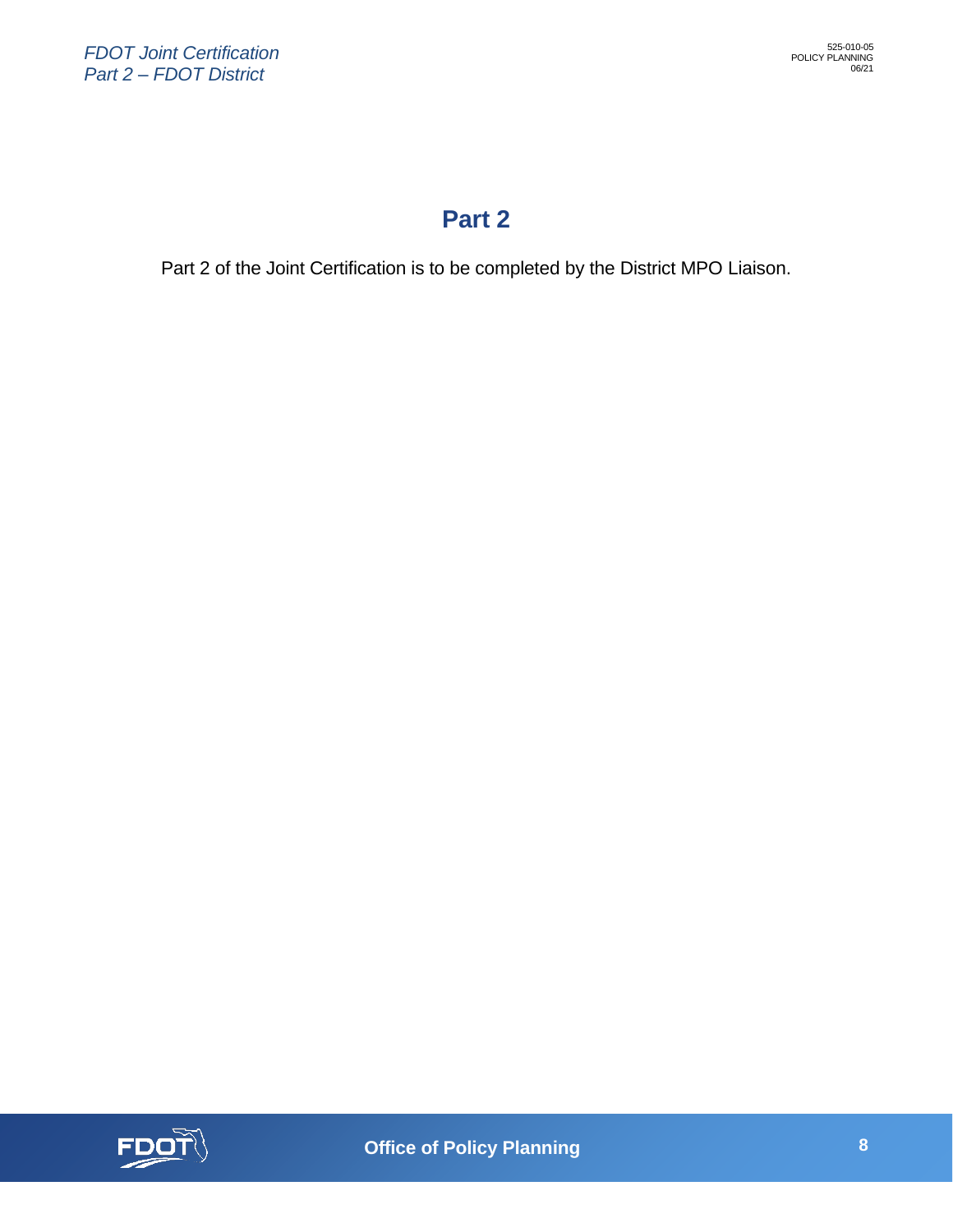# <span id="page-29-0"></span>**Part 2 Section 1: Risk Assessment**

### MPO Invoice Submittal

List all invoices and the dates that the invoices were submitted for reimbursement during the certification period in **[Table 2](#page-29-1)** below.

### <span id="page-29-1"></span>**Table 2. MPO Invoice Submittal Summary**

| Invoice #                          | <b>Invoice Period</b> | Date the Invoice was<br><b>Forwarded to FDOT for</b><br><b>Payment</b> | <b>Was the Invoice Submitted</b><br>More than 90 days After<br>the End of the Invoice<br>Period? (Yes or No) |
|------------------------------------|-----------------------|------------------------------------------------------------------------|--------------------------------------------------------------------------------------------------------------|
|                                    |                       |                                                                        |                                                                                                              |
|                                    |                       |                                                                        |                                                                                                              |
|                                    |                       |                                                                        |                                                                                                              |
|                                    |                       |                                                                        |                                                                                                              |
|                                    |                       |                                                                        |                                                                                                              |
|                                    |                       |                                                                        |                                                                                                              |
|                                    |                       |                                                                        |                                                                                                              |
|                                    |                       |                                                                        |                                                                                                              |
|                                    |                       |                                                                        |                                                                                                              |
|                                    |                       |                                                                        |                                                                                                              |
|                                    |                       |                                                                        |                                                                                                              |
|                                    |                       |                                                                        |                                                                                                              |
| <b>MPO Invoice Submittal Total</b> |                       |                                                                        |                                                                                                              |

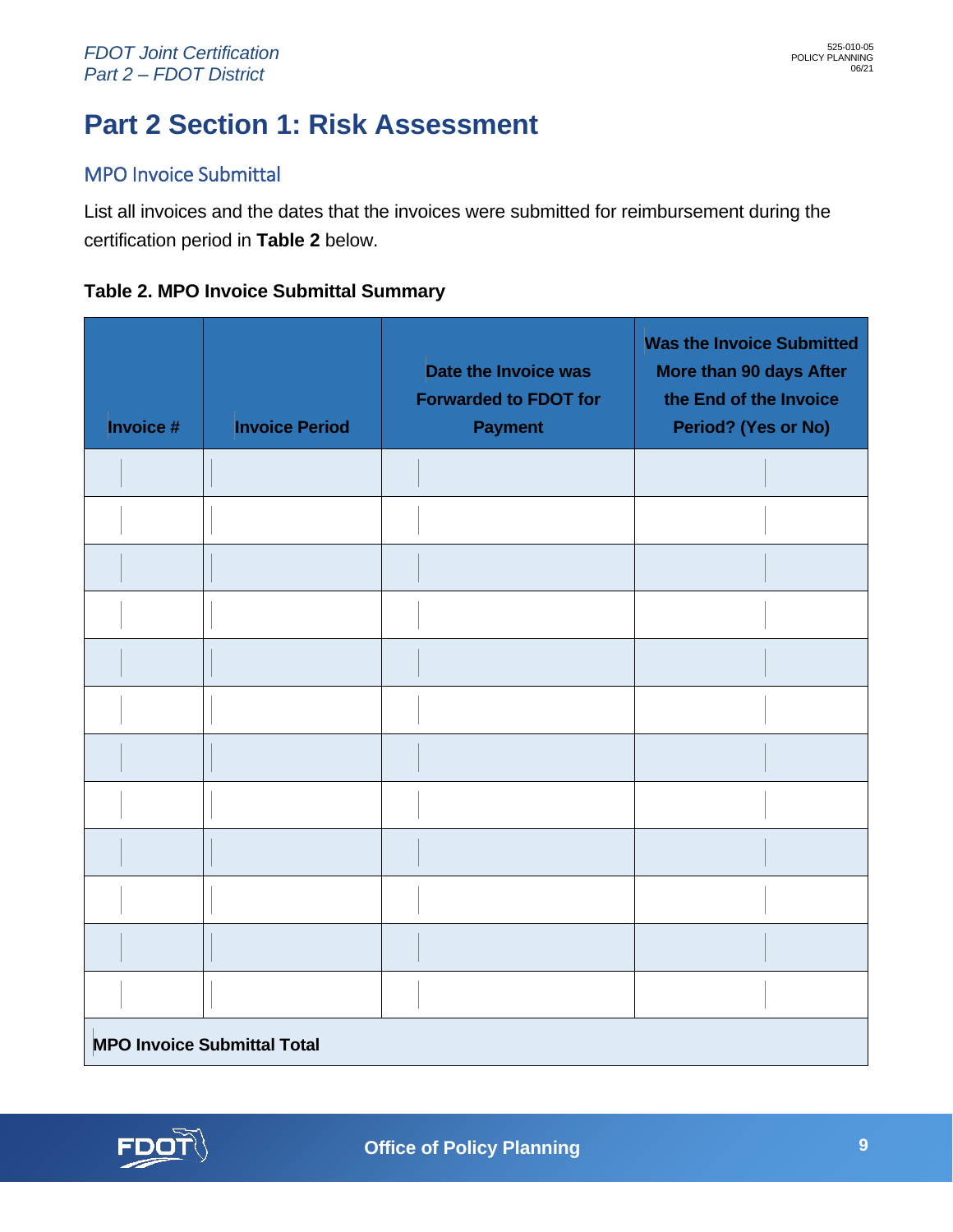| <b>Total Number of Invoices that were Submitted on Time</b> | <b>Special Conditions</b><br><b>Applied</b> |
|-------------------------------------------------------------|---------------------------------------------|
| <b>Total Number of Invoices Submitted</b>                   | <b>Special Conditions</b><br><b>Applied</b> |

### MPO Invoice Review Checklist

List all MPO Invoice Review Checklists that were completed in the certification period in **[Table 3](#page-30-0)** and attach the checklists to this risk assessment. Identify the total number of materially significant finding questions that were correct on each MPO Invoice Review Checklist (i.e. checked yes). The MPO Invoice Review Checklist identifies questions that are considered materially significant with a red asterisk. Examples of materially significant findings include:

- Submitting unallowable, unreasonable or unnecessary expenses or corrections that affect the total amounts for paying out.
- Exceeding allocation or task budget.
- Submitting an invoice that is not reflected in the UPWP.
- Submitting an invoice that is out of the project scope.
- Submitting an invoice that is outside of the agreement period.
- Documenting budget status incorrectly.

Corrections or findings that are not considered materially significant do not warrant elevation of MPO risk. Examples of corrections or findings that are not considered materially significant include:

- Typos.
- Incorrect UPWP revision number.
- Incorrect invoice number.

#### <span id="page-30-0"></span>**Table 3. MPO Invoice Review Checklist Summary**

| <b>MPO Invoice Review Checklist</b> | <b>Number of Correct</b><br><b>Materially Significant</b><br><b>Finding Questions</b> |
|-------------------------------------|---------------------------------------------------------------------------------------|
| G1L94-11 Review Date: 3/04/2021     |                                                                                       |

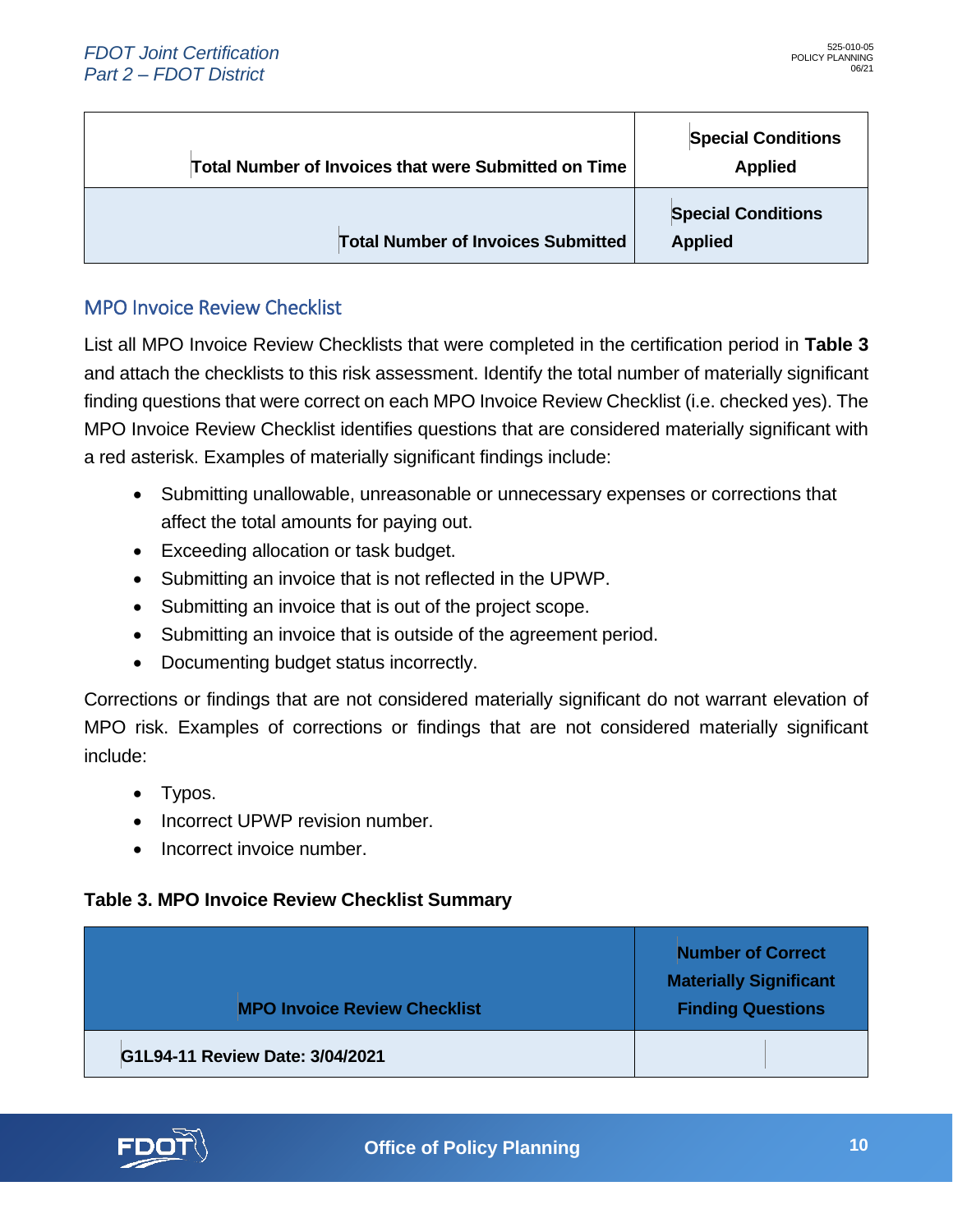| G1L94-12 Review Date: 3/4/2021                                                              |                                             |  |
|---------------------------------------------------------------------------------------------|---------------------------------------------|--|
| G1L94-13 Review Date: 3/4/2021                                                              |                                             |  |
| G1L94-14 Review Date: 3/19/2021                                                             |                                             |  |
| G1L94-15 Review Date: 4/5/2021                                                              |                                             |  |
| G1L94-16 Review Date: 4/3/2021                                                              |                                             |  |
| G1L94-17 Review Date: 5/10/2021                                                             |                                             |  |
| G1L94-18 Review Date: 6/18/2021                                                             |                                             |  |
| G1L94-19 Review Date: 6/30/2021                                                             |                                             |  |
| G1L94-20 Review Date: 6/30/2021                                                             |                                             |  |
| G1L94-21 Review Date: 9/13/2021                                                             |                                             |  |
| G1L94-22 Review Date: 9/14/2021                                                             |                                             |  |
| G1L94-23 Review Date: 10/15/2021                                                            |                                             |  |
| G1L94-24 Review Date: 1/6/2022                                                              |                                             |  |
| <b>MPO Invoice Review Checklist Total</b>                                                   |                                             |  |
| <b>Total Number of Materially Significant Finding Questions that were</b><br><b>Correct</b> | <b>Special Conditions</b><br><b>Applied</b> |  |

*\*Note: There are 7 materially significant questions per MPO Invoice Review Checklist.*

### MPO Supporting Documentation Review Checklist

List all MPO Supporting Documentation Review Checklists that were completed in the certification period in **[Table 4](#page-32-0)** and attach the checklists and supporting documentation to this risk assessment. Identify the total number of materially significant finding questions that were correct on each MPO Supporting Documentation Review Checklist (i.e. checked yes). The MPO Supporting Documentation Review Checklist identifies questions that are considered materially significant with a red asterisk. Examples of materially significant findings include:

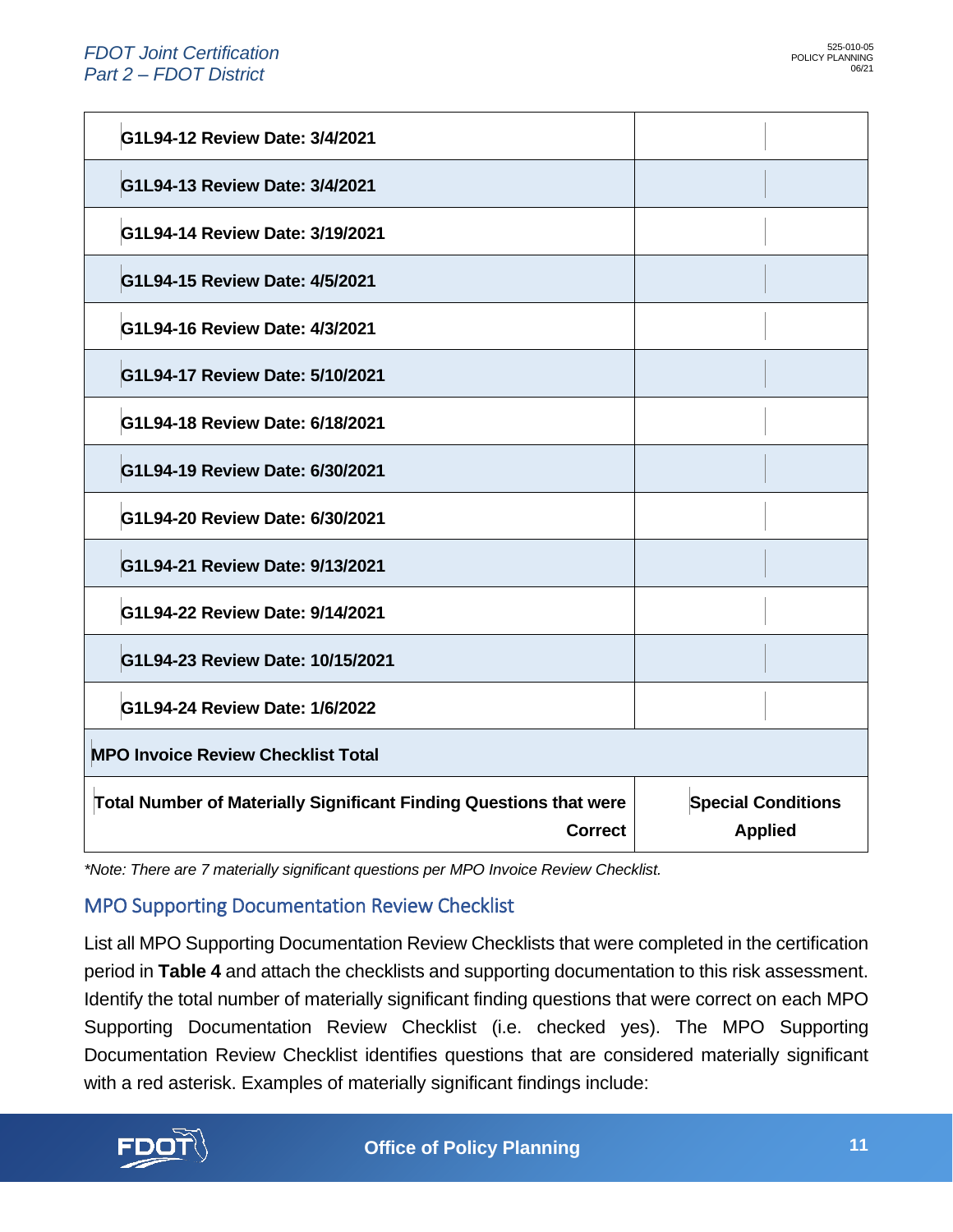- Submitting an invoice with charges that are not on the Itemized Expenditure Detail Report.
- Submitting an invoice with an expense that is not allowable.
- Failing to submit supporting documentation, such as documentation that shows the invoice was paid.
- Submitting travel charges that do not comply with the MPO's travel policy.

#### <span id="page-32-0"></span>**Table 4. MPO Supporting Documentation Review Checklist Summary**

| <b>MPO Supporting Documentation Review Checklist</b>                                        | <b>Number of Correct</b><br><b>Materially Significant</b><br><b>Finding Questions</b> |  |
|---------------------------------------------------------------------------------------------|---------------------------------------------------------------------------------------|--|
| Invoice G1L94-21, Review Date: 1/20/2022, Billing Period:<br>3/4/2021-5/3/2021              |                                                                                       |  |
|                                                                                             |                                                                                       |  |
|                                                                                             |                                                                                       |  |
|                                                                                             |                                                                                       |  |
|                                                                                             |                                                                                       |  |
| <b>MPO Supporting Documentation Review Checklist Total</b>                                  |                                                                                       |  |
| <b>Total Number of Materially Significant Finding Questions that were</b><br><b>Correct</b> | <b>Special Conditions</b><br><b>Applied</b>                                           |  |

*\*Note: There are 25 materially significant questions per MPO Supporting Documentation Review Checklist.*

### Technical Memorandum 19-04: Incurred Cost and Invoicing Practices

Were incurred costs billed appropriately at the end of the contract period?

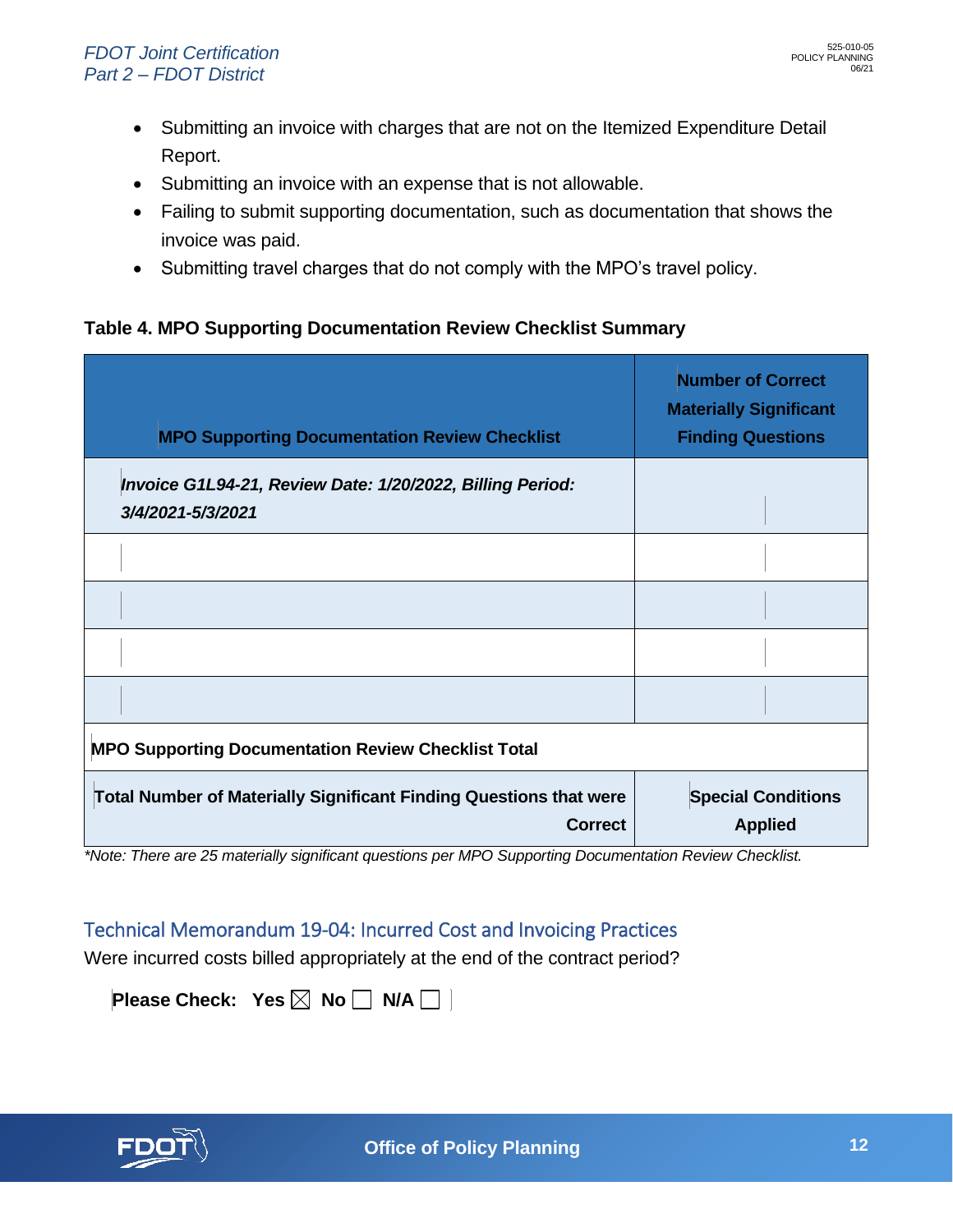#### *FDOT Joint Certification Part 2 – FDOT District*

### Risk Assessment Score

Please use the Risk Assessment worksheet to calculate the MPO's risk score. Use **[Table 5](#page-33-0)** as a guide for the selecting the MPO's risk level.

#### <span id="page-33-0"></span>**Table 5. Risk Assessment Scoring**

| <b>Score</b>         | <b>Risk Level</b> | <b>Frequency of Monitoring</b> |
|----------------------|-------------------|--------------------------------|
| > 85 percent         | Low               | Annual                         |
| 68 to $<$ 84 percent | Moderate          | Bi-annual                      |
| 52 to $<$ 68 percent | Elevated          | Tri-annual                     |
| $<$ 52 percent       | High              | Quarterly                      |

**Risk Assessment Percentage:** 83

**Level of Risk: High**

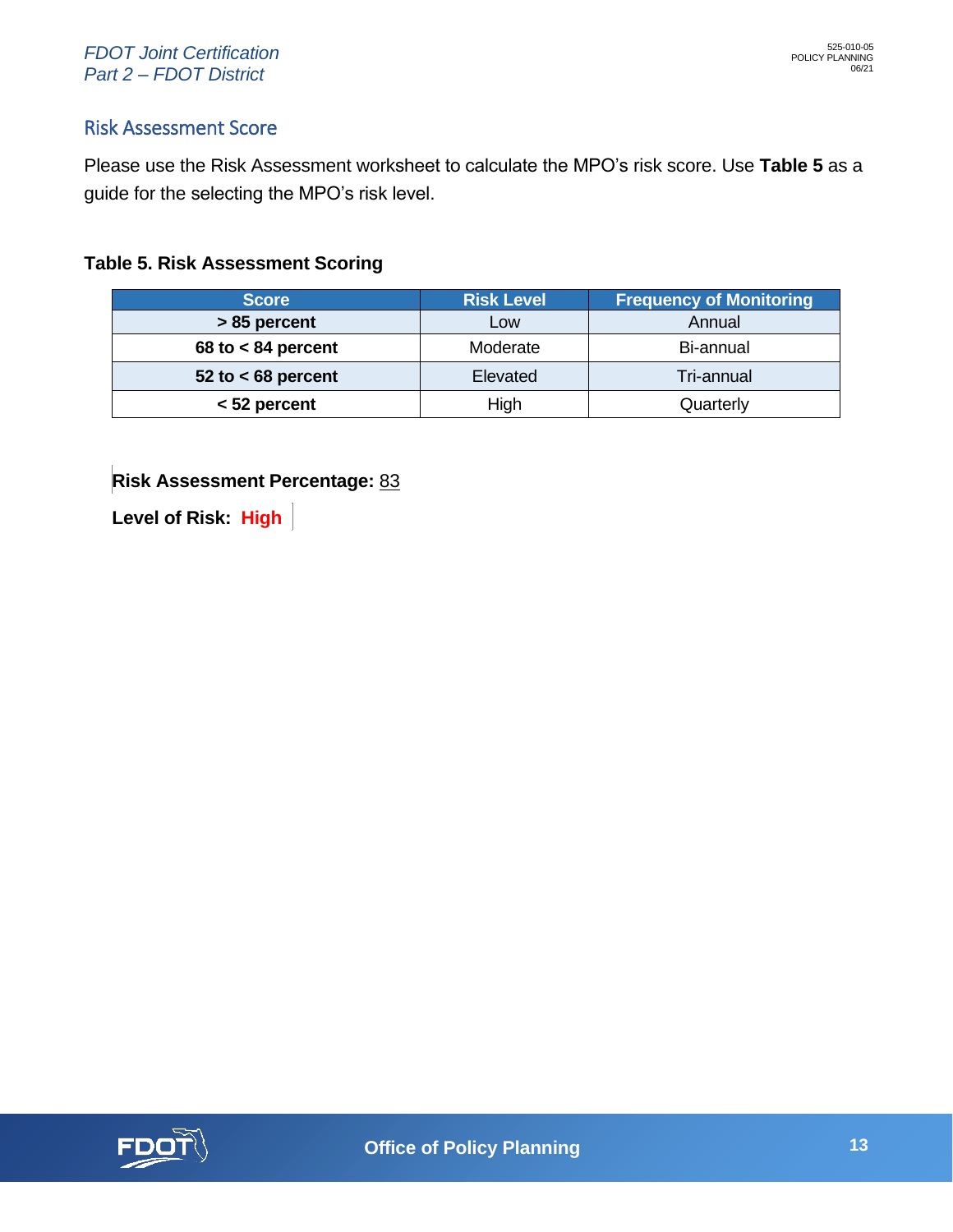### <span id="page-34-0"></span>**Part 2 Section 2: Long-Range Transportation Plan (LRTP)**

Did the MPO adopt a new LRTP in the year that this certification is addressing?

**Please Check: Yes** No  $\boxtimes$ 

If yes, please ensure any correspondence or comments related to the draft and final LRTP and the LRTP checklist used by Central Office and the District are in the [MPO Document](https://fldot.sharepoint.com/sites/FDOT-EXT-MPO/PDR)  [Portal](https://fldot.sharepoint.com/sites/FDOT-EXT-MPO/PDR) or attach it to Part 2 Section 9: Attachments. List the titles and dates of attachments uploaded to the MPO Document Portal below.

Title(s) and Date(s) of Attachment(s) in the MPO Document Portal

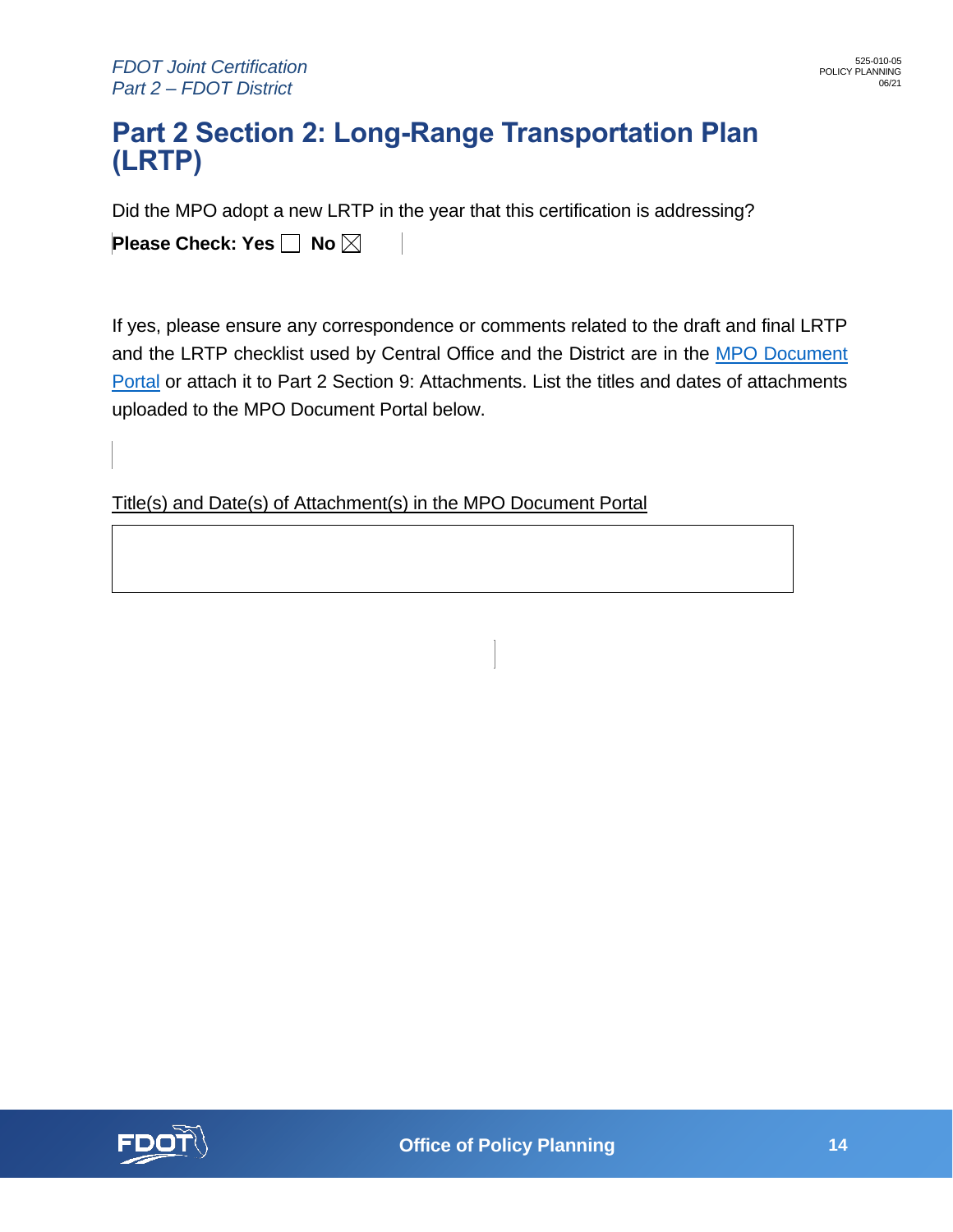### <span id="page-35-0"></span>**Part 2 Section 3: Transportation Improvement Program (TIP)**

Did the MPO update their TIP in the year that this certification is addressing?

**Please Check: Yes**  $\boxtimes$  **No**  $\Box$ 

If yes, please ensure any correspondence or comments related to the draft and final TIP and the TIP checklist used by Central Office and the District are in the [MPO Document](https://fldot.sharepoint.com/sites/FDOT-EXT-MPO/PDR)  [Portal](https://fldot.sharepoint.com/sites/FDOT-EXT-MPO/PDR) or attach it to Part 2 Section 9: Attachments. List the titles and dates of attachments uploaded to the MPO Document Portal below.

Title(s) and Date(s) of Attachment(s) in the MPO Document Portal

12/17/2020 – **Resolution 2020-21 Amending the FY 2020-21 to 2024-25 TIP package.pdf** – Attached is a memo from the R2CTPO Chair regarding emergency authorization, Resolution 2020-05 Authorizing Emergency authorizations, Resolution 2020-21 amending the TIP and TIP Attachment A. If you have any questions, please contact us. 2/1/2021 – **Executed Resolutin 2021-02 (Amending FY 2020-21 to 2024-25 TIP).pdf** – Executed Resolution and TIP sheets attached 3/26/2021 – **Executed Resolution 2021-06 (Amending FY 2020-21 to 2024-25 TIP).pdf** – Attached is executed Resolution 2021-06 amending the FY 2020/21 to 2024/25 TIP with TIP sheets 4/30/2021 – **Executed Resolution 2021-09 (Amending the FY 2020-21 to 2024- 25 TIP).pdf** – Executed Resolution, TIP sheets and FDOT letter attached 5/26/2021 – **Campbell Middle Safe Routes to School - 4433941 - Connect-2045-Goals-Objectives.pdf, Executed Resolution 2021-11 (Amending the FY 2020-21 to 2024-25 TIP).pdf, Fremont Ave Sidewalk - 4399712 - Connect-2045-Goals-Objectives.pdf** – Attached executed Resolution 2021-11, TIP Attachment A, and the pages from the LRTP Goals and Objectives 6/7/2021 – **TIP Review Checklist \_6-9-21.docx, TIP-FY-2021-22-to-FY-2025-26- TPO-Board-May-DRAFT.pdf** – draft TIP as requested 9/15/2021 – **08-25-2021 TPO Board Agenda.pdf, 449401-1\_LRTP.pdf, 449410- 1\_LRTP.pdf, Executed Resolution 2021-17 (Amending FY 2021-22 to 2025-26 TIP roll forward).pdf, FY 2021-22 to FY 2024-25 TIP (Amended August 25, 2021)\_UPDATED.pdf**– Executed Resolution 2021-17 and roll forward TIP 11/10/2021 – **10-27-2021 TPO Board Agenda.pdf, 419772-2\_LRTP.pdf, 419772-2\_TIP.pdf, 433311-2\_LRTP.pdf, 433311-2\_TIP.pdf, 436292-**

**1\_LRTP.pdf, 436292-1\_TIP.pdf, 448456-1\_LRTP.pdf, 448456-1\_TIP.pdf** –

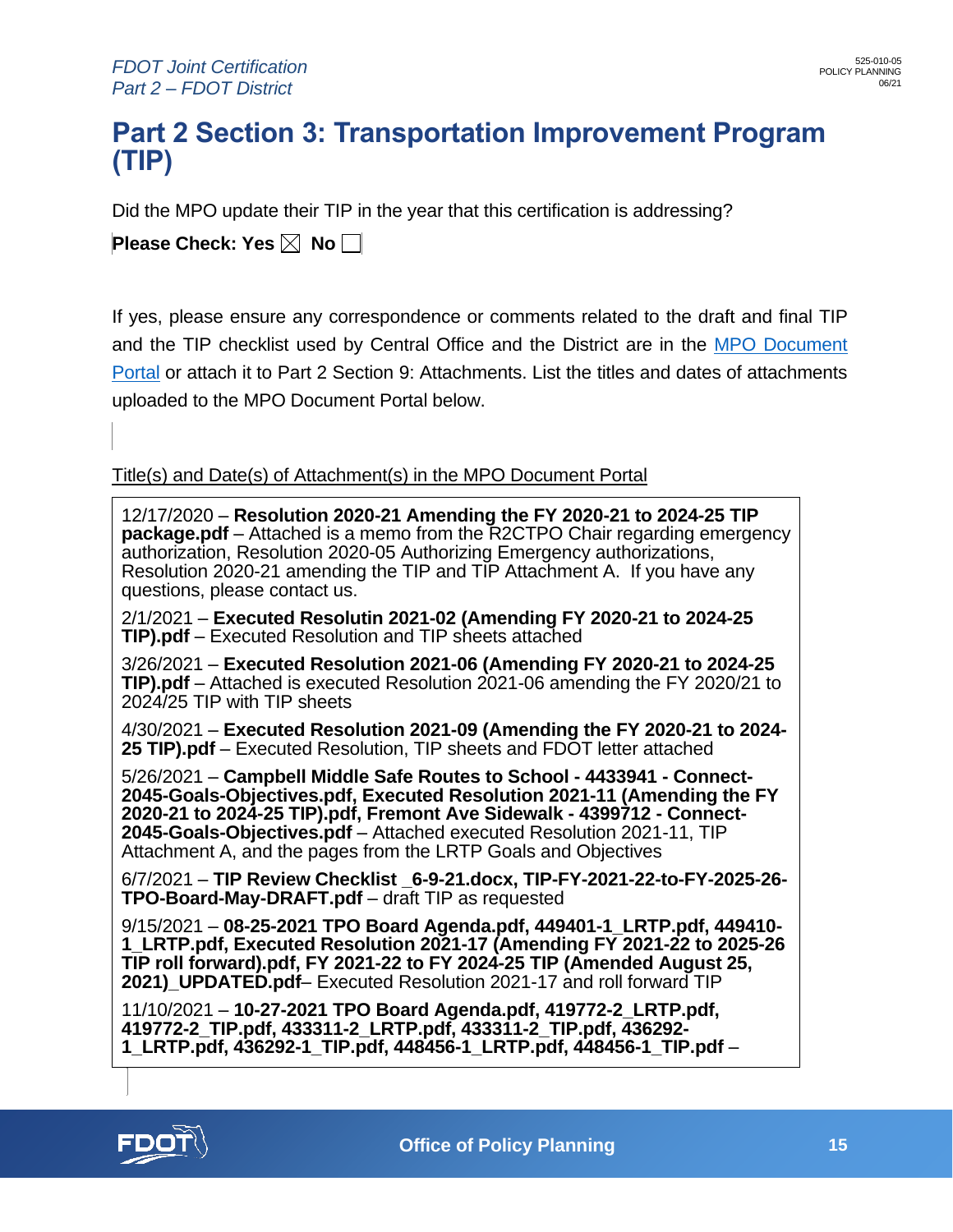### <span id="page-36-0"></span>**Part 2 Section 4: Unified Planning Work Program (UPWP)**

Did the MPO adopt a new UPWP in the year that this certification is addressing?

**Please Check: Yes | No**  $\boxtimes$  **|** 

If yes, please ensure any correspondence or comments related to the draft and final UPWP and the UPWP checklist used by Central Office and the District are in the [MPO Document](https://fldot.sharepoint.com/sites/FDOT-EXT-MPO/PDR)  [Portal](https://fldot.sharepoint.com/sites/FDOT-EXT-MPO/PDR) or attach it to Part 2 Section 9: Attachments. List the titles and dates of attachments uploaded to the MPO Document Portal below.

Title(s) and Date(s) of Attachment(s) in the MPO Document Portal

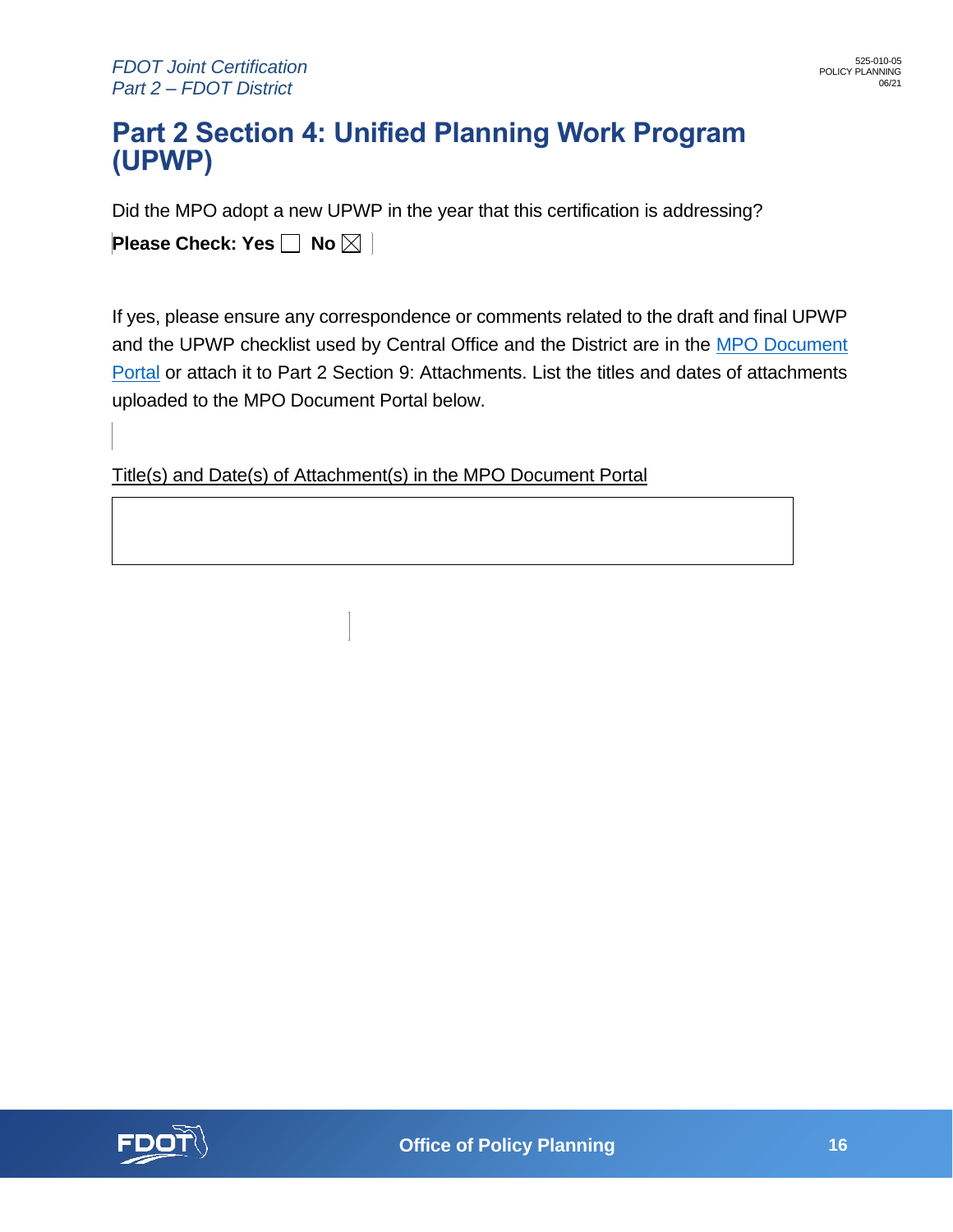## <span id="page-37-0"></span>**Part 2 Section 5: Clean Air Act**

The requirements of [Sections 174](https://www.ecfr.gov/cgi-bin/text-idx) and [176 \(c\) and \(d\)](https://www.gpo.gov/fdsys/pkg/USCODE-2013-title42/html/USCODE-2013-title42-chap85-subchapI-partD-subpart1-sec7506.htm) of the Clean Air Act.

The Clean Air Act requirements affecting transportation only applies to areas designated nonattainment and maintenance for the National Ambient Air Quality Standards (NAAQS). Florida currently is attaining all NAAQS. No certification questions are required at this time. In the event the Environmental Protection Agency issues revised NAAQS, this section may require revision.

Title(s) of Attachment(s)

N/A

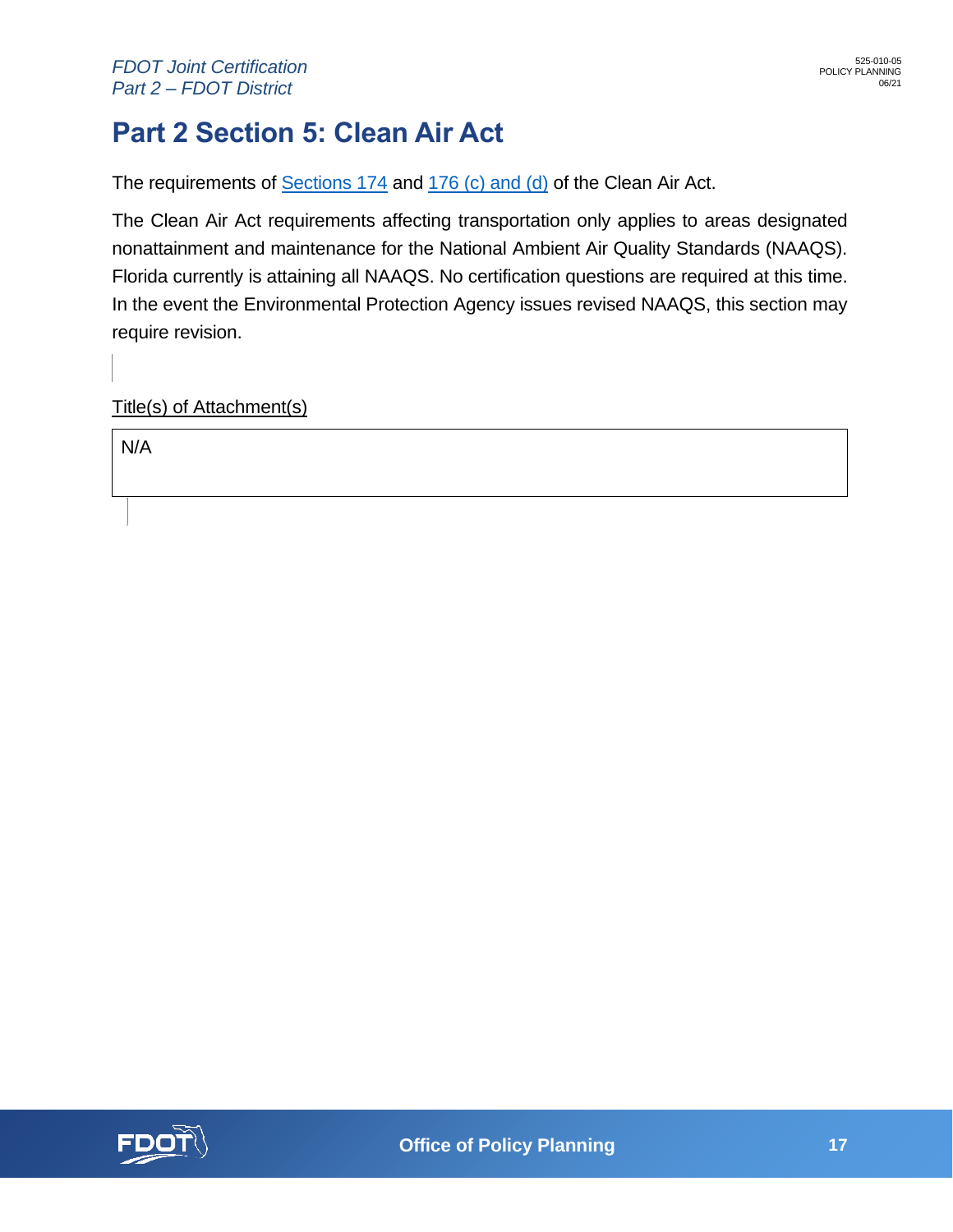### <span id="page-38-0"></span>**Part 2 Section 6: Technical Memorandum 19-03REV: Documentation of FHWA PL and Non-PL Funding**

Did the MPO identify all FHWA Planning Funds (PL and non-PL) in the TIP?

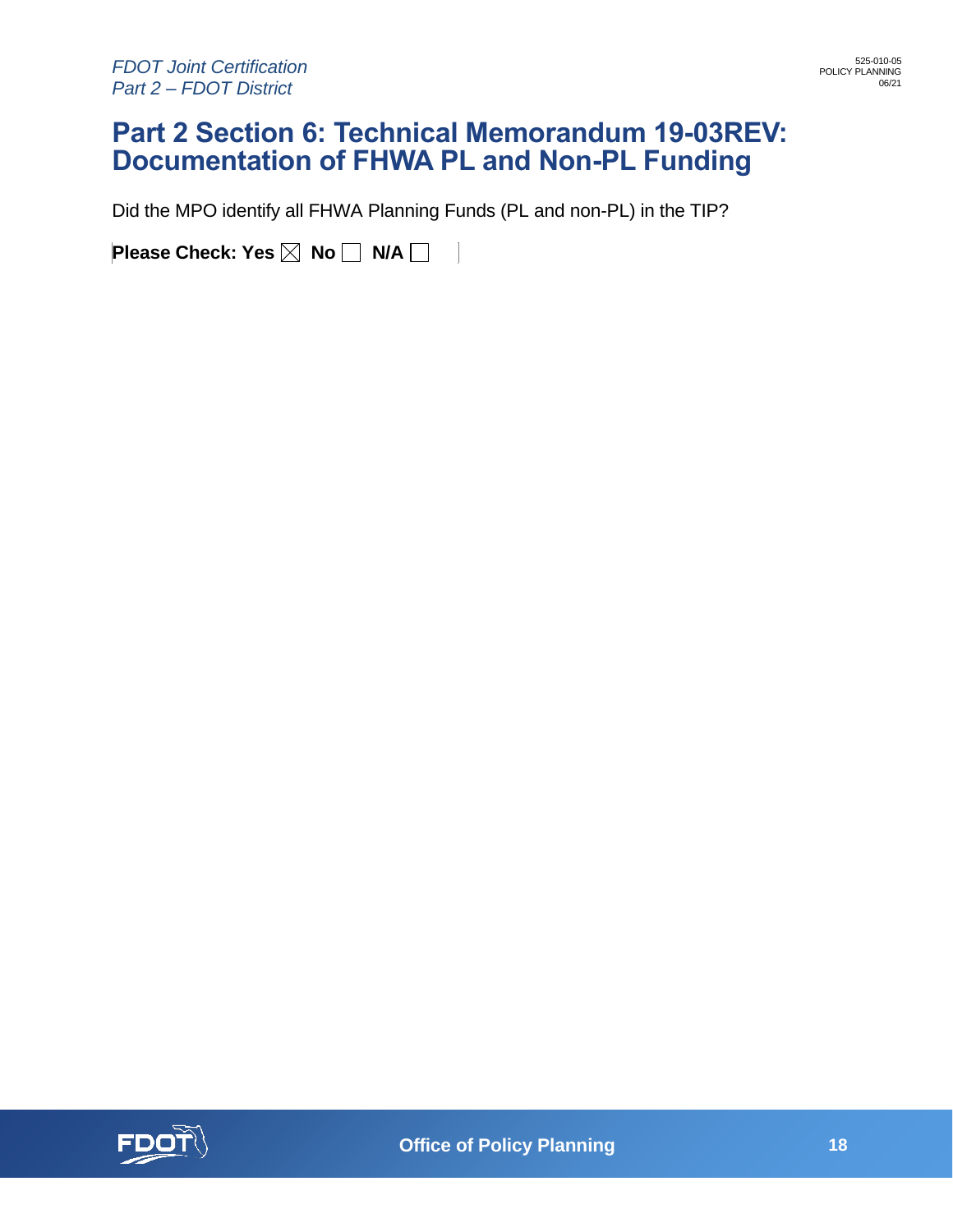### <span id="page-39-0"></span>**Part 2 Section 7: MPO Procurement and Contract Review**

To evaluate existing DBE reporting requirements, choose one professional services procurement package and contract between the MPO and a third party to answer the following questions. If the answer to any of the questions is no, there is no penalty to the MPO. FDOT is using this information to determine technical support and training for the MPOs. Any new procurements after July 1, 2022 must be complaint with the existing DBE reporting requirements.

1. Are the procurement package (Project Advertisements, Notices to Bidders, RFP/RFQs, contract templates and related documents) and contract free from geographical preferences or bidding restrictions based on the physical location of the bidding firm or where it is domiciled?

**Please Check: Yes**  $\boxtimes$  **No**  $\Box$  **N/A**  $\Box$ 

2. Are the procurement package (Project Advertisements, Notices to Bidders, RFP/RFQs, contract templates and related documents) and contract free of points or award preferences for using DBEs, MBEs, WBEs, SBEs, VBEs or any other business program not approved for use by FHWA or FDOT?

**Please Check: Yes**  $\boxtimes$  **No**  $\Box$  **N/A**  $\Box$ 

3. Does the contract only permit the use of the approved FDOT race-neutral program?

**Please Check: Yes**  $\Box$  **No**  $\boxtimes$  **N/A**  $\Box$ 

4. Does the contract specify the race neutral or 'aspirational' goal of 10.65%?

5. Is the contract free of sanctions or other compliance remedies for failing to achieve the race-neutral DBE goal?

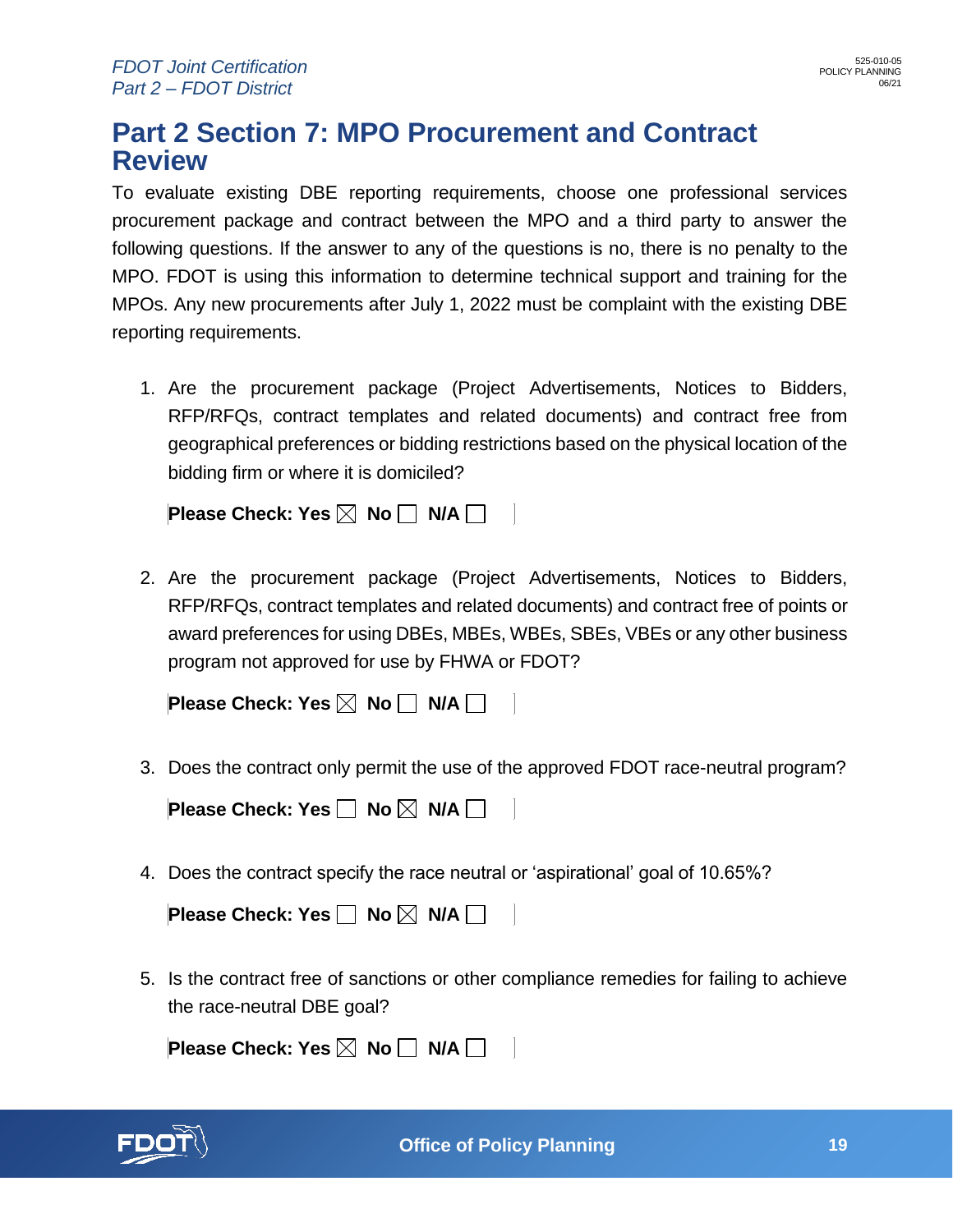- 6. Does the contract contain required civil rights clauses, including:
	- a. Nondiscrimination in contracting statement (49 CFR 26.13)
	- b. Title VI nondiscrimination clauses Appendices A and E (DBE Nondiscrimination Assurance & 49 CFR 21)
	- c. FDOT DBE specifications

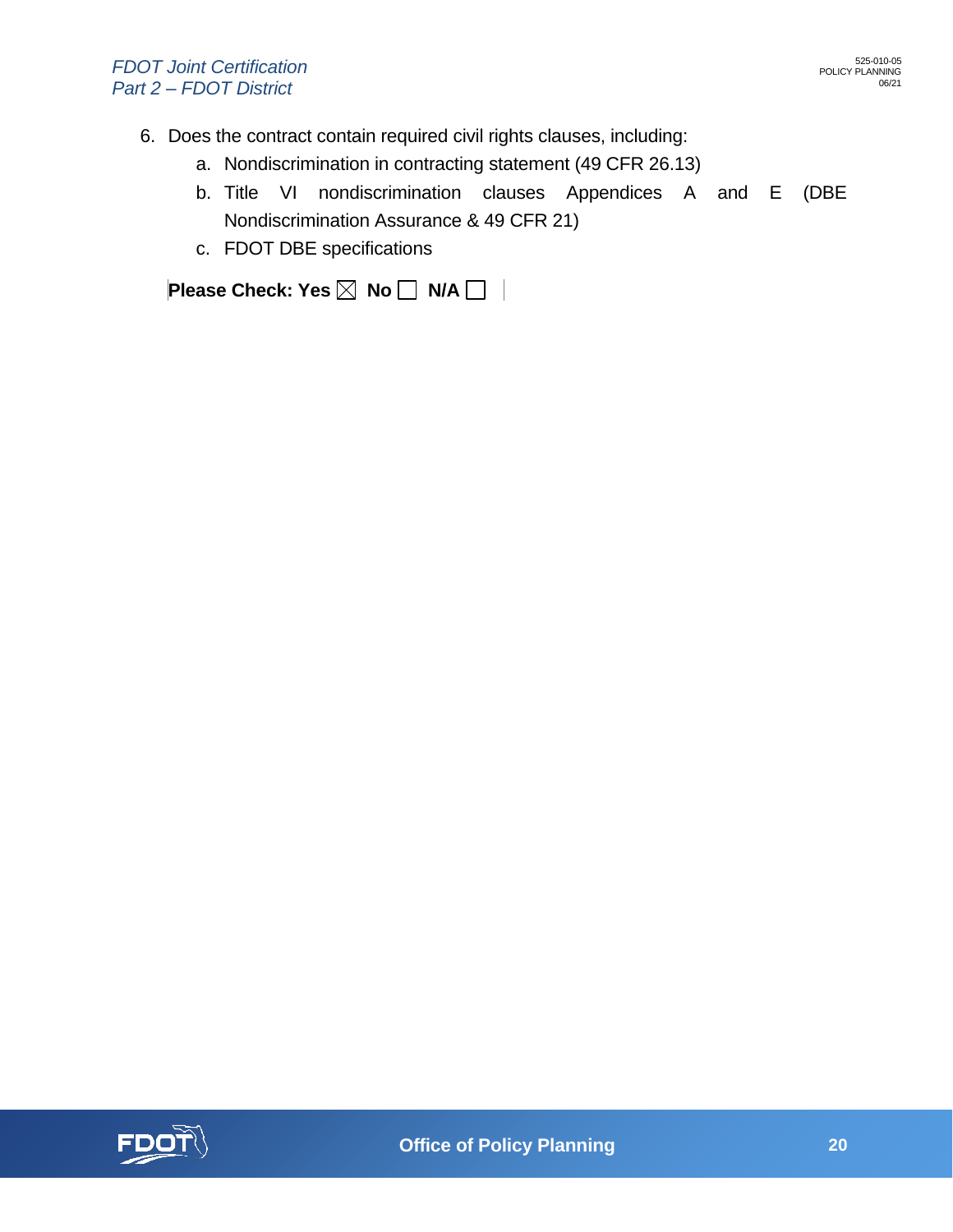## <span id="page-41-0"></span>**Part 2 Section 8: District Questions**

The District may ask up to five questions at their own discretion based on experience interacting with the MPO that were not included in the sections above. Please fill in the question, and the response in the blanks below. This section is optional and may cover any topic area of which the District would like more information.

1. In CY2021, explain how the MPO addressed the goals and objectives outlined in your LRTP and how the required performance measures are supported in your plans and priorities.

The River to Sea TPO recognizes the importance of linking goals, objectives, and investment priorities to stated performance objectives, and implements performancebased planning throughout all planning and programming activities.

The TPO's Long Range Transportation Plan, Connect 2045 defines performancebased goals and objectives, and incorporates a data-driven approach to prioritization and project selection.

The TPO includes specific investment priorities in the Transportation Improvement Program (TIP) that advance federal performance measures like safety, system performance, and system preservation.

The Unified Planning Work Program (UPWP) incorporates a range of activities and programs to improve performance like school safety studies and pedestrian law enforcement training that have a goal of reducing fatalities and serious injuries.

Through funding policies, the TPO sets aside resources to meet specific needs such as replacement of transit capital assets to improve state of good repair, as well as improvements to bicycle and pedestrian and traffic operations focused improvements.

2. Which processes should FDOT consider improving to assist the MPO in carrying out its day-to-day operations?

In addition to the monthly partnering meetings with all District 5 MPOs, scheduling one-on-one meetings with the River to Sea TPO would be helpful during this period of leadership transition.

Additionally, providing templates, best practices or other guidance especially when requirements or processes change would be helpful.

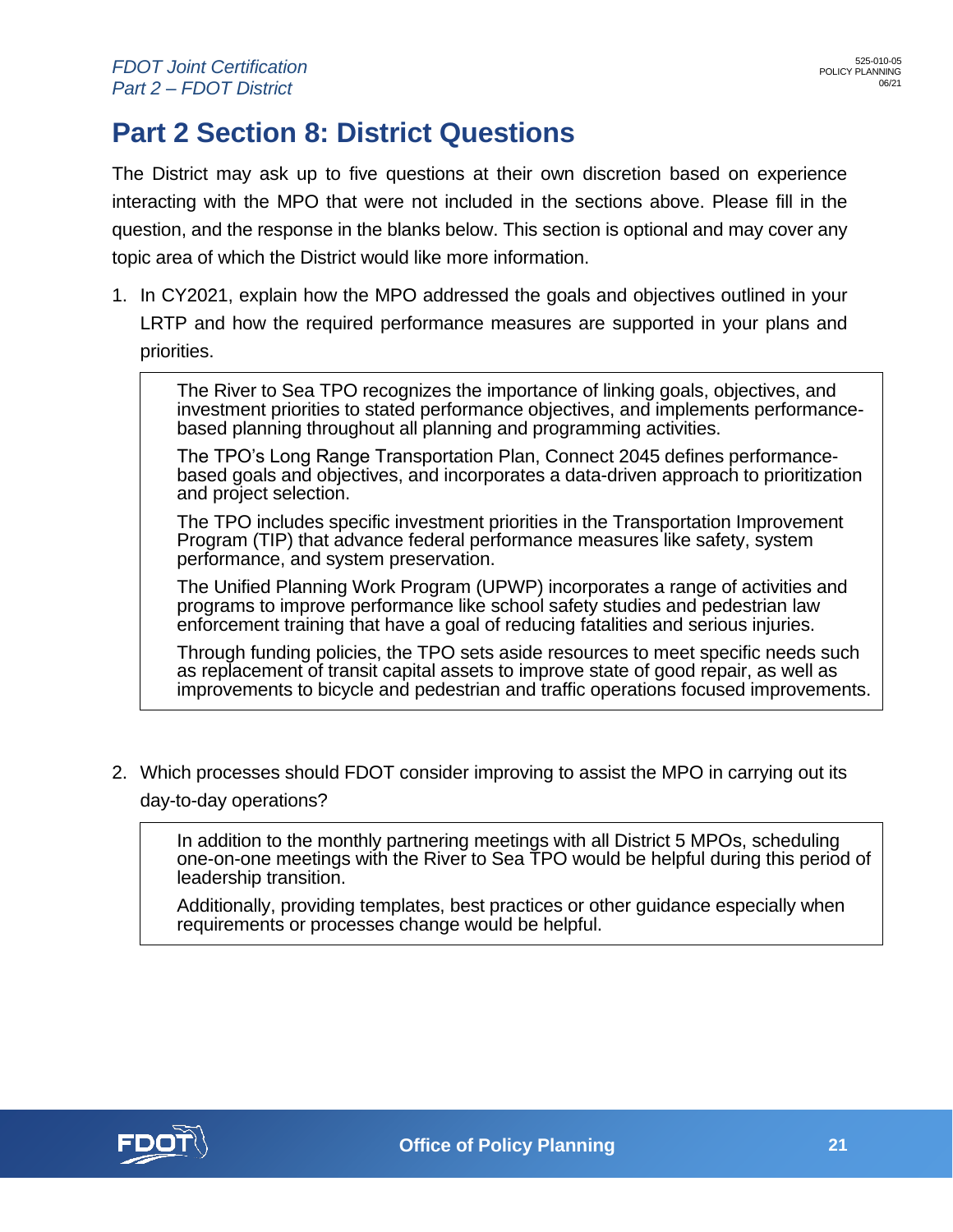3. In which areas could FDOT consider improving to enhance the relationship between the MPO's and the Department?

The River to Sea TPO appreciates the continued support and partnership that we have with FDOT. Continued communication and dialog between the two agencies are critical to a successful partnership. As the TPO moves into this coming year with new leadership, we look to further develop and strengthen the relationship between our two agencies.

4. What controls will the TPO implement to address the corrective actions set by the Department regarding invoicing and financial practices?

The River to Sea TPO is in the process of determining future leadership and staffing of the organization, including the Executive Director and Accounting/Office Manager positions and will develop/refine policy specific implementation over the coming months. In the immediate term, the current Interim Executive Director is working closely with a temporary financial consultant and FDOT staff to work towards getting caught up on invoicing and setting a solid foundation to develop future policy. Current TPO staff and the consultant have also participated in additional training with FDOT and continue to coordinate with FDOT staff regarding invoicing and financial practices.

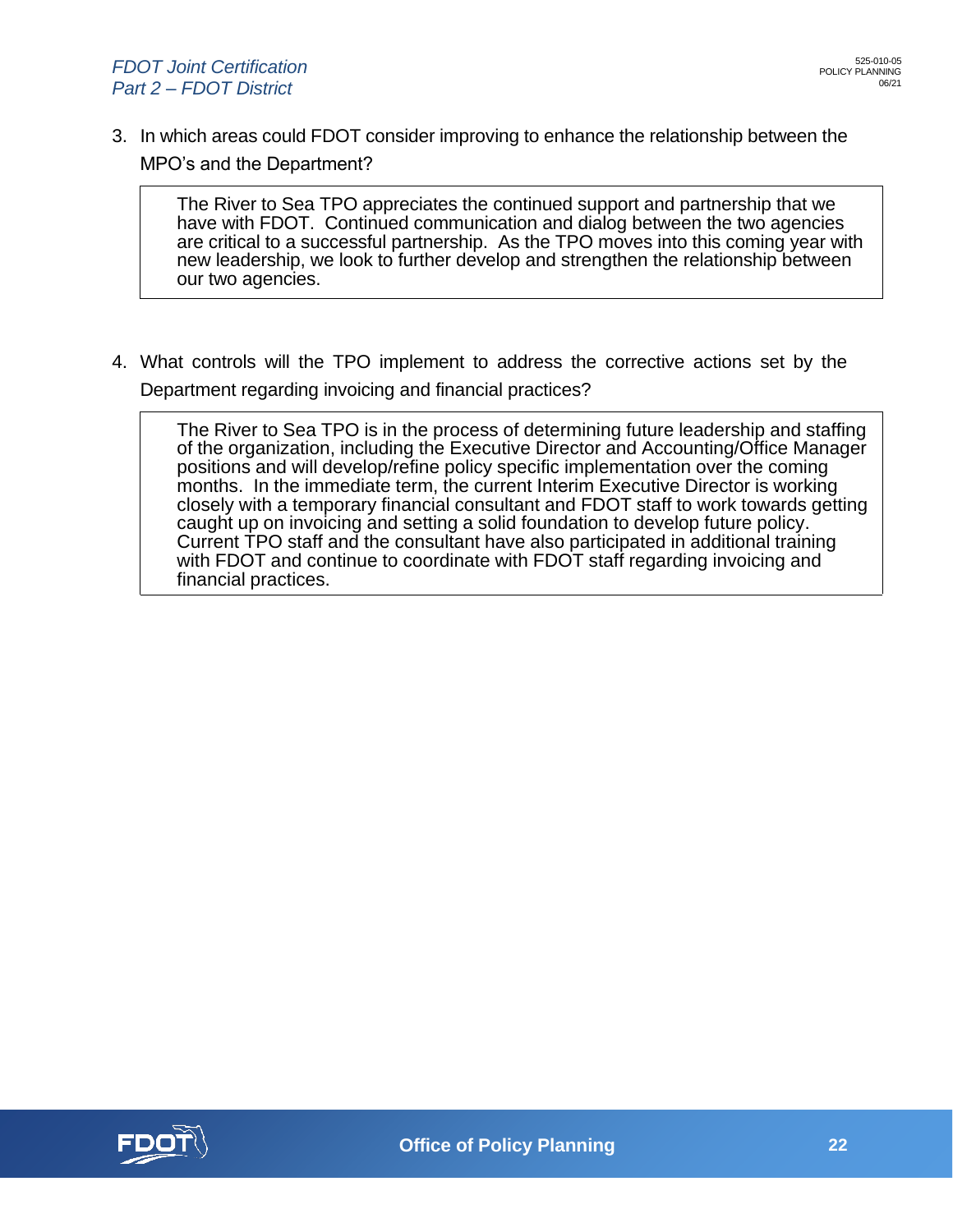### **Part 2 Section 9: Recommendations and Corrective Actions**

Please note that the District shall report the identification of and provide status updates of any corrective action or other issues identified during certification directly to the MPO Board. Once the MPO has resolved the corrective action or issue to the satisfaction of the District, the District shall report the resolution of the corrective action or issue to the MPO Board. The District may identify recommendations and corrective actions based on the information in this review, any critical comments, or to ensure compliance with federal regulation. The corrective action should include a date by which the problem must be corrected by the MPO.

#### **Status of Recommendations and/or Corrective Actions from Prior Certifications**

All previous certification recommendations have been addressed. The Department and the MPO have made significant progress when it comes to programming TMA funds and the Department remains committed to transparency, partnership, and enhanced communication in these areas.

#### **Recommendations**

As we work towards a new UPWP cycle and the transition to the CPG, the department would like to strongly encourage the MPO to partner with their transit agencies in making sure that all aspects of transit planning are still being prioritized. We would also like to encourage the MPO to spend down their PTGA's in an effort to fully transition to the CPG.

#### **Corrective Actions**

In July of 2021, the River to Sea TPO Executive Director submitted her resignation. The department had noted ongoing invoicing concerns and opted to place the TPO on special conditions. Special condition status was issued in November of 2021 (letter is attached) citing ongoing invoicing concerns, the resignation of the TPO's financial staff, and the placement of an interim director.

At this time the TPO remains on Special Conditions. The district/department remain committed to providing the TPO with technical support in an effort to get the TPO back on track in accordance with state and federal requirements. While special conditions does allow for flexibility; the department encourages the TPO to work toward meeting all deadlines, invoicing in accordance with the MPO agreement, and utilizing its resources to remain in compliance.

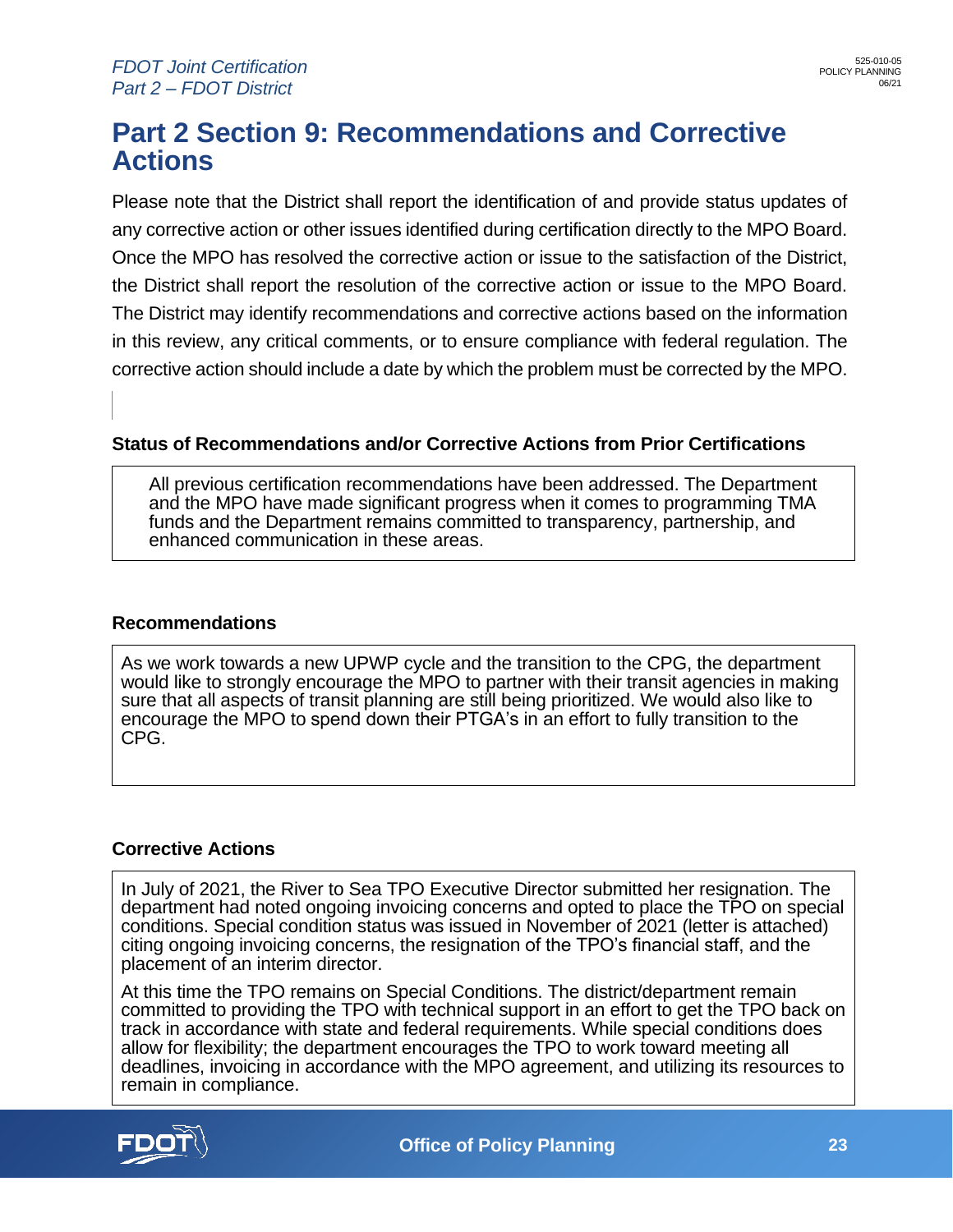The department would like to strongly encourage TPO staff to put a financial plan in place that addresses best practices, policies, and procedures.

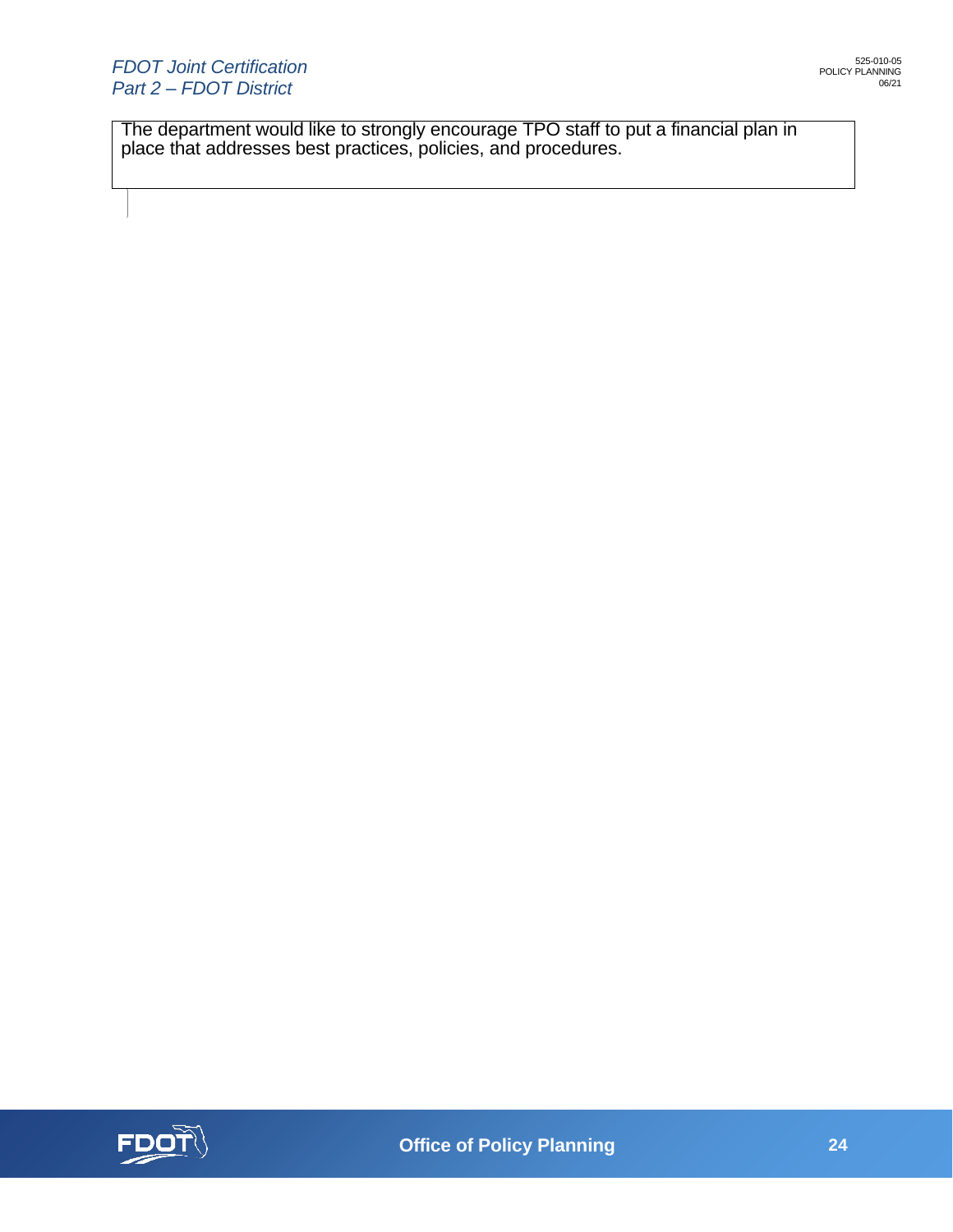## <span id="page-45-0"></span>**Part 2 Section 10: Attachments**

Please attach any documents required from the sections above or other certification related documents here or through the [MPO Document Portal.](https://fldot.sharepoint.com/sites/FDOT-EXT-MPO/PDR) Please also sign and attached the [MPO Joint Certification Statement.](https://pdl.fdot.gov/api/form/downloadAttachment/10980767)

Title(s) and Date(s) of Attachment(s) in the MPO Document Portal

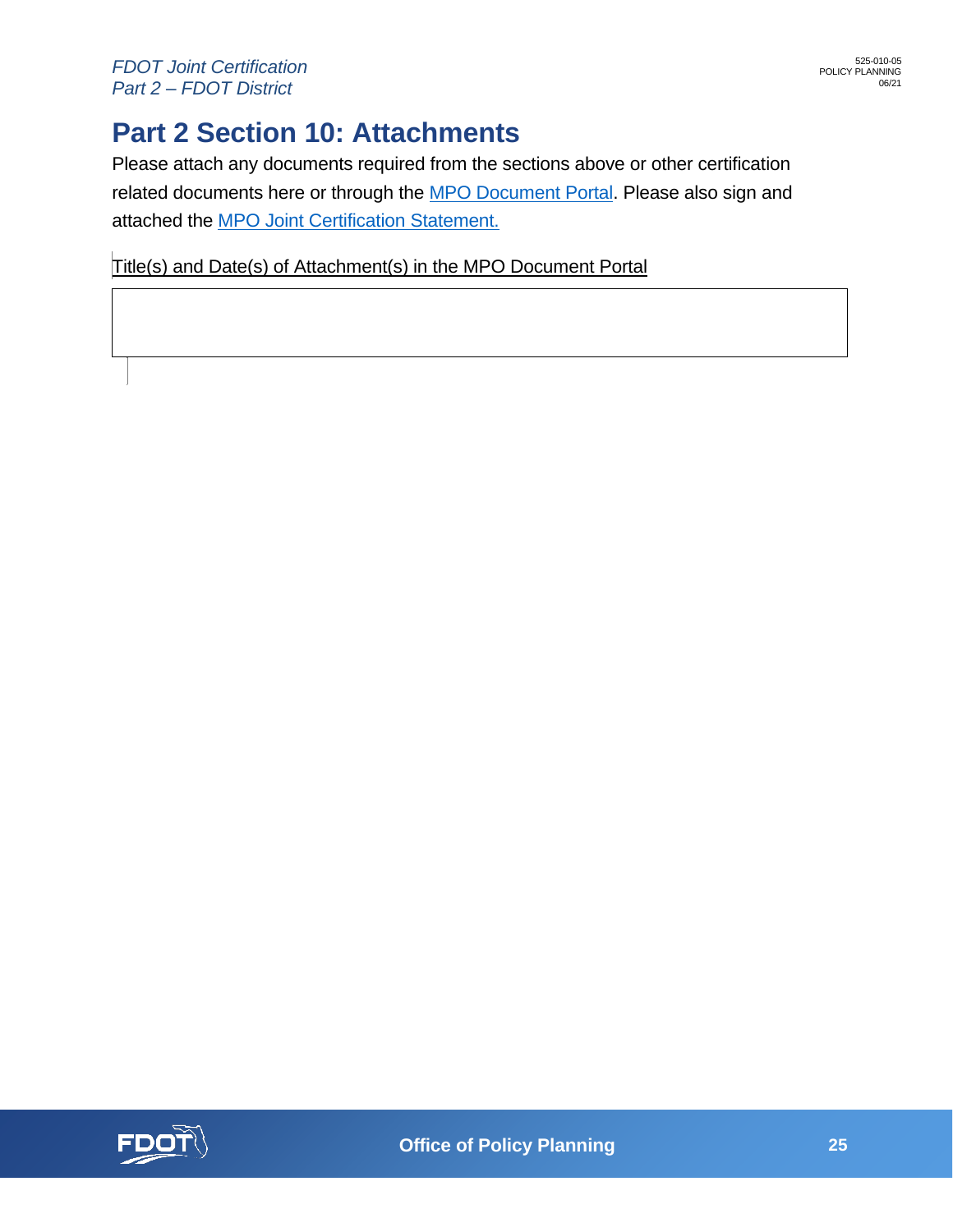

**RON DESANTIS GOVERNOR**

DeLand, FL 32720

**KEVIN J. THIBAULT, P.E. SECRETARY**

November 1, 2021

Colleen Nicoulin Interim Executive Director River to Sea Transportation Planning Organization 2570 W. International Speedway Boulevard, Suite 100 Daytona Beach, FL 32114

Dear Ms. Nicoulin:

This letter is to inform you of the Florida Department of Transportation's (Department) concerns regarding the River to Sea Transportation Planning Organization (TPO)'s invoicing activities over the last fiscal year.

The Department would like to place the TPO on specific conditions noting the following reasons for the change:

- The Department has been notified that the TPO's Financial Manager has submitted their resignation and is no longer with the organization.
- The Department has been notified that the TPO is currently without a permanent Executive Director and an Interim Director is in place until a new hire is identified.

The Department's decision to place to the TPO on specific conditions will allow for the TPO to submit invoices for review and provide an extra layer of technical support while they work toward a more permanent staff setting.

The following are the specific conditions requirements in accordance with state statutes:

- $\geq 2$  CFR 200.207(b)(3): Requiring additional, more detailed financial reports.
- $\triangleright$  The MPO Agreement requires MPOs to submit invoices to FDOT on a quarterly or monthly basis. Invoices are due to the district within 90 days after the end of the reporting period, and final reports are due 90 days after the end of the second year of the two-year UPWP.
- $\triangleright$  At a minimum, the invoice package shall include:
	- o An invoice, using the required format.
	- o An itemized expenditure report, with charges reflected in the 90day invoicing period.
	- o A progress report.

These conditions will begin with the next invoice period or November 1, 2021, whichever

*Improve Safety, Enhance Mobility, Inspire Innovation* www.fdot.gov